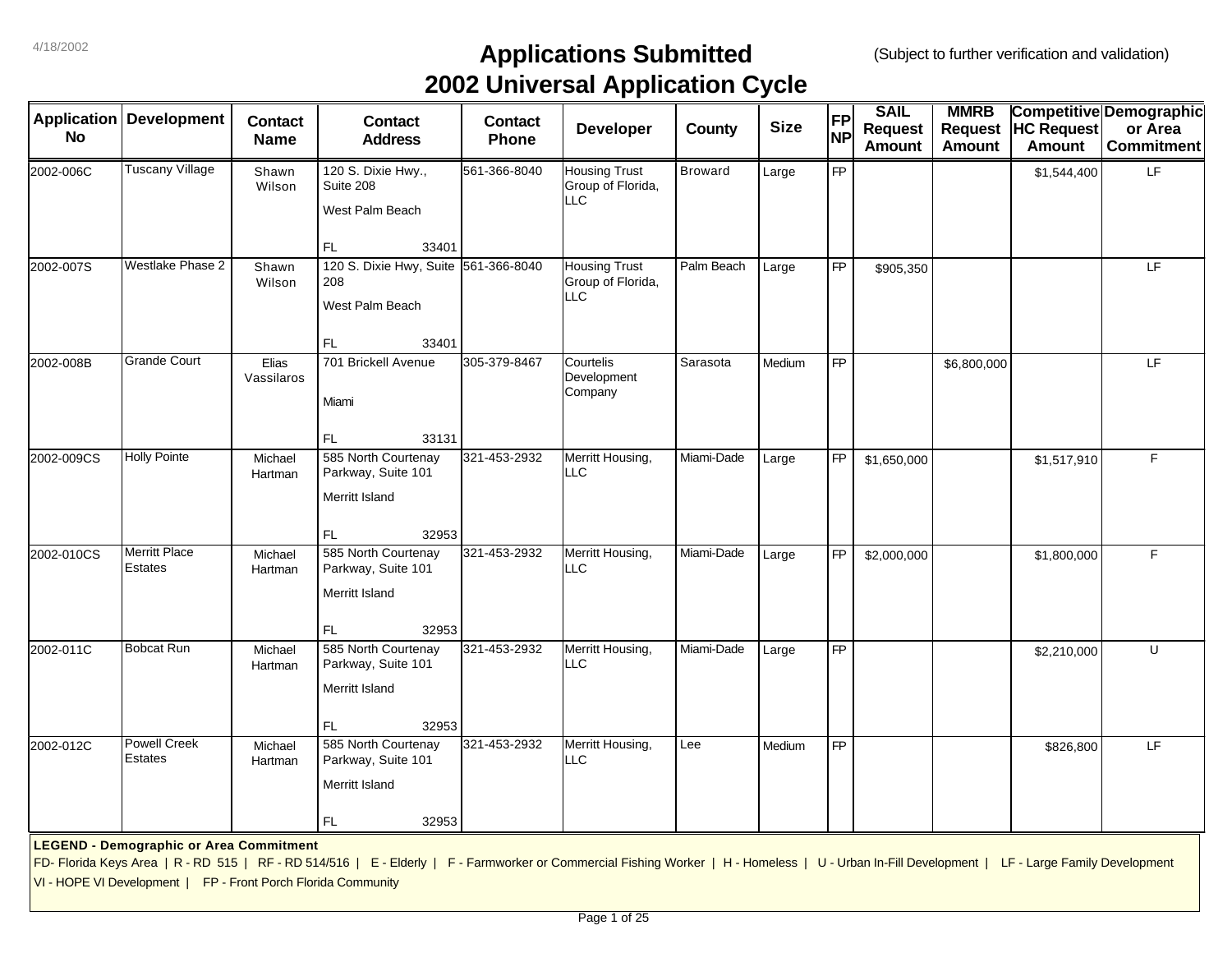| <b>Application</b> | <b>Development</b>                                                                                              | <b>Contact</b>                  | <b>Contact</b>                                                                                                                                                                                  | <b>Contact</b> | . .<br>Developer                                                  | County     | <b>Size</b> | <b>FP</b> | <b>SAIL</b>                     | <b>MMRB</b><br><b>Request</b> | <b>HC Request</b> | <b>Competitive Demographic</b><br>or Area |
|--------------------|-----------------------------------------------------------------------------------------------------------------|---------------------------------|-------------------------------------------------------------------------------------------------------------------------------------------------------------------------------------------------|----------------|-------------------------------------------------------------------|------------|-------------|-----------|---------------------------------|-------------------------------|-------------------|-------------------------------------------|
| <b>No</b>          |                                                                                                                 | <b>Name</b>                     | <b>Address</b>                                                                                                                                                                                  | Phone          |                                                                   |            |             | <b>NP</b> | <b>Request</b><br><b>Amount</b> | <b>Amount</b>                 | <b>Amount</b>     | <b>Commitment</b>                         |
| 2002-013C          | <b>Alta Crossings</b>                                                                                           | Bernard<br>Felder               | 1001 Morehead Square 704.332.8995<br>Drive, Suite 250<br>Charlotte                                                                                                                              |                | Wood Affordable<br>Development<br>Company (Florida<br>$N$ ), $L$  | Pasco      | Medium      | <b>FP</b> |                                 |                               | \$1,000,000       | LF                                        |
| 2002-014C          | Oakcrest                                                                                                        | Pamela K.                       | <b>NC</b><br>28203<br>P.O. Box 10293                                                                                                                                                            | 727-443-3251   | Pamela K. Borton                                                  | Pasco      | Medium      | <b>FP</b> |                                 |                               | \$44,781          | $\mathsf{R}$                              |
|                    | Apartments -<br>Phase II                                                                                        | <b>Borton</b>                   | Clearwater<br>FL<br>33757                                                                                                                                                                       |                |                                                                   |            |             |           |                                 |                               |                   |                                           |
| 2002-015S          | Aswan Village                                                                                                   | Gonzalo<br>DeRamon              | 100 SE 2nd Street, 14th 305.533.2348<br>Floor<br>Miami<br>FL<br>33131                                                                                                                           |                | <b>Banc of America</b><br>Community<br>Development<br>Corporation | Miami-Dade | Large       | <b>NP</b> | \$2,000,000                     |                               |                   | U                                         |
| 2002-016CS         | Coral Village II                                                                                                | Bowen A.<br>Arnold              | 1520-360 Royal Palm<br>Square Boulevard<br>Fort Myers<br>FL<br>33919                                                                                                                            | 239-275-8029   | National<br>Development of<br>America, LLC                        | Lee        | Medium      | <b>NP</b> | \$995,000                       |                               | \$250,000         | E                                         |
| 2002-017S          | Calusa Cove<br>Apartments                                                                                       | Agustin<br>Dominguez            | 300 NW 12th Avenue<br>Miami<br>33128<br>FL                                                                                                                                                      | 305-324-5505   | <b>Greater Miami</b><br>Neighborhoods,<br>Inc.                    | Miami-Dade | Large       |           | NP\$1,449,387.96                |                               |                   | LF                                        |
| 2002-018CS         | Miami Beach VOA<br>Senior Housing                                                                               | Lee John<br>Felgar              | 1660 Duke Street<br>Alexandria<br><b>VA</b><br>22314                                                                                                                                            | 703-341-5000   | Volunteers of<br>America National<br><b>Services</b>              | Miami-Dade | Large       | NP        | \$1,500,000                     |                               | \$613,760         | E                                         |
| 2002-019CS         | <b>Harding Village</b>                                                                                          | Maria Pellerin<br><b>Barcus</b> | 155 S. Miami Ave.,<br><b>Suite 1150</b><br>Miami<br>FL.<br>33131                                                                                                                                | (305) 371-8300 | Carrfour<br>Corporation                                           | Miami-Dade | Large       | <b>NP</b> | \$1,400,000                     |                               | \$221,000         | $\mathsf H$                               |
|                    | <b>LEGEND - Demographic or Area Commitment</b><br>VI - HOPE VI Development   FP - Front Porch Florida Community |                                 | FD- Florida Keys Area   R - RD 515   RF - RD 514/516   E - Elderly   F - Farmworker or Commercial Fishing Worker   H - Homeless   U - Urban In-Fill Development   LF - Large Family Development |                |                                                                   |            |             |           |                                 |                               |                   |                                           |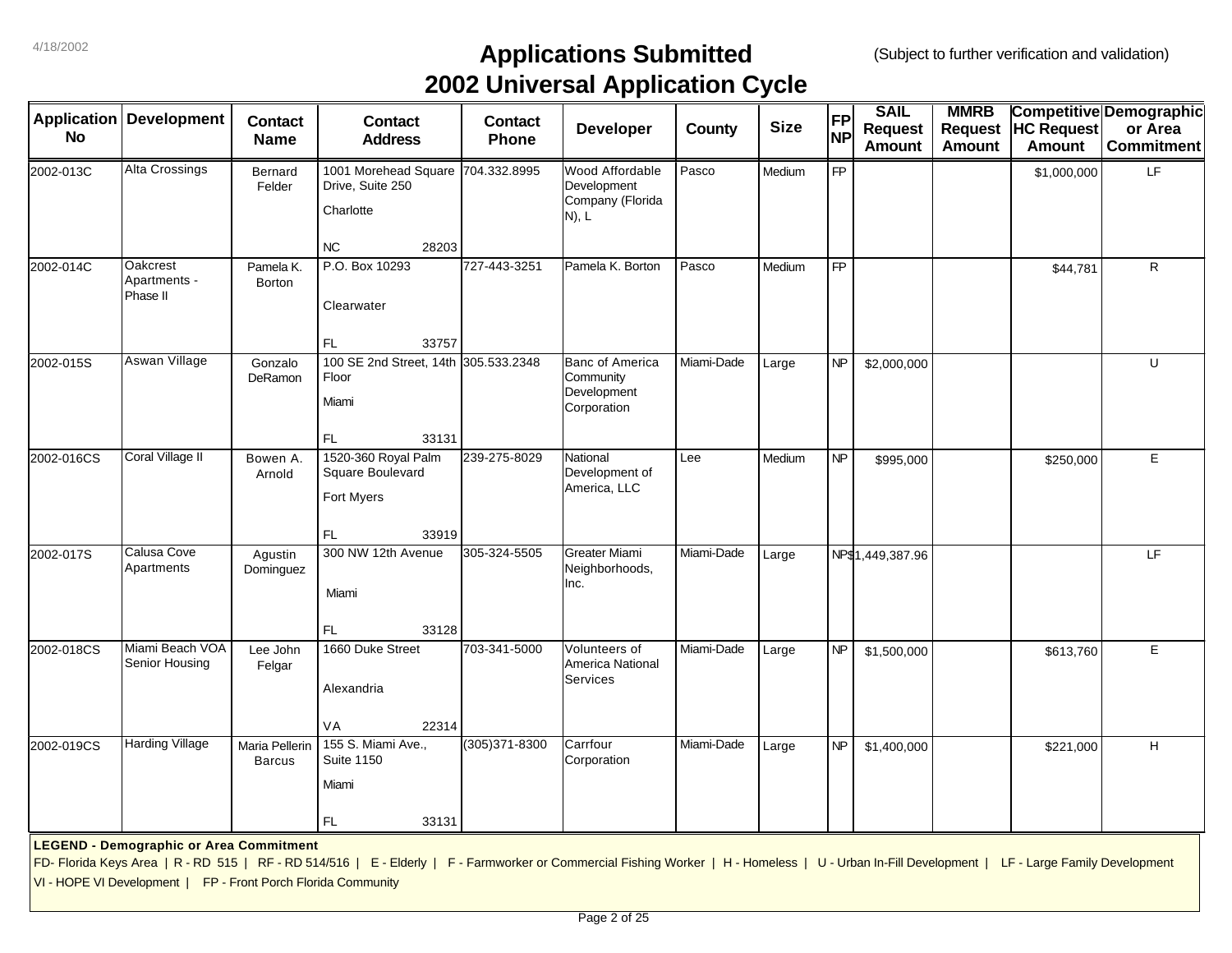| <b>Application</b> | <b>Development</b>                                                                                              | <b>Contact</b>       | <b>Contact</b>                                                                                                                                                                                  | <b>Contact</b>                   | . .<br>Developer                                                   | County              | <b>Size</b> | FP        | <b>SAIL</b><br>Request | <b>MMRB</b>   | Request HC Request | <b>Competitive Demographic</b><br>or Area |
|--------------------|-----------------------------------------------------------------------------------------------------------------|----------------------|-------------------------------------------------------------------------------------------------------------------------------------------------------------------------------------------------|----------------------------------|--------------------------------------------------------------------|---------------------|-------------|-----------|------------------------|---------------|--------------------|-------------------------------------------|
| <b>No</b>          |                                                                                                                 | <b>Name</b>          | <b>Address</b>                                                                                                                                                                                  | <b>Phone</b>                     |                                                                    |                     |             | <b>NP</b> | <b>Amount</b>          | <b>Amount</b> | <b>Amount</b>      | <b>Commitment</b>                         |
| 2002-020CS         | Sonrise Villas                                                                                                  | Linda Kirst          | 1550 Orange Blossom<br><b>Trail NE</b><br>Palm Bay                                                                                                                                              | (321) 768-0998                   | Hope Properties,<br>Inc. AND The<br>Carlisle Group,<br><b>LLC</b>  | <b>Indian River</b> | Medium      | <b>NP</b> | \$1,500,000            |               | \$1,100,021.12     | F                                         |
|                    |                                                                                                                 |                      | FL<br>32905                                                                                                                                                                                     |                                  |                                                                    |                     |             |           |                        |               |                    |                                           |
| 2002-021C          | St. John Village<br>Apartments                                                                                  | Agustin<br>Dominguez | 300 NW 12 Avenue<br>Miami                                                                                                                                                                       | 305-324-5505                     | <b>Greater Miami</b><br>Neighborhoods,<br>Inc.& St. John<br>$CDC*$ | Miami-Dade          | Large       | NP        |                        |               | \$470,000          | $\cup$                                    |
|                    |                                                                                                                 |                      | FL.<br>33128                                                                                                                                                                                    |                                  |                                                                    |                     |             |           |                        |               |                    |                                           |
| 2002-022CS         | Fifth Avenue<br>Estates                                                                                         | Barry<br>S.Goldmeier | 1101 Brickell Avenue<br>Suite 402 B<br>Miami                                                                                                                                                    | (305) 350-9898                   | Advanced Housing Miami-Dade<br>Corporation                         |                     | Large       | <b>FP</b> | \$1,068,850            |               | \$1,129,328        | F                                         |
|                    |                                                                                                                 |                      | F1<br>33131                                                                                                                                                                                     |                                  |                                                                    |                     |             |           |                        |               |                    |                                           |
| 2002-023C          | <b>Emerald Dunes</b><br>Apartments                                                                              | Francisco<br>Rojo    | 1130 Washington<br>Avenue, 4th Floor<br>Miami Beach                                                                                                                                             | 305-538-9552<br>ext 103          | Landmark<br>Development Corp.                                      | Miami-Dade          | Large       | FP        |                        |               | \$1,093,404        | FP                                        |
|                    |                                                                                                                 |                      | FL<br>33139                                                                                                                                                                                     |                                  |                                                                    |                     |             |           |                        |               |                    |                                           |
| 2002-024C          | <b>Atlantic Palms</b><br>Apartments                                                                             | Jason Larson         | 4243-D Northlake<br>Boulevard<br>Palm Beach Gardens                                                                                                                                             | (561) 627-7988                   | <b>Creative Choice</b><br>Homes, Inc.                              | <b>Broward</b>      | Large       | FP        |                        |               | \$1,007,979        | U                                         |
| 2002-025C          | <b>Montclair Oaks</b>                                                                                           | Jason Larson         | 33410<br>FL.<br>4243 †D Northlake                                                                                                                                                               | (561) 627 - 7988 Creative Choice |                                                                    | Lake                | Medium      | <b>FP</b> |                        |               | \$941,994          | U                                         |
|                    | Apartments                                                                                                      |                      | Blvd.<br>Palm Beach Gardens                                                                                                                                                                     |                                  | Homes, Inc.                                                        |                     |             |           |                        |               |                    |                                           |
| 2002-026CS         | Marina Del Ray                                                                                                  | Jason Larson         | 33410<br>FL.<br>4243 - D Northlake                                                                                                                                                              | (561) 627 - 7988 Creative Choice |                                                                    | Citrus              | Medium      | <b>FP</b> |                        |               | \$748,670          | $\mathsf E$                               |
|                    | Apartments                                                                                                      |                      | Blvd.<br>Palm Beach Gardens                                                                                                                                                                     |                                  | Homes, Inc.                                                        |                     |             |           | \$1,100,000            |               |                    |                                           |
|                    |                                                                                                                 |                      | FL<br>33410                                                                                                                                                                                     |                                  |                                                                    |                     |             |           |                        |               |                    |                                           |
|                    | <b>LEGEND - Demographic or Area Commitment</b><br>VI - HOPE VI Development   FP - Front Porch Florida Community |                      | FD- Florida Keys Area   R - RD 515   RF - RD 514/516   E - Elderly   F - Farmworker or Commercial Fishing Worker   H - Homeless   U - Urban In-Fill Development   LF - Large Family Development |                                  |                                                                    |                     |             |           |                        |               |                    |                                           |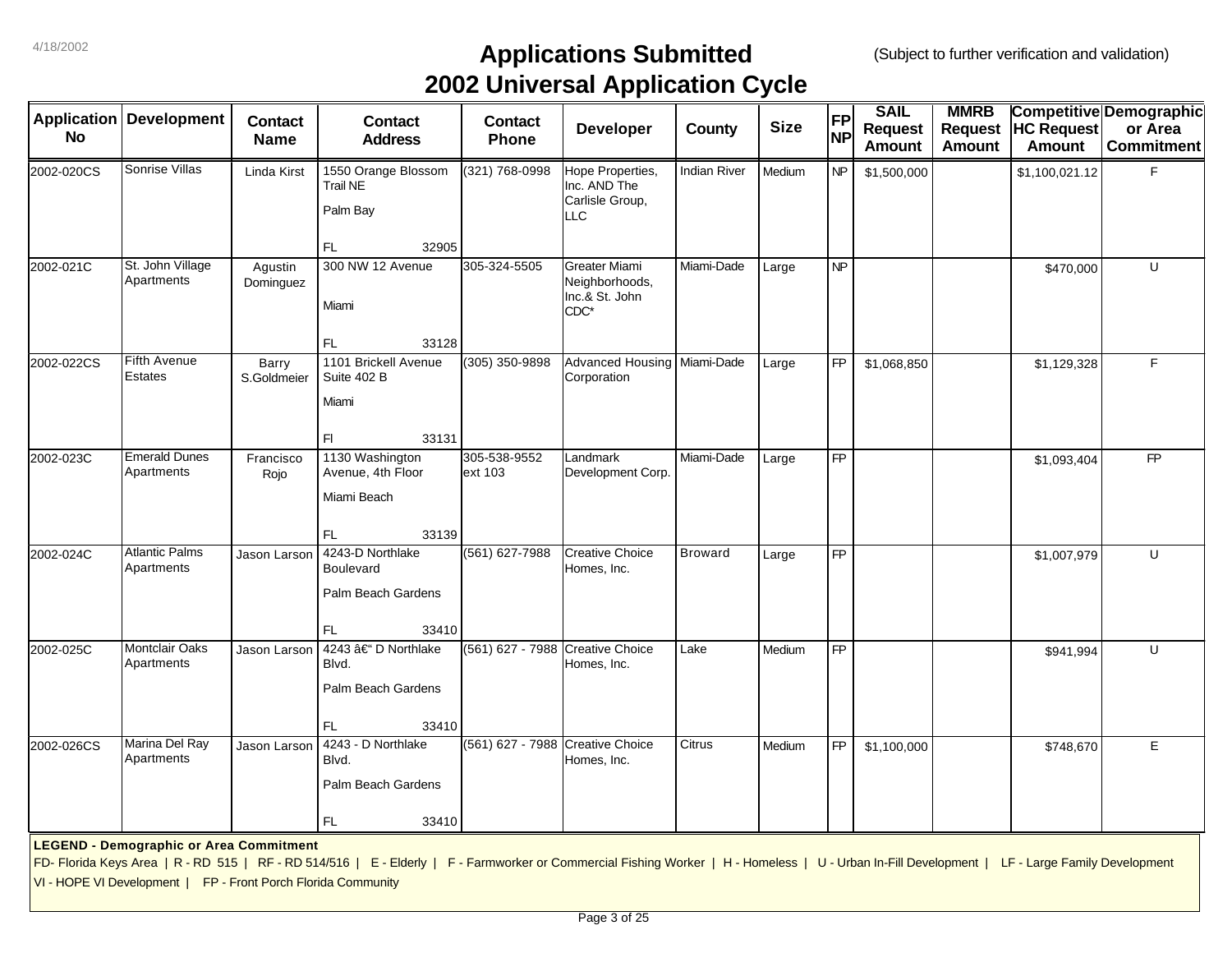| <b>Application</b> | <b>Development</b>                                            | <b>Contact</b> | <b>Contact</b>                                                                                                                                                                                  | <b>Contact</b> | . .<br><b>Developer</b>               | County       | <b>Size</b> | <b>FP</b> | <b>SAIL</b><br><b>Request</b> | <b>MMRB</b><br><b>Request</b> | <b>HC Request</b> | Competitive Demographic<br>or Area |
|--------------------|---------------------------------------------------------------|----------------|-------------------------------------------------------------------------------------------------------------------------------------------------------------------------------------------------|----------------|---------------------------------------|--------------|-------------|-----------|-------------------------------|-------------------------------|-------------------|------------------------------------|
| <b>No</b>          |                                                               | <b>Name</b>    | <b>Address</b>                                                                                                                                                                                  | Phone          |                                       |              |             | <b>NP</b> | <b>Amount</b>                 | <b>Amount</b>                 | <b>Amount</b>     | <b>Commitment</b>                  |
| 2002-027C          | Villas at Forest<br><b>Hills</b>                              | Jason Larson   | 4243-D Northlake Blvd.                                                                                                                                                                          | 561-627-7988   | <b>Creative Choice</b><br>Homes, Inc. | Brevard      | Medium      | FP        |                               |                               | \$747,684         | Е                                  |
|                    |                                                               |                | Palm Beach Gardens                                                                                                                                                                              |                |                                       |              |             |           |                               |                               |                   |                                    |
|                    |                                                               |                | FL.<br>33410                                                                                                                                                                                    |                |                                       |              |             |           |                               |                               |                   |                                    |
| 2002-028S          | <b>Mystic Cove</b><br>Apartments                              | Jay P. Brock   | 1551 Sandspur Road                                                                                                                                                                              | (407) 741-8500 | Sandspur Housing<br>Partners, Ltd.    | Seminole     | Medium      | <b>FP</b> | \$1,500,000                   |                               |                   | LF                                 |
|                    |                                                               |                | Maitland                                                                                                                                                                                        |                |                                       |              |             |           |                               |                               |                   |                                    |
|                    |                                                               |                | FL.<br>32751                                                                                                                                                                                    |                |                                       |              |             |           |                               |                               |                   |                                    |
| 2002-029S          | <b>Charleston Club</b><br>Apartments                          | Jay P. Brock   | 1551 Sandspur Road                                                                                                                                                                              | (407) 741-8500 | Sandspur Housing<br>Partners, Ltd.    | Seminole     | Medium      | <b>FP</b> | \$1,500,000                   |                               |                   | LF                                 |
|                    |                                                               |                | Maitland                                                                                                                                                                                        |                |                                       |              |             |           |                               |                               |                   |                                    |
| 2002-030BS         | Wekiva Park                                                   | Jay P. Brock   | 32751<br>FL.<br>1551 Sandspur Road                                                                                                                                                              | (407) 741-8500 | Sandspur Housing                      | Orange       | Large       | <b>FP</b> |                               | $$2,000,000$ \\$14,400,000    |                   | LF                                 |
|                    | Apartments                                                    |                |                                                                                                                                                                                                 |                | Partners, Ltd.                        |              |             |           |                               |                               |                   |                                    |
|                    |                                                               |                | Maitland                                                                                                                                                                                        |                |                                       |              |             |           |                               |                               |                   |                                    |
|                    |                                                               |                | FL.<br>32751                                                                                                                                                                                    |                |                                       |              |             |           |                               |                               |                   |                                    |
| 2002-031S          | Harbor Cove<br>Apartments                                     | Jay P. Brock   | 1551 Sandspur Road                                                                                                                                                                              | (407) 741-8500 | Sandspur Housing<br>Partners, Ltd.    | Alachua      | Medium      | <b>FP</b> | \$1,500,000                   |                               |                   | LF                                 |
|                    |                                                               |                | Maitland                                                                                                                                                                                        |                |                                       |              |             |           |                               |                               |                   |                                    |
|                    |                                                               |                | 32751<br>FL.                                                                                                                                                                                    |                |                                       |              |             |           |                               |                               |                   |                                    |
| 2002-032BS         | Hunters Run<br>Apartments -<br>Phase II                       | Jay P. Brock   | 1551 Sandspur Road                                                                                                                                                                              | (407) 741-8500 | Sandspur Housing<br>Partners, Ltd.    | Hillsborough | Large       | <b>FP</b> | \$2,000,000                   | \$9,000,000                   |                   | LF                                 |
|                    |                                                               |                | Maitland                                                                                                                                                                                        |                |                                       |              |             |           |                               |                               |                   |                                    |
|                    |                                                               |                | 32751<br>FL.                                                                                                                                                                                    |                |                                       |              |             |           |                               |                               |                   |                                    |
| 2002-033BS         | Victoria Sound<br>Apartments                                  | Jay P. Brock   | 1551 Sandspur Road                                                                                                                                                                              | (407) 741-8500 | Sandspur Housing<br>Partners, Ltd.    | Orange       | Large       | <b>FP</b> |                               | \$2,000,000 \$16,800,000      |                   | LF                                 |
|                    |                                                               |                | Maitland                                                                                                                                                                                        |                |                                       |              |             |           |                               |                               |                   |                                    |
|                    |                                                               |                | 32751<br>FL.                                                                                                                                                                                    |                |                                       |              |             |           |                               |                               |                   |                                    |
|                    | <b>LEGEND - Demographic or Area Commitment</b>                |                |                                                                                                                                                                                                 |                |                                       |              |             |           |                               |                               |                   |                                    |
|                    |                                                               |                | FD- Florida Keys Area   R - RD 515   RF - RD 514/516   E - Elderly   F - Farmworker or Commercial Fishing Worker   H - Homeless   U - Urban In-Fill Development   LF - Large Family Development |                |                                       |              |             |           |                               |                               |                   |                                    |
|                    | VI - HOPE VI Development   FP - Front Porch Florida Community |                |                                                                                                                                                                                                 |                |                                       |              |             |           |                               |                               |                   |                                    |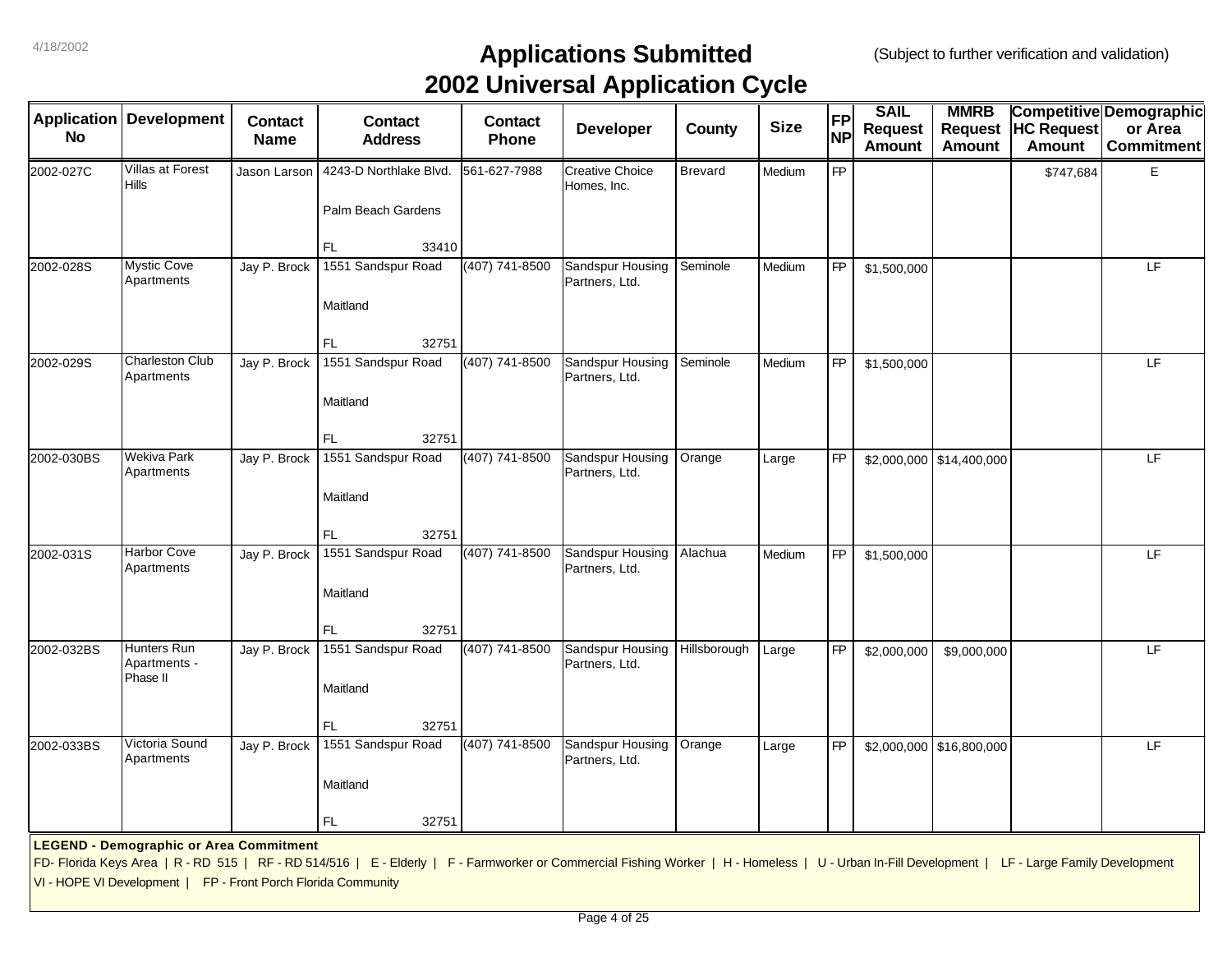| <b>Application</b><br><b>No</b> | <b>Development</b>                                                                                              | <b>Contact</b><br><b>Name</b> | <b>Contact</b><br><b>Address</b>                                                                                                                                                                | <b>Contact</b><br>Phone | . .<br>Developer                               | <b>County</b>  | <b>Size</b> | <b>FP</b><br><b>NP</b> | <b>SAIL</b><br><b>Request</b><br><b>Amount</b> | <b>MMRB</b><br><b>Request</b><br><b>Amount</b> | <b>HC Request</b><br><b>Amount</b> | Competitive Demographic<br>or Area<br><b>Commitment</b> |
|---------------------------------|-----------------------------------------------------------------------------------------------------------------|-------------------------------|-------------------------------------------------------------------------------------------------------------------------------------------------------------------------------------------------|-------------------------|------------------------------------------------|----------------|-------------|------------------------|------------------------------------------------|------------------------------------------------|------------------------------------|---------------------------------------------------------|
| 2002-034S                       | St. Croix<br>Apartments                                                                                         | Mara S.<br>Mades              | 2121 Ponce de Leon<br>Blvd., PHII<br><b>Coral Gables</b><br>FL.<br>33134                                                                                                                        | 305-443-8288            | Cornerstone<br>Group<br>Development, LLC       | <b>Broward</b> | Large       | <b>FP</b>              | \$2,000,000                                    |                                                |                                    | LF                                                      |
| 2002-035S                       | <b>Tuscany Place</b><br>Apartments                                                                              | Mara S.<br>Mades              | 2121 Ponce de Leon<br>Blvd., PHII<br><b>Coral Gables</b><br>FL.<br>33134                                                                                                                        | 305-443-8288            | Cornerstone<br>Group<br>Development,<br>L.L.C. | Miami-Dade     | Large       | FP                     | \$2,000,000                                    |                                                |                                    | LF                                                      |
| 2002-036B                       | Portofino<br>Apartments                                                                                         | Mara S.<br>Mades              | 2121 Ponce de Leon<br>Blvd., PHII<br><b>Coral Gables</b><br>FL.<br>33134                                                                                                                        | 305-443-8288            | Cornerstone<br>Group<br>Development, LLC       | Palm Beach     | Large       | $\overline{FP}$        |                                                | \$19,570,000                                   |                                    | LF                                                      |
| 2002-037B                       | Eagle Pointe<br>Apartments                                                                                      | Mara S.<br>Mades              | 2121 Ponce de Leon<br>Blvd., PHII<br><b>Coral Gables</b><br>FL.<br>33134                                                                                                                        | 305-443-8288            | Cornerstone<br>Group<br>Development, LLC       | <b>Broward</b> | Large       | FP                     |                                                | \$12,490,000                                   |                                    | E                                                       |
| 2002-038S                       | Laguna Pointe<br>Apartments                                                                                     | Mara S.<br>Mades              | 2121 Ponce de Leon<br>Blvd., PHII<br><b>Coral Gables</b><br>FL<br>33134                                                                                                                         | 305-443-8288            | Cornerstone<br>Group<br>Development, LLC       | <b>Broward</b> | Large       | <b>FP</b>              | \$2,000,000                                    |                                                |                                    | E                                                       |
| 2002-039C                       | <b>Rio Vista</b><br>Apartments                                                                                  | Mara S.<br>Mades              | 2121 Ponce de Leon<br>Boulevard, Penthouse II<br><b>Coral Gables</b><br>FL<br>33134                                                                                                             | (305) 443-8288          | Cornerstone<br>Group<br>Development, LLC       | Miami-Dade     | Large       | <b>FP</b>              |                                                |                                                | \$1,833,520                        | U                                                       |
| 2002-040S                       | San Marco<br>Apartments                                                                                         | Mara S.<br>Mades              | 2121 Ponce De Leon<br>Blvd., PHII<br><b>Coral Gables</b><br><b>FL</b><br>33134                                                                                                                  | 305-443-8288            | Cornerstone<br>Group<br>Development,<br>L.L.C. | Volusia        | Medium      | <b>FP</b>              | \$1,500,000                                    |                                                |                                    | LF                                                      |
|                                 | <b>LEGEND - Demographic or Area Commitment</b><br>VI - HOPE VI Development   FP - Front Porch Florida Community |                               | FD- Florida Keys Area   R - RD 515   RF - RD 514/516   E - Elderly   F - Farmworker or Commercial Fishing Worker   H - Homeless   U - Urban In-Fill Development   LF - Large Family Development |                         |                                                |                |             |                        |                                                |                                                |                                    |                                                         |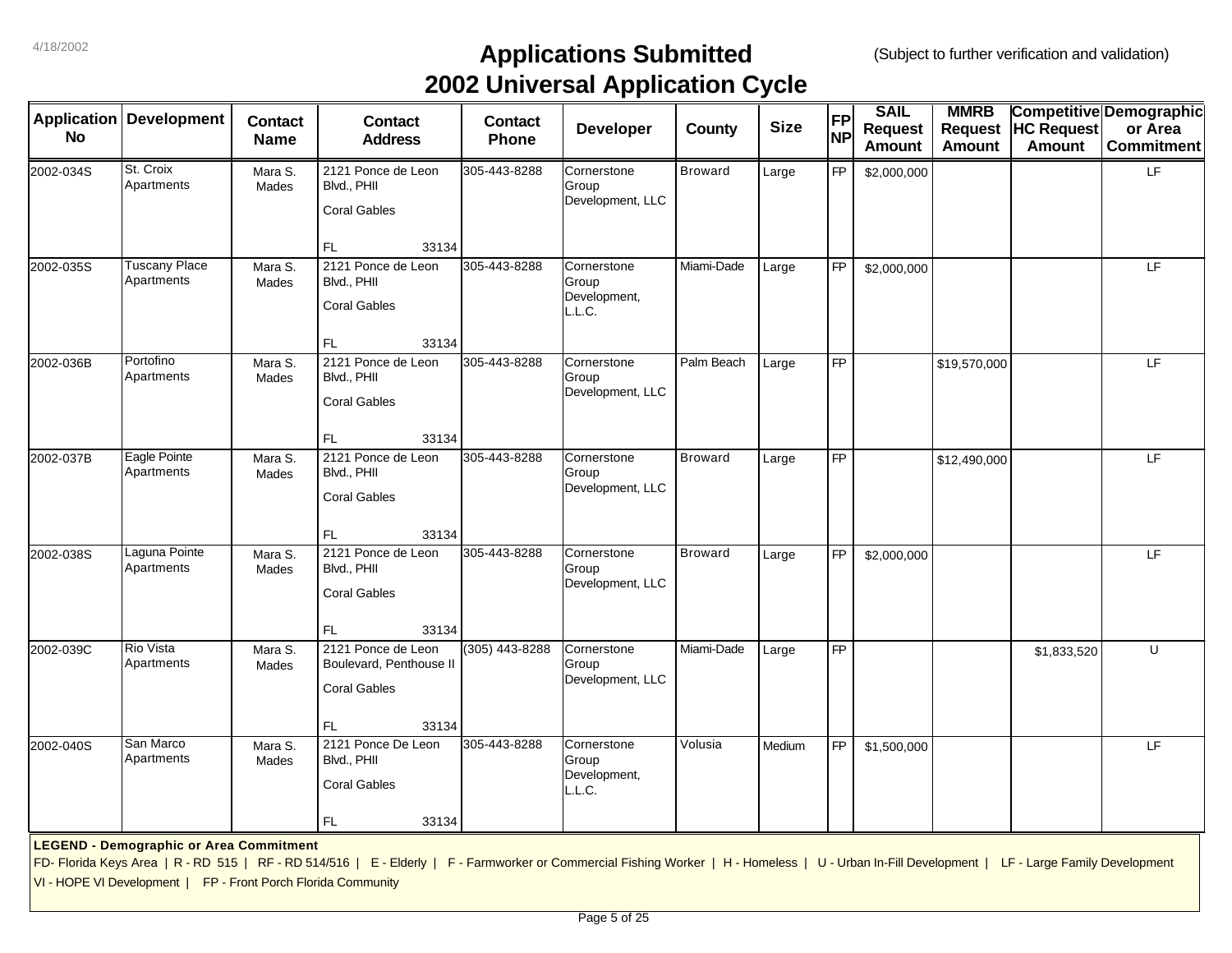|            |                                                               |                               |                                                                                                                                                                                                 |                         | . .                                            |              |             |                        |                                                |                                                |                                    |                                                         |
|------------|---------------------------------------------------------------|-------------------------------|-------------------------------------------------------------------------------------------------------------------------------------------------------------------------------------------------|-------------------------|------------------------------------------------|--------------|-------------|------------------------|------------------------------------------------|------------------------------------------------|------------------------------------|---------------------------------------------------------|
| No         | <b>Application Development</b>                                | <b>Contact</b><br><b>Name</b> | <b>Contact</b><br><b>Address</b>                                                                                                                                                                | <b>Contact</b><br>Phone | <b>Developer</b>                               | County       | <b>Size</b> | <b>FP</b><br><b>NP</b> | <b>SAIL</b><br><b>Request</b><br><b>Amount</b> | <b>MMRB</b><br><b>Request</b><br><b>Amount</b> | <b>HC Request</b><br><b>Amount</b> | Competitive Demographic<br>or Area<br><b>Commitment</b> |
| 2002-041BS | Marbella<br>Apartments                                        | Mara S.<br>Mades              | 2121 Ponce de Leon<br>Boulevard, Penthouse II<br><b>Coral Gables</b><br><b>FL</b><br>33134                                                                                                      | (305) 443-8288          | Cornerstone<br>Group<br>Development,<br>L.L.C. | Miami-Dade   | Large       | <b>FP</b>              | \$2,000,000                                    | \$7,200,000                                    |                                    | LF                                                      |
| 2002-042S  | <b>Indian Trace</b><br>Apartments                             | Mara S.<br>Mades              | 2121 Ponce de Leon<br>Blvd., PH II<br><b>Coral Gables</b><br>FL.<br>33134                                                                                                                       | 305-443-8288            | Cornerstone<br>Group<br>Development, LLC       | Palm Beach   | Large       | <b>FP</b>              | \$2,000,000                                    |                                                |                                    | LF                                                      |
| 2002-043S  | Mariner's Cove<br>Apartments                                  | Mara S.<br>Mades              | 2121 Ponce de Leon<br>Blvd., PHII<br><b>Coral Gables</b><br><b>FL</b><br>33134                                                                                                                  | 305-443-8288            | Cornerstone<br>Group<br>Development, LLC       | Hillsborough | Large       | <b>FP</b>              | \$2,000,000                                    |                                                |                                    | E                                                       |
| 2002-044B  | Renaissance<br>Apartments                                     | Mara S.<br>Mades              | 2121 Ponce De Leon<br>Blvd., PH II<br><b>Coral Gables</b><br><b>FL</b><br>33134                                                                                                                 | 305-443-8288            | Cornerstone<br>Group<br>Development,<br>L.L.C. | Palm Beach   | Large       | FP                     |                                                | \$22,500,000                                   |                                    | LF                                                      |
| 2002-045B  | <b>Bristol Bay</b><br>Apartments                              | Mara S.<br>Mades              | 2121 Ponce De Leon<br>Blvd., PH II<br><b>Coral Gables</b><br><b>FL</b><br>33134                                                                                                                 | 305-443-8288            | Cornerstone<br>Group<br>Development,<br>L.L.C. | Hillsborough | Large       | <b>FP</b>              |                                                | \$16,300,000                                   |                                    | LF                                                      |
| 2002-046S  | <b>Baywinds</b><br>Apartments                                 | Mara Mades                    | 2121 Ponce de Leon<br>Blvd.<br><b>Coral Gables</b><br>FL.<br>33134                                                                                                                              | 305-443-8288            | Cornerstone<br>Group<br>Development,<br>L.L.C. | Miami-Dade   | Large       | <b>FP</b>              | \$2,000,000                                    |                                                |                                    | LF                                                      |
| 2002-047B  | Hawk's Landing<br>Apartments                                  | Mara S.<br>Mades              | 2121 Ponce De Leon<br>Blvd., PH II<br><b>Coral Gables</b><br>FL<br>33134                                                                                                                        | 305-443-8288            | Cornerstone<br>Group<br>Development,<br>L.L.C. | Miami-Dade   | Large       | <b>FP</b>              |                                                | \$17,030,000                                   |                                    | LF                                                      |
|            | <b>LEGEND - Demographic or Area Commitment</b>                |                               | FD- Florida Keys Area   R - RD 515   RF - RD 514/516   E - Elderly   F - Farmworker or Commercial Fishing Worker   H - Homeless   U - Urban In-Fill Development   LF - Large Family Development |                         |                                                |              |             |                        |                                                |                                                |                                    |                                                         |
|            | VI - HOPE VI Development   FP - Front Porch Florida Community |                               |                                                                                                                                                                                                 |                         |                                                |              |             |                        |                                                |                                                |                                    |                                                         |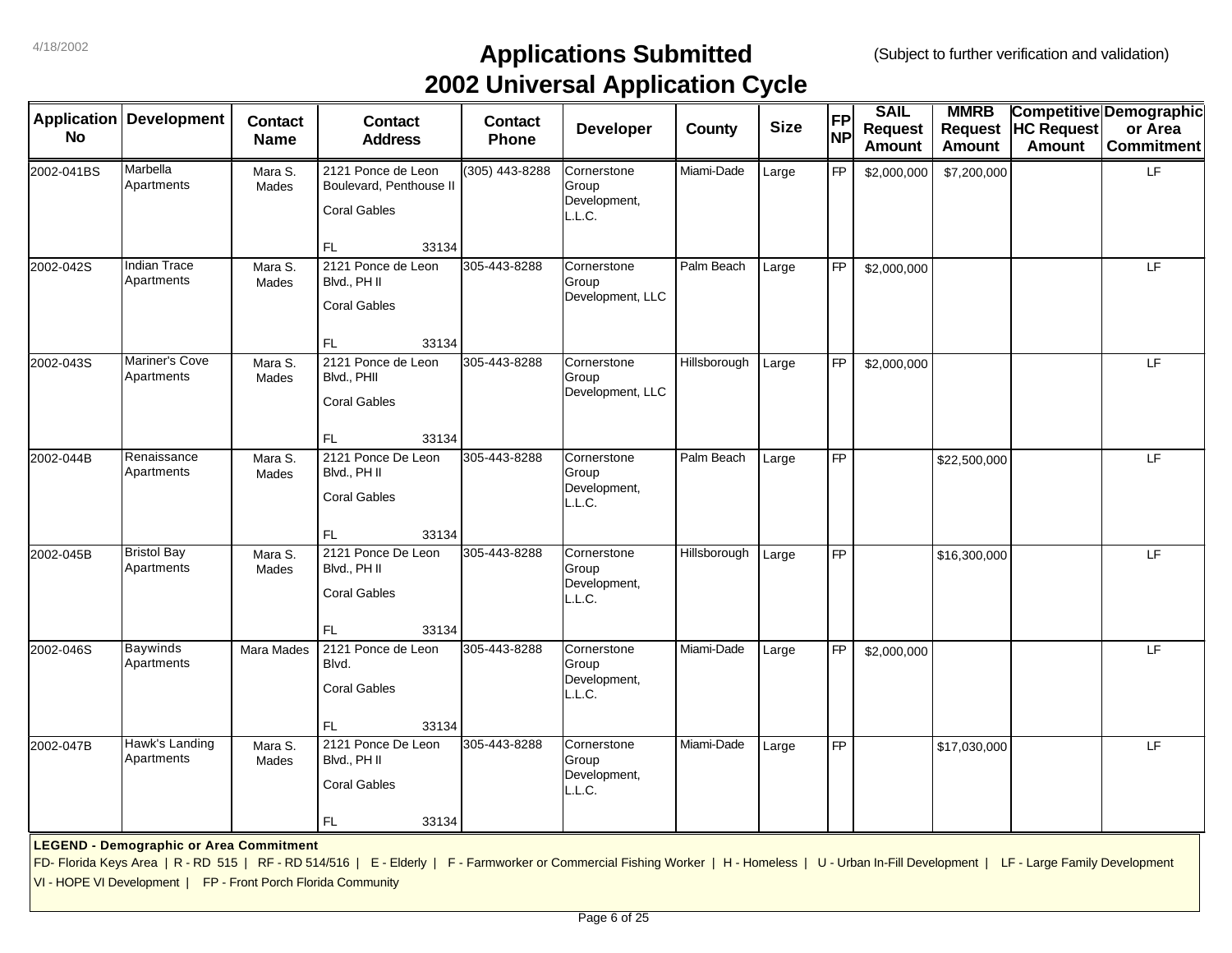| <b>Application</b> | <b>Development</b>                                            | <b>Contact</b>        | <b>Contact</b>                                                                                                                                                                                  | <b>Contact</b> | . .<br><b>Developer</b>                             | County         | <b>Size</b> | <b>FP</b> | <b>SAIL</b><br><b>Request</b> | <b>MMRB</b><br><b>Request</b> | <b>HC Request</b> | <b>Competitive Demographic</b><br>or Area |
|--------------------|---------------------------------------------------------------|-----------------------|-------------------------------------------------------------------------------------------------------------------------------------------------------------------------------------------------|----------------|-----------------------------------------------------|----------------|-------------|-----------|-------------------------------|-------------------------------|-------------------|-------------------------------------------|
| No                 |                                                               | <b>Name</b>           | <b>Address</b>                                                                                                                                                                                  | Phone          |                                                     |                |             | <b>NP</b> | <b>Amount</b>                 | <b>Amount</b>                 | <b>Amount</b>     | <b>Commitment</b>                         |
| 2002-048BS         | <b>Prairie Trace</b>                                          | David O.<br>Deutch    | 9400 South Dadeland<br>Boulevard, Suite 100                                                                                                                                                     | (305) 854-7100 | <b>Pinnacle Housing</b><br>Group, LLC               | <b>Brevard</b> | Medium      | <b>FP</b> | \$1,500,000                   | \$9,500,000                   |                   | LF.                                       |
|                    |                                                               |                       | Miami                                                                                                                                                                                           |                |                                                     |                |             |           |                               |                               |                   |                                           |
|                    |                                                               |                       | FL<br>33156                                                                                                                                                                                     |                |                                                     |                |             |           |                               |                               |                   |                                           |
| 2002-049B          | Pinnacle Run                                                  | David O.<br>Deutch    | 9400 South Dadeland<br>Boulevard, Suite 100                                                                                                                                                     | (305) 854-7100 | Pinnacle Housing<br>Group, LLC                      | Collier        | Medium      | <b>FP</b> |                               | \$14,800,000                  |                   | LF                                        |
|                    |                                                               |                       | Miami                                                                                                                                                                                           |                |                                                     |                |             |           |                               |                               |                   |                                           |
|                    |                                                               |                       | FL<br>33156                                                                                                                                                                                     |                |                                                     |                |             |           |                               |                               |                   |                                           |
| 2002-050CS         | Victoria Park @<br>Lakeview                                   | Bill G.<br>lacobucci  | 160 North Mill Rd.                                                                                                                                                                              | 404-459-0900   | <b>Osprey Property</b><br>Group, LLC                | Lake           | Medium      | <b>FP</b> | \$1,236,000                   |                               | \$662,242         | E                                         |
|                    |                                                               |                       | Atlanta                                                                                                                                                                                         |                |                                                     |                |             |           |                               |                               |                   |                                           |
|                    |                                                               |                       | 30328<br>GA                                                                                                                                                                                     |                |                                                     |                |             |           |                               |                               |                   |                                           |
| 2002-051CS         | The Groves @<br>Victoria Park                                 | <b>Bill lacobucci</b> | 160 North Mill Rd.                                                                                                                                                                              | 404-459-0900   | <b>Osprey Property</b><br>Group, LLC                | Highlands      | Small       | <b>FP</b> | \$1,000,000                   |                               | \$615,856         | E                                         |
|                    |                                                               |                       | Atlanta                                                                                                                                                                                         |                |                                                     |                |             |           |                               |                               |                   |                                           |
|                    |                                                               |                       | GA<br>30328                                                                                                                                                                                     |                |                                                     |                |             |           |                               |                               |                   |                                           |
| 2002-052S          | <b>Cameron Creek</b><br>Apartments                            | Lloyd J.<br>Boggio    | 2937 SW 27th Avenue,<br>Suite 303                                                                                                                                                               | 305-476-8118   | The Carlisle Group,<br>Inc.                         | Miami-Dade     | Large       | <b>FP</b> | \$1,125,000                   |                               |                   | LF                                        |
|                    |                                                               |                       | Miami                                                                                                                                                                                           |                |                                                     |                |             |           |                               |                               |                   |                                           |
|                    |                                                               |                       | FL<br>33133                                                                                                                                                                                     |                |                                                     |                |             |           |                               |                               |                   |                                           |
| 2002-053S          | Lenox Court<br>Apartments                                     | Lloyd J.<br>Boggio    | 2937 SW 27th Avenue,<br>#303                                                                                                                                                                    | 305-476-8118   | TCG Lenox. Inc.<br>and Shelter<br>Investment Group, | Duval          | Large       | <b>FP</b> | \$2,000,000                   |                               |                   | LF                                        |
|                    |                                                               |                       | Miami                                                                                                                                                                                           |                | Inc.                                                |                |             |           |                               |                               |                   |                                           |
|                    |                                                               |                       | FL.<br>33133                                                                                                                                                                                    |                |                                                     |                |             |           |                               |                               |                   |                                           |
| 2002-054S          | Heron Pond                                                    | Lloyd J.<br>Boggio    | 2937 SW 27th Avenue,<br>#303                                                                                                                                                                    | 305-476-8118   | The Carlisle Group,<br>LLC.                         | Lee            | Medium      | <b>FP</b> | \$1,500,000                   | $\mathfrak{L}$                |                   | E                                         |
|                    |                                                               |                       | Miami                                                                                                                                                                                           |                |                                                     |                |             |           |                               |                               |                   |                                           |
|                    |                                                               |                       | FL.<br>33133                                                                                                                                                                                    |                |                                                     |                |             |           |                               |                               |                   |                                           |
|                    | <b>LEGEND - Demographic or Area Commitment</b>                |                       |                                                                                                                                                                                                 |                |                                                     |                |             |           |                               |                               |                   |                                           |
|                    |                                                               |                       | FD- Florida Keys Area   R - RD 515   RF - RD 514/516   E - Elderly   F - Farmworker or Commercial Fishing Worker   H - Homeless   U - Urban In-Fill Development   LF - Large Family Development |                |                                                     |                |             |           |                               |                               |                   |                                           |
|                    | VI - HOPE VI Development   FP - Front Porch Florida Community |                       |                                                                                                                                                                                                 |                |                                                     |                |             |           |                               |                               |                   |                                           |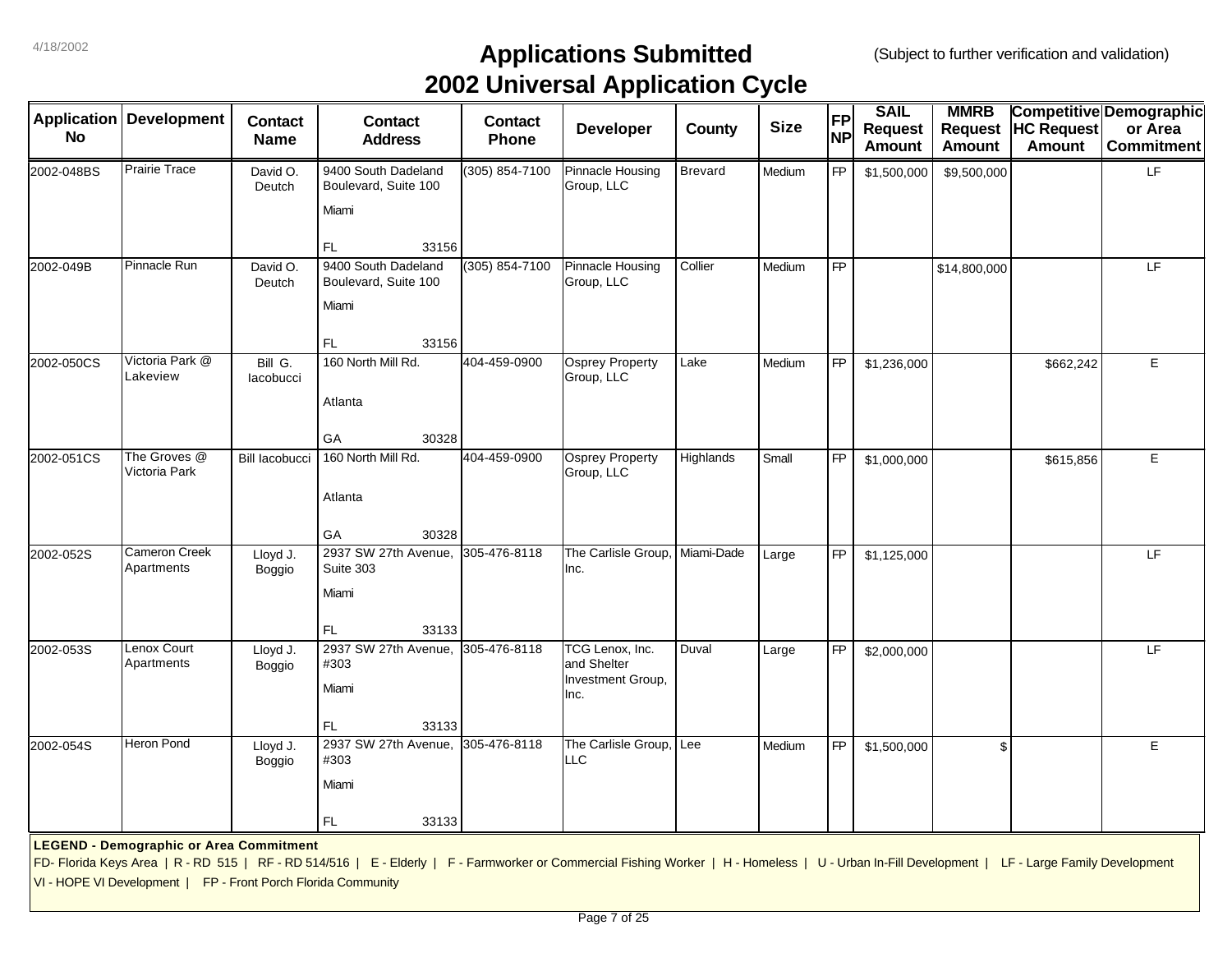|            | <b>Application Development</b>                                | <b>Contact</b>            | <b>Contact</b>                                                                                                                                                                                  | <b>Contact</b> | . .<br><b>Developer</b>                          | County     | <b>Size</b> | FP        | <b>SAIL</b><br><b>Request</b> | <b>MMRB</b><br><b>Request</b> | <b>HC Request</b> | <b>Competitive Demographic</b><br>or Area |
|------------|---------------------------------------------------------------|---------------------------|-------------------------------------------------------------------------------------------------------------------------------------------------------------------------------------------------|----------------|--------------------------------------------------|------------|-------------|-----------|-------------------------------|-------------------------------|-------------------|-------------------------------------------|
| <b>No</b>  |                                                               | <b>Name</b>               | <b>Address</b>                                                                                                                                                                                  | Phone          |                                                  |            |             | <b>NP</b> | <b>Amount</b>                 | <b>Amount</b>                 | <b>Amount</b>     | <b>Commitment</b>                         |
| 2002-055C  | <b>Merry Place</b>                                            | Lloyd J.<br>Boggio        | 2937 SW 27 Avenue,<br>Suite 303                                                                                                                                                                 | 35-476-8118    | The Carlisle Group,<br>LLC.                      | Palm Beach | Large       | <b>FP</b> |                               |                               | \$1,683,655       | <b>FP</b>                                 |
|            |                                                               |                           | Miami                                                                                                                                                                                           |                |                                                  |            |             |           |                               |                               |                   |                                           |
|            |                                                               |                           | FL<br>33133                                                                                                                                                                                     |                |                                                  |            |             |           |                               |                               |                   |                                           |
| 2002-056S  | <b>Golf View</b><br>Gardens                                   | Lloyd J.<br>Boggio        | 2937 SW 27th Avenue, 305-476-8118<br>#303                                                                                                                                                       |                | The Carlisle Group, Broward<br><b>LLC</b>        |            | Large       | <b>FP</b> | \$2,000,000                   | \$                            |                   | E                                         |
|            |                                                               |                           | Miami                                                                                                                                                                                           |                |                                                  |            |             |           |                               |                               |                   |                                           |
|            |                                                               |                           | FL.<br>33133                                                                                                                                                                                    |                |                                                  |            |             |           |                               |                               |                   |                                           |
| 2002-057CS | <b>Meridian West</b><br>Apartments                            | Lloyd J.<br>Boggio        | 2937 SW 27th Avenue,<br>#303                                                                                                                                                                    | 305-476-8118   | The Carlisle Group,<br>LLC                       | Monroe     | Small       | <b>FP</b> | \$1,000,000                   |                               | \$1,020,000       | F <sub>D</sub>                            |
|            |                                                               |                           | Miami                                                                                                                                                                                           |                |                                                  |            |             |           |                               |                               |                   |                                           |
|            |                                                               |                           | FL.<br>33133                                                                                                                                                                                    |                |                                                  |            |             |           |                               |                               |                   |                                           |
| 2002-058C  | <b>Arbor Crest</b><br>Apartments                              | Lloyd J.<br>Boggio        | 2937 SW 27th Avenue,<br>#303                                                                                                                                                                    | 305-476-8118   | The Carlisle Group,<br><b>LLC</b>                | Gadsden    | Small       | <b>FP</b> | \$                            | \$                            | \$721,812         | LF.                                       |
|            |                                                               |                           | Miami                                                                                                                                                                                           |                |                                                  |            |             |           |                               |                               |                   |                                           |
|            |                                                               |                           | FL.<br>33133                                                                                                                                                                                    |                |                                                  |            |             |           |                               |                               |                   |                                           |
| 2002-059C  | <b>Tiger Bay Court</b>                                        | Lloyd J.<br><b>Boggio</b> | 2937 SW 27 Ave, #303 305-476-8118                                                                                                                                                               |                | The Carlisle Group,<br>LLC. and (see<br>addenda) | Alachua    | Medium      | FP        |                               |                               | \$960,000         | <b>FP</b>                                 |
|            |                                                               |                           | Miami                                                                                                                                                                                           |                |                                                  |            |             |           |                               |                               |                   |                                           |
|            |                                                               |                           | 33133<br>FL                                                                                                                                                                                     |                |                                                  |            |             |           |                               |                               |                   |                                           |
| 2002-060S  | <b>Allapattah Garden</b><br>Apartments                        | Lloyd J.<br><b>Boggio</b> | 2937 SW 27 Avenue,<br>Suite 303                                                                                                                                                                 | 305-476-8118   | The Carlisle Group,<br>LLC. and see<br>addenda   | Miami-Dade | Large       | <b>FP</b> | \$1,500,000                   |                               |                   | U                                         |
|            |                                                               |                           | Miami                                                                                                                                                                                           |                |                                                  |            |             |           |                               |                               |                   |                                           |
|            |                                                               |                           | FL.<br>33133                                                                                                                                                                                    |                |                                                  |            |             |           |                               |                               |                   |                                           |
| 2002-061S  | <b>Willow Creek</b><br>Apartments II                          | Lloyd J.<br><b>Boggio</b> | 2937 SW 27th Avenue,<br>Suite 303                                                                                                                                                               | 305-476-8118   | The Carlisle Group,<br><b>LLC</b>                | Sarasota   | Medium      | <b>FP</b> | \$800,000                     |                               |                   | E                                         |
|            |                                                               |                           | Miami                                                                                                                                                                                           |                |                                                  |            |             |           |                               |                               |                   |                                           |
|            |                                                               |                           | FL.<br>33133                                                                                                                                                                                    |                |                                                  |            |             |           |                               |                               |                   |                                           |
|            | <b>LEGEND - Demographic or Area Commitment</b>                |                           |                                                                                                                                                                                                 |                |                                                  |            |             |           |                               |                               |                   |                                           |
|            |                                                               |                           | FD- Florida Keys Area   R - RD 515   RF - RD 514/516   E - Elderly   F - Farmworker or Commercial Fishing Worker   H - Homeless   U - Urban In-Fill Development   LF - Large Family Development |                |                                                  |            |             |           |                               |                               |                   |                                           |
|            | VI - HOPE VI Development   FP - Front Porch Florida Community |                           |                                                                                                                                                                                                 |                |                                                  |            |             |           |                               |                               |                   |                                           |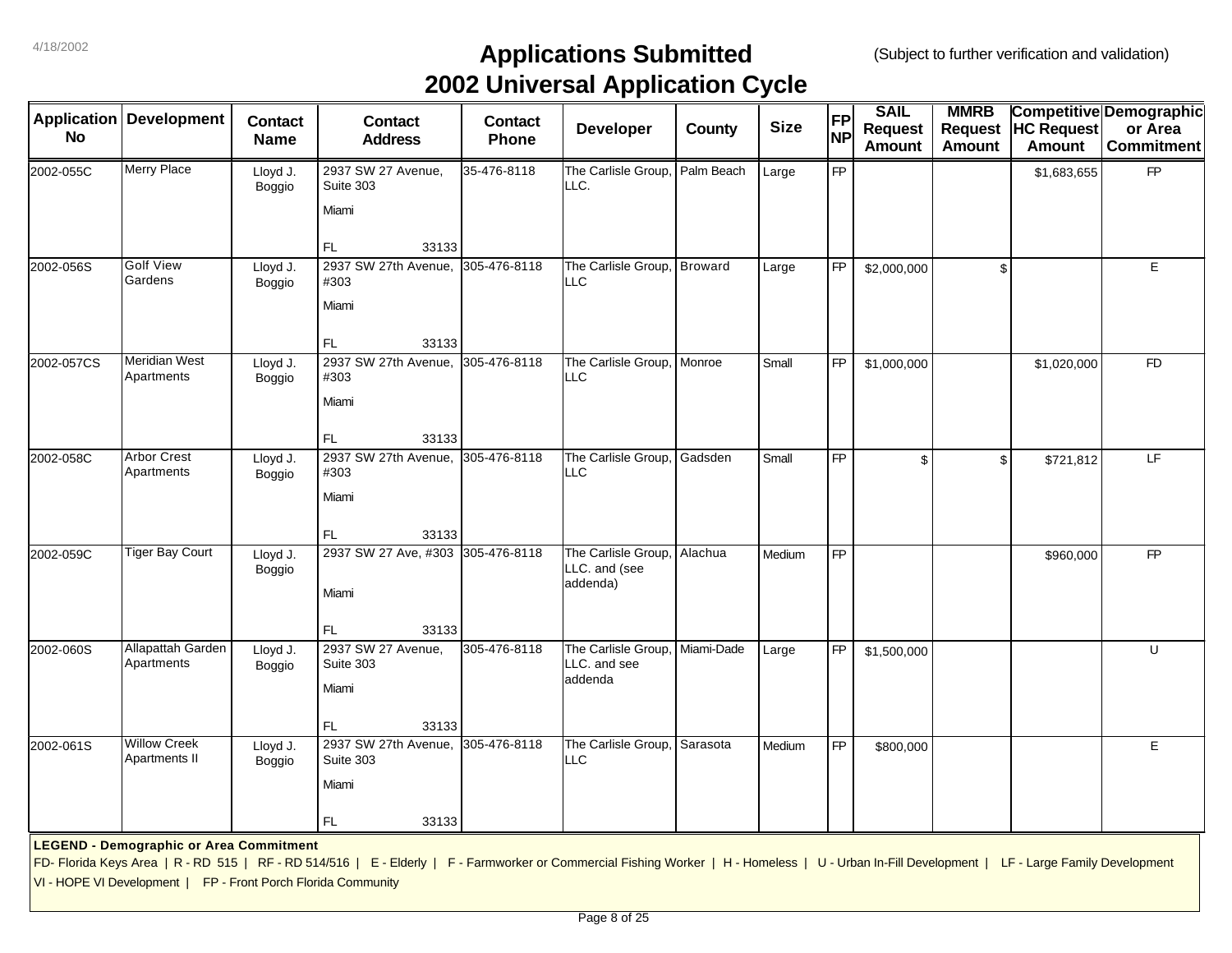| Application<br><b>No</b> | <b>Development</b>                                                                                              | <b>Contact</b><br><b>Name</b> | <b>Contact</b><br><b>Address</b>                                                                                                                                                                | <b>Contact</b><br>Phone | . .<br><b>Developer</b>                            | County     | <b>Size</b> | <b>FP</b><br><b>NP</b> | <b>SAIL</b><br><b>Request</b><br><b>Amount</b> | <b>MMRB</b><br><b>Request</b><br><b>Amount</b> | <b>HC Request</b><br><b>Amount</b> | Competitive Demographic<br>or Area<br><b>Commitment</b> |
|--------------------------|-----------------------------------------------------------------------------------------------------------------|-------------------------------|-------------------------------------------------------------------------------------------------------------------------------------------------------------------------------------------------|-------------------------|----------------------------------------------------|------------|-------------|------------------------|------------------------------------------------|------------------------------------------------|------------------------------------|---------------------------------------------------------|
| 2002-062S                | The Oaks at Omni                                                                                                | Lloyd J.<br>Boggio            | 2937 SW 27 Avenue,<br>Suite 303<br>Miami                                                                                                                                                        | 305-476-8118            | The Carlisle Group,<br>Inc. and *(See<br>addendum) | Lee        | Medium      | <b>FP</b>              | \$1,500,000                                    |                                                |                                    | LF.                                                     |
| 2002-063CS               | <b>Country Manor</b><br>Apartments                                                                              | Lloyd J.<br>Boggio            | FL.<br>33133<br>2937 SW 27 Avenue,<br>#303<br>Miami<br>FL.<br>33133                                                                                                                             | 305-476-8118            | The Carlisle Group, Hardee<br>LLC.                 |            | Small       | <b>FP</b>              | \$930,000                                      |                                                | \$932,193                          | F                                                       |
| 2002-064C                | Hampton<br>Apartments                                                                                           | Lloyd J.<br>Boggo             | 2937 SW 27 Ave, #303 305-476-8118<br>Miami<br>FL.<br>33133                                                                                                                                      |                         | The Carlisle Group,<br>LLC. and (see<br>addenda)   | Marion     | Medium      | <b>FP</b>              |                                                |                                                | \$1,105,000                        | <b>FP</b>                                               |
| 2002-065B                | <b>Garfield Place</b><br>Apartments                                                                             | Thomas L.<br>Cavanaugh        | 730 Bonnie Brae Street 407-628-3065<br><b>Winter Park</b><br>32789<br>FL.                                                                                                                       |                         | P.A.C. Land<br>Development<br>Corporation          | Volusia    | Medium      | <b>FP</b>              |                                                | \$10,180,000                                   |                                    | U,LF                                                    |
| 2002-066B                | The Village at<br><b>Colonial Park</b>                                                                          | Robert C.<br>Laird            | 4300 Marsh Landing<br>Boulevard, Suite 101<br>Jacksonville Beach<br>FL.<br>32250                                                                                                                | (904) 280-1000          | Finlay<br>Development, LLC                         | Lee        | Medium      | <b>FP</b>              |                                                | \$12,430,000                                   |                                    | LF.                                                     |
| 2002-067C                | Tidewater<br>Apartments                                                                                         | Jason Larson                  | 4243-D Northlake<br><b>Boulevard</b><br>Palm Beach Gardens<br>FL.<br>33410                                                                                                                      | (561) 627-7988          | <b>Creative Choice</b><br>Homes, Inc.              | Taylor     | Small       | <b>FP</b>              |                                                |                                                | \$610,927                          | LF.                                                     |
| 2002-068S                | Pinnacle at Abbey<br>Park                                                                                       | David O.<br>Deutch            | 9400 South Dadeland<br>Boulevard, Suite 100<br>Miami<br>FL.<br>33156                                                                                                                            | (305) 854-7100          | Pinnacle Housing<br>Group, LLC                     | Palm Beach | Large       | <b>FP</b>              | \$1,000,000                                    |                                                |                                    | LF                                                      |
|                          | <b>LEGEND - Demographic or Area Commitment</b><br>VI - HOPE VI Development   FP - Front Porch Florida Community |                               | FD- Florida Keys Area   R - RD 515   RF - RD 514/516   E - Elderly   F - Farmworker or Commercial Fishing Worker   H - Homeless   U - Urban In-Fill Development   LF - Large Family Development |                         |                                                    |            |             |                        |                                                |                                                |                                    |                                                         |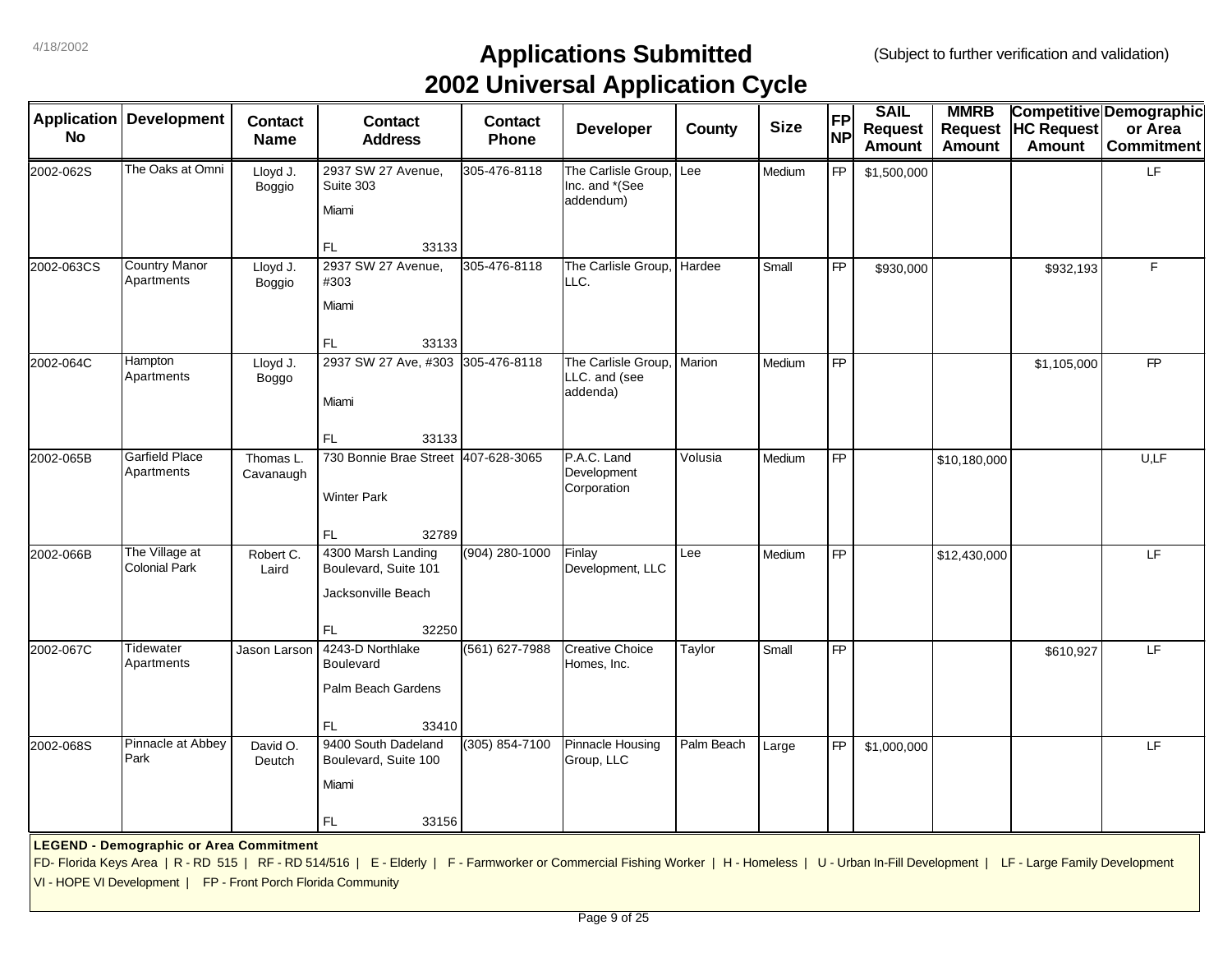|            | <b>Application Development</b>                                |                               |                                                                                                                                                                                                 |                         | . .                                   |            |             | <b>FP</b>       | <b>SAIL</b>    | <b>MMRB</b>    |                   | Competitive Demographic |
|------------|---------------------------------------------------------------|-------------------------------|-------------------------------------------------------------------------------------------------------------------------------------------------------------------------------------------------|-------------------------|---------------------------------------|------------|-------------|-----------------|----------------|----------------|-------------------|-------------------------|
| <b>No</b>  |                                                               | <b>Contact</b><br><b>Name</b> | <b>Contact</b><br><b>Address</b>                                                                                                                                                                | <b>Contact</b><br>Phone | <b>Developer</b>                      | County     | <b>Size</b> | <b>NP</b>       | <b>Request</b> | <b>Request</b> | <b>HC Request</b> | or Area                 |
|            |                                                               |                               |                                                                                                                                                                                                 |                         |                                       |            |             |                 | <b>Amount</b>  | Amount         | <b>Amount</b>     | <b>Commitment</b>       |
| 2002-069C  | Hidden Harbor                                                 | David O.<br>Deutch            | 9400 South Dadeland<br>Boulevard, Suite 100                                                                                                                                                     | (305) 854-7100          | Pinnacle Housing<br>Group, LLC        | Miami-Dade | Large       | <b>FP</b>       |                |                | \$2,210,000       | U                       |
|            |                                                               |                               | Miami                                                                                                                                                                                           |                         |                                       |            |             |                 |                |                |                   |                         |
|            |                                                               |                               | FL<br>33156                                                                                                                                                                                     |                         |                                       |            |             |                 |                |                |                   |                         |
| 2002-070C  | <b>Serenity Lakes</b>                                         | David O.<br>Deutch            | 9400 South Dadeland<br>Boulevard, Suite 100                                                                                                                                                     | (305) 854-7100          | <b>Pinnacle Housing</b><br>Group, LLC | Miami-Dade | Large       | $\overline{FP}$ |                |                | \$1,080,000       | <b>FP</b>               |
|            |                                                               |                               | Miami                                                                                                                                                                                           |                         |                                       |            |             |                 |                |                |                   |                         |
|            |                                                               |                               | FL.<br>33156                                                                                                                                                                                    |                         |                                       |            |             |                 |                |                |                   |                         |
| 2002-071C  | <b>Pinnacle Park</b>                                          | David O.<br>Deutch            | 9400 South Dadeland<br>Boulevard, Suite 100                                                                                                                                                     | (305) 854-7100          | <b>Pinnacle Housing</b><br>Group, LLC | Miami-Dade | Large       | $\overline{FP}$ |                |                | \$1,080,000       | $\mathsf E$             |
|            |                                                               |                               | Miami                                                                                                                                                                                           |                         |                                       |            |             |                 |                |                |                   |                         |
|            |                                                               |                               | 33156<br>FL                                                                                                                                                                                     |                         |                                       |            |             |                 |                |                |                   |                         |
| 2002-072B  | Pinnacle Pointe                                               | David O.<br>Deutch            | 9400 South Dadeland<br>Boulevard, Suite 100                                                                                                                                                     | (305) 854-7100          | Pinnacle Housing<br>Group, LLC        | Orange     | Large       | $\overline{FP}$ |                | \$15,815,000   |                   | LF                      |
|            |                                                               |                               | Miami                                                                                                                                                                                           |                         |                                       |            |             |                 |                |                |                   |                         |
|            | Los Suenos                                                    |                               | FL<br>33156                                                                                                                                                                                     |                         |                                       |            |             |                 |                |                |                   |                         |
| 2002-073C  |                                                               | David O.<br>Deutch            | 9400 South Dadeland<br>Boulevard, Suite 100                                                                                                                                                     | (305) 854-7100          | Pinnacle Housing<br>Group, LLC        | Miami-Dade | Large       | <b>FP</b>       |                |                | \$2,035,000       | $\cup$                  |
|            |                                                               |                               | Miami<br>33156<br>FL                                                                                                                                                                            |                         |                                       |            |             |                 |                |                |                   |                         |
| 2002-074C  | Oakbrook<br>Apartments                                        | Jay P. Brock                  | 1551 Sandspur Road                                                                                                                                                                              | (407) 741-8500          | Sandspur Housing<br>Partners, Ltd.    | Orange     | Large       | $\overline{FP}$ |                |                | \$1,400,000       | LF                      |
|            |                                                               |                               | Maitland                                                                                                                                                                                        |                         |                                       |            |             |                 |                |                |                   |                         |
|            |                                                               |                               | FL<br>32751                                                                                                                                                                                     |                         |                                       |            |             |                 |                |                |                   |                         |
| 2002-075BS | Stone Harbor<br>Apartments                                    | Jay P. Brock                  | 1551 Sandspur Road                                                                                                                                                                              | (407) 741-8500          | Sandspur Housing<br>Partners, Ltd.    | Bay        | Medium      | <b>FP</b>       | \$1,225,000    | \$6,720,000    |                   | LF                      |
|            |                                                               |                               | Maitland                                                                                                                                                                                        |                         |                                       |            |             |                 |                |                |                   |                         |
|            |                                                               |                               | FL.<br>32751                                                                                                                                                                                    |                         |                                       |            |             |                 |                |                |                   |                         |
|            | <b>LEGEND - Demographic or Area Commitment</b>                |                               |                                                                                                                                                                                                 |                         |                                       |            |             |                 |                |                |                   |                         |
|            |                                                               |                               | FD- Florida Keys Area   R - RD 515   RF - RD 514/516   E - Elderly   F - Farmworker or Commercial Fishing Worker   H - Homeless   U - Urban In-Fill Development   LF - Large Family Development |                         |                                       |            |             |                 |                |                |                   |                         |
|            | VI - HOPE VI Development   FP - Front Porch Florida Community |                               |                                                                                                                                                                                                 |                         |                                       |            |             |                 |                |                |                   |                         |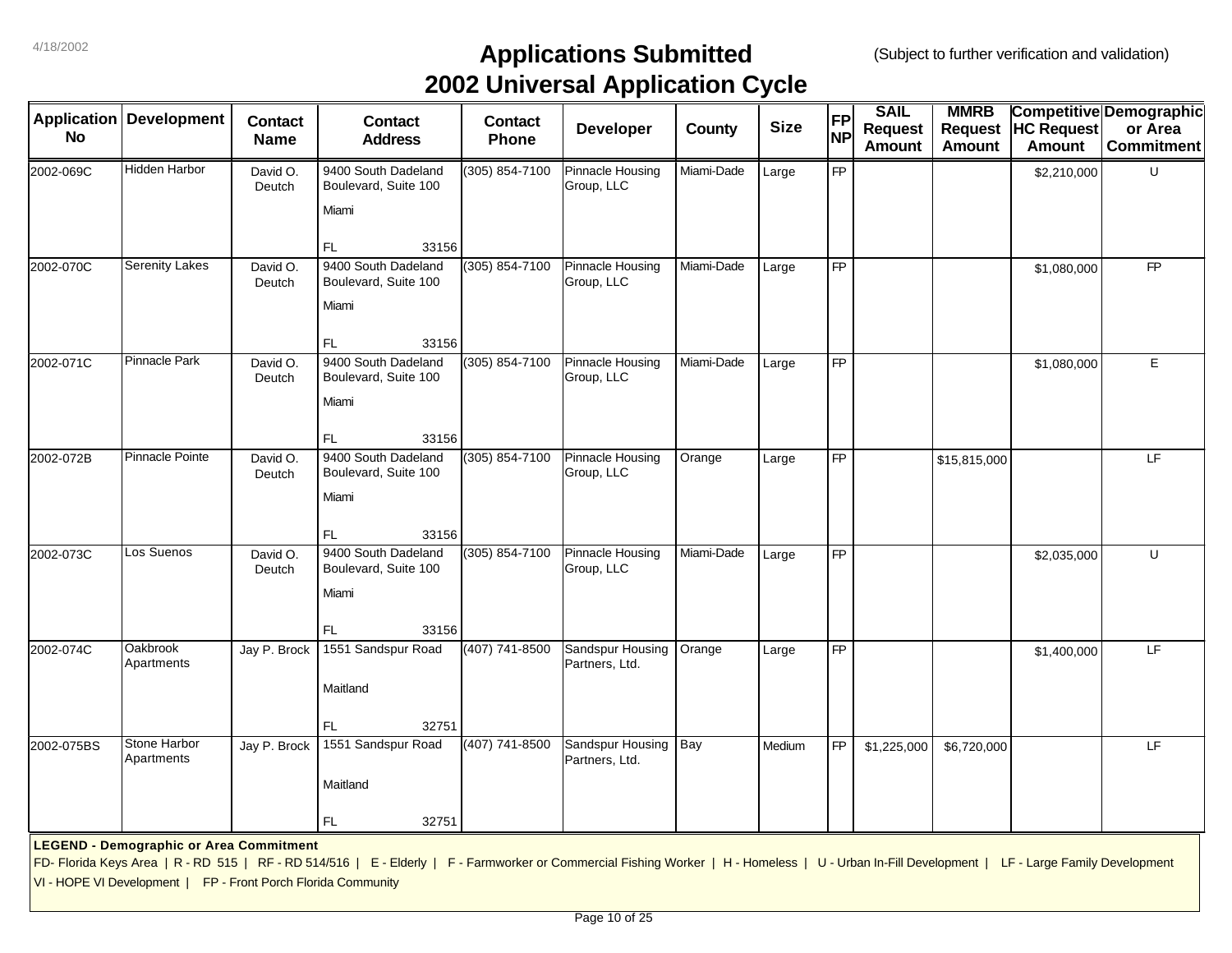| <b>Application</b> | <b>Development</b>                                            | <b>Contact</b>      | <b>Contact</b>                                                                                                                                                                                  | <b>Contact</b> | . .<br>Developer                     | County    | <b>Size</b> | <b>FP</b> | <b>SAIL</b>                     | <b>MMRB</b><br><b>Request</b> | <b>HC Request</b> | <b>Competitive Demographic</b><br>or Area |
|--------------------|---------------------------------------------------------------|---------------------|-------------------------------------------------------------------------------------------------------------------------------------------------------------------------------------------------|----------------|--------------------------------------|-----------|-------------|-----------|---------------------------------|-------------------------------|-------------------|-------------------------------------------|
| <b>No</b>          |                                                               | <b>Name</b>         | <b>Address</b>                                                                                                                                                                                  | <b>Phone</b>   |                                      |           |             | <b>NP</b> | <b>Request</b><br><b>Amount</b> | <b>Amount</b>                 | <b>Amount</b>     | <b>Commitment</b>                         |
| 2002-076S          | The Landings on<br>Millenia Blvd.                             | Jay P. Brock        | 1551 Sandspur Road                                                                                                                                                                              | (407) 741-8500 | Sandspur Housing<br>Partners, Ltd.   | Orange    | Large       | <b>FP</b> | \$2,000,000                     |                               |                   | LF                                        |
|                    | Apartments                                                    |                     | Maitland                                                                                                                                                                                        |                |                                      |           |             |           |                                 |                               |                   |                                           |
|                    |                                                               |                     | <b>FL</b><br>32751                                                                                                                                                                              |                |                                      |           |             |           |                                 |                               |                   |                                           |
| 2002-077C          | The Cove at Park<br>41 Apartments -<br>Phase I                | Jay P. Brock        | 1551 Sandspur Road                                                                                                                                                                              | (407) 741-8500 | Sandspur Housing<br>Partners, Ltd.   | Lee       | Medium      | FP        |                                 |                               | \$1,000,000       | LF.                                       |
|                    |                                                               |                     | Maitland                                                                                                                                                                                        |                |                                      |           |             |           |                                 |                               |                   |                                           |
|                    |                                                               |                     | FL<br>32751                                                                                                                                                                                     |                |                                      |           |             |           |                                 |                               |                   |                                           |
| 2002-078BS         | NorthBridge at<br>Millenia                                    | Jay P. Brock        | 1551 Sandspur Road                                                                                                                                                                              | (407) 741-8500 | Sandspur Housing<br>Partners, Ltd.   | Orange    | Large       | <b>FP</b> |                                 | $$2,000,000$ $$32,000,000$    |                   | LF                                        |
|                    |                                                               |                     | Maitland                                                                                                                                                                                        |                |                                      |           |             |           |                                 |                               |                   |                                           |
|                    |                                                               |                     | 32751<br><b>FL</b>                                                                                                                                                                              |                |                                      |           |             |           |                                 |                               |                   |                                           |
| 2002-079BS         | The Cove at St.<br>Andrews<br>Apartments                      | Jay P. Brock        | 1551 Sandspur Road                                                                                                                                                                              | (407) 741-8500 | Sandspur Housing<br>Partners, Ltd.   | St. Lucie | Medium      | <b>FP</b> | \$1,500,000                     | \$8,700,000                   |                   | LF                                        |
|                    |                                                               |                     | Maitland                                                                                                                                                                                        |                |                                      |           |             |           |                                 |                               |                   |                                           |
|                    |                                                               |                     | FL<br>32751                                                                                                                                                                                     |                |                                      |           |             |           |                                 |                               |                   |                                           |
| 2002-080C          | <b>Kensington Club</b><br>Apartments                          | Jay P. Brock        | 1551 Sandspur Road                                                                                                                                                                              | (407) 741-8500 | Sandspur Housing<br>Partners, Ltd.   | Alachua   | Medium      | <b>FP</b> |                                 |                               | \$850,000         | LF                                        |
|                    |                                                               |                     | Maitland                                                                                                                                                                                        |                |                                      |           |             |           |                                 |                               |                   |                                           |
|                    |                                                               |                     | FL<br>32751                                                                                                                                                                                     |                |                                      |           |             |           |                                 |                               |                   |                                           |
| 2002-081S          | <b>University Club</b><br>Apartments                          | Jay P. Brock        | 1551 Sandspur Road                                                                                                                                                                              | (407) 741-8500 | Sandspur Housing<br>Partners, Ltd.   | Sarasota  | Medium      | <b>FP</b> | \$1,500,000                     |                               |                   | LF                                        |
|                    |                                                               |                     | Maitland                                                                                                                                                                                        |                |                                      |           |             |           |                                 |                               |                   |                                           |
|                    |                                                               |                     | FL.<br>32751                                                                                                                                                                                    |                |                                      |           |             |           |                                 |                               |                   |                                           |
| 2002-082S          | Oak Glen<br>Apartments                                        | Becky T.<br>Edwards | 1006 Beckstrom Drive                                                                                                                                                                            | 407.365.9587   | <b>ELCO</b> Housing<br>Partners, LLC | Orange    | Large       | <b>FP</b> | \$560,000                       |                               |                   | U,LF                                      |
|                    |                                                               |                     | Oviedo                                                                                                                                                                                          |                |                                      |           |             |           |                                 |                               |                   |                                           |
|                    |                                                               |                     | FL.<br>32765                                                                                                                                                                                    |                |                                      |           |             |           |                                 |                               |                   |                                           |
|                    | <b>LEGEND - Demographic or Area Commitment</b>                |                     |                                                                                                                                                                                                 |                |                                      |           |             |           |                                 |                               |                   |                                           |
|                    |                                                               |                     | FD- Florida Keys Area   R - RD 515   RF - RD 514/516   E - Elderly   F - Farmworker or Commercial Fishing Worker   H - Homeless   U - Urban In-Fill Development   LF - Large Family Development |                |                                      |           |             |           |                                 |                               |                   |                                           |
|                    | VI - HOPE VI Development   FP - Front Porch Florida Community |                     |                                                                                                                                                                                                 |                |                                      |           |             |           |                                 |                               |                   |                                           |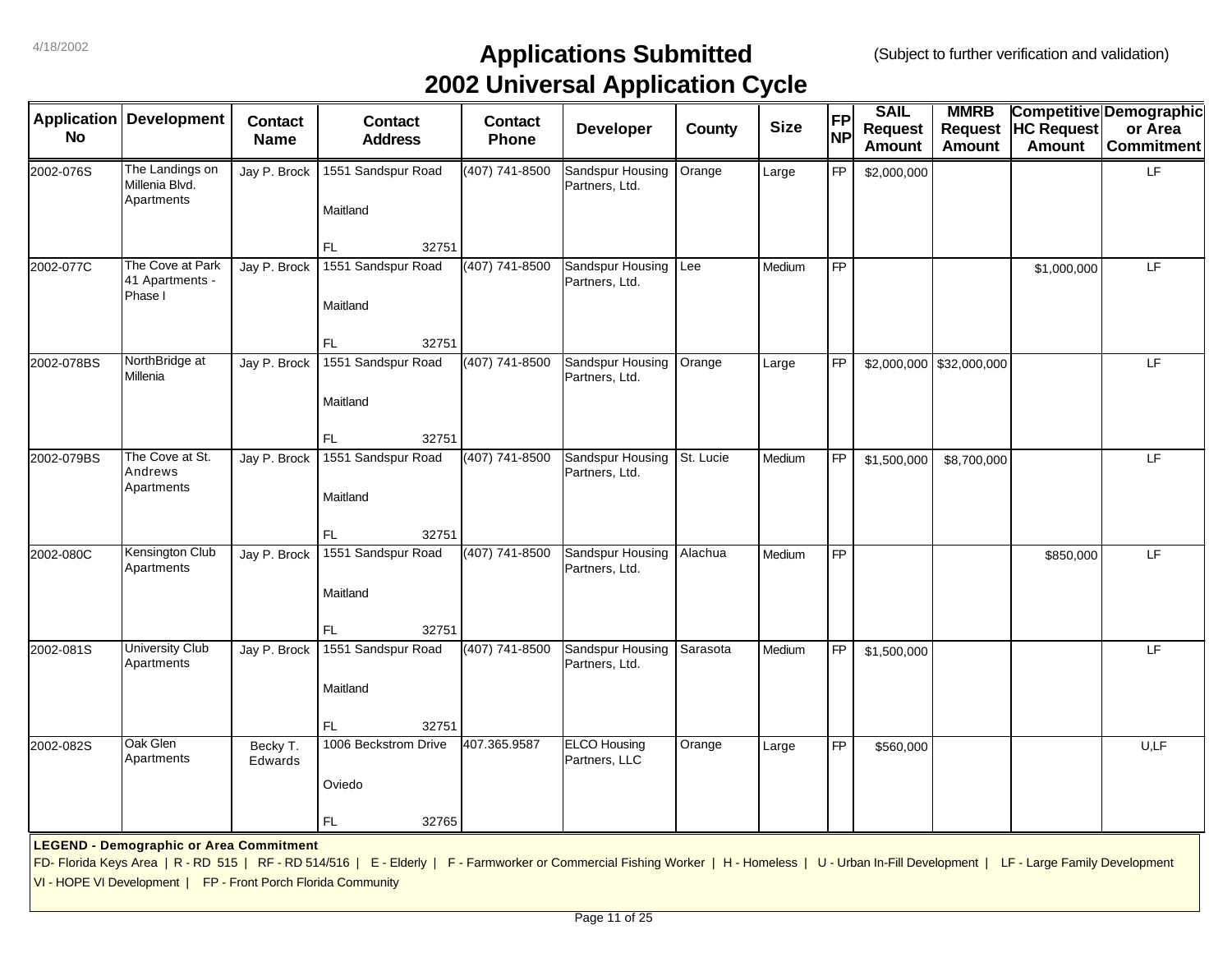| <b>Application</b><br><b>No</b> | <b>Development</b>                                            | <b>Contact</b><br><b>Name</b> | <b>Contact</b><br><b>Address</b>                                                                                                                                                                | <b>Contact</b><br>Phone | . .<br><b>Developer</b>              | County          | <b>Size</b> | <b>FP</b><br><b>NP</b> | <b>SAIL</b><br><b>Request</b><br><b>Amount</b> | <b>MMRB</b><br><b>Request</b><br><b>Amount</b> | <b>HC Request</b><br><b>Amount</b> | Competitive Demographic<br>or Area<br><b>Commitment</b> |
|---------------------------------|---------------------------------------------------------------|-------------------------------|-------------------------------------------------------------------------------------------------------------------------------------------------------------------------------------------------|-------------------------|--------------------------------------|-----------------|-------------|------------------------|------------------------------------------------|------------------------------------------------|------------------------------------|---------------------------------------------------------|
| 2002-083C                       | The Oaks at St.<br>Johns                                      | Becky T.<br>Edwards           | 1006 Beckstrom Drive                                                                                                                                                                            | 407.365.9587            | <b>ELCO Housing</b><br>Partners, LLC | St. Johns       | Medium      | FP                     |                                                |                                                | \$850,000                          | LF                                                      |
|                                 |                                                               |                               | Oviedo<br>FL<br>32765                                                                                                                                                                           |                         |                                      |                 |             |                        |                                                |                                                |                                    |                                                         |
| 2002-084C                       | Summit Pointe<br>Apartments                                   | Becky T.<br>Edwards           | 1006 Beckstrom Drive                                                                                                                                                                            | 407.365.9587            | <b>ELCO Housing</b><br>Partners, LLC | Hernando        | Medium      | <b>FP</b>              |                                                |                                                | \$850,000                          | LF.                                                     |
|                                 |                                                               |                               | Oviedo                                                                                                                                                                                          |                         |                                      |                 |             |                        |                                                |                                                |                                    |                                                         |
|                                 |                                                               |                               | FL<br>32765                                                                                                                                                                                     |                         |                                      |                 |             |                        |                                                |                                                |                                    |                                                         |
| 2002-085C                       | Magnolia Terrace                                              | Becky T.<br>Edwards           | 1006 Beckstrom Drive<br>Oviedo                                                                                                                                                                  | 407.365.9587            | <b>ELCO Housing</b><br>Partners, LLC | Sumter          | Small       | <b>FP</b>              |                                                |                                                | \$975,000                          | LF.                                                     |
|                                 |                                                               |                               | FL<br>32765                                                                                                                                                                                     |                         |                                      |                 |             |                        |                                                |                                                |                                    |                                                         |
| 2002-086BS                      | Chasey Lane<br>Apartments                                     | Becky T.<br>Edwards           | 1006 Beckstrom Drive                                                                                                                                                                            | 407.365.9587            | <b>ELCO Housing</b><br>Partners, LLC | Pasco           | Medium      | <b>FP</b>              |                                                | $$1,500,000$ $$14,750,000$                     |                                    | LF.                                                     |
|                                 |                                                               |                               | Oviedo<br>FL.<br>32765                                                                                                                                                                          |                         |                                      |                 |             |                        |                                                |                                                |                                    |                                                         |
| 2002-087BS                      | <b>Collins Cove</b><br>Senior Apartments                      | Becky T.<br>Edwards           | 1006 Beckstrom Drive                                                                                                                                                                            | 407.365.9587            | <b>ELCO Housing</b><br>Partners, LLC | Duval           | Large       | FP                     | \$2,000,000                                    | \$6,500,000                                    |                                    | E                                                       |
|                                 |                                                               |                               | Oviedo<br>FL<br>32765                                                                                                                                                                           |                         |                                      |                 |             |                        |                                                |                                                |                                    |                                                         |
| 2002-088BS                      | <b>Whispering Oaks</b><br>Apartments                          | Becky T.<br>Edwards           | 1006 Beckstrom Drive                                                                                                                                                                            | 407.365.9587            | <b>ELCO Housing</b><br>Partners, LLC | <b>Bradford</b> | Small       | <b>FP</b>              | \$1,000,000                                    | \$4,560,000                                    |                                    | LF                                                      |
|                                 |                                                               |                               | Oviedo                                                                                                                                                                                          |                         |                                      |                 |             |                        |                                                |                                                |                                    |                                                         |
|                                 |                                                               |                               | 32765<br>FL                                                                                                                                                                                     |                         |                                      |                 |             |                        |                                                |                                                |                                    |                                                         |
| 2002-089C                       | Oakwood Terrace<br>Apartments                                 | Shane L.<br>Acevedo           | 1977 Dundee Drive                                                                                                                                                                               | 407 657-1113            | Oakwood Terrace<br>Apartments, Inc   | Hillsborough    | Large       | $\overline{FP}$        |                                                |                                                |                                    | LF                                                      |
|                                 |                                                               |                               | <b>Winter Park</b>                                                                                                                                                                              |                         |                                      |                 |             |                        |                                                |                                                |                                    |                                                         |
|                                 |                                                               |                               | FL.<br>32792                                                                                                                                                                                    |                         |                                      |                 |             |                        |                                                |                                                |                                    |                                                         |
|                                 | <b>LEGEND - Demographic or Area Commitment</b>                |                               | FD- Florida Keys Area   R - RD 515   RF - RD 514/516   E - Elderly   F - Farmworker or Commercial Fishing Worker   H - Homeless   U - Urban In-Fill Development   LF - Large Family Development |                         |                                      |                 |             |                        |                                                |                                                |                                    |                                                         |
|                                 | VI - HOPE VI Development   FP - Front Porch Florida Community |                               |                                                                                                                                                                                                 |                         |                                      |                 |             |                        |                                                |                                                |                                    |                                                         |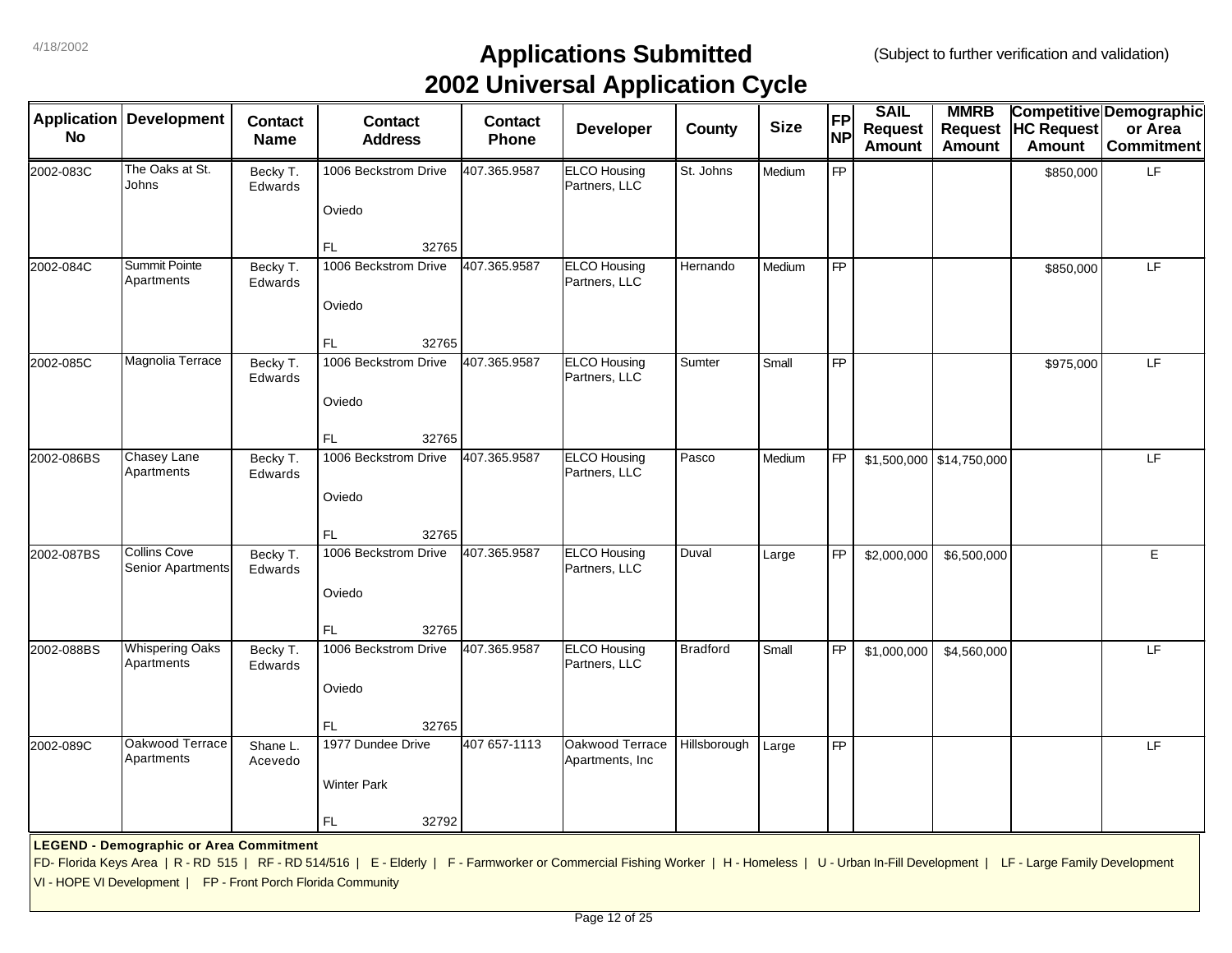|                                 |                                                               |                               |                                                                                                                                                                                                 |                         | . .                                                  |                |             |                        |                                                |                                         |                                    |                                                                |
|---------------------------------|---------------------------------------------------------------|-------------------------------|-------------------------------------------------------------------------------------------------------------------------------------------------------------------------------------------------|-------------------------|------------------------------------------------------|----------------|-------------|------------------------|------------------------------------------------|-----------------------------------------|------------------------------------|----------------------------------------------------------------|
| <b>Application</b><br><b>No</b> | <b>Development</b>                                            | <b>Contact</b><br><b>Name</b> | <b>Contact</b><br><b>Address</b>                                                                                                                                                                | <b>Contact</b><br>Phone | <b>Developer</b>                                     | County         | <b>Size</b> | <b>FP</b><br><b>NP</b> | <b>SAIL</b><br><b>Request</b><br><b>Amount</b> | <b>MMRB</b><br>Request<br><b>Amount</b> | <b>HC Request</b><br><b>Amount</b> | <b>Competitive Demographic</b><br>or Area<br><b>Commitment</b> |
| 2002-090S                       | <b>Regency Gardens</b><br>Apartments                          | Shane L.<br>Acevedo           | 1977 Dundee Drive<br><b>Winter Park</b>                                                                                                                                                         | 407 657-1113            | Regency Gardens,<br>Inc and Project<br>Teamwork, Inc | <b>Broward</b> | Large       | <b>NP</b>              | \$700,000                                      |                                         |                                    | U                                                              |
|                                 |                                                               |                               | 32792<br>FL.                                                                                                                                                                                    |                         |                                                      |                |             |                        |                                                |                                         |                                    |                                                                |
| 2002-091B                       | Southampton<br>Apartments                                     | Lisa M.<br>Stephens           | 20725 SW 46th Avenue (352) 472-7773                                                                                                                                                             |                         | Davis Heritage Ltd. Duval                            |                | Large       | <b>FP</b>              |                                                | \$23,300,000                            |                                    | LF                                                             |
|                                 |                                                               |                               | Newberry                                                                                                                                                                                        |                         |                                                      |                |             |                        |                                                |                                         |                                    |                                                                |
| 2002-092B                       | Legacy Lakes<br>Apartments                                    | Lisa M.<br>Stephens           | FL.<br>32669<br>20725 SW 46th Avenue (352) 472-7773<br>Newberry                                                                                                                                 |                         | Davis Heritage Ltd.   Martin                         |                | Medium      | FP                     |                                                | \$14,450,000                            |                                    | LF                                                             |
|                                 |                                                               |                               | FL.<br>32669                                                                                                                                                                                    |                         |                                                      |                |             |                        |                                                |                                         |                                    |                                                                |
| 2002-093B                       | Sandpiper Cove<br>Apartments                                  | Lisa M.<br>Stephens           | 20725 SW 46th Avenue (352) 472-7773<br>Newberry                                                                                                                                                 |                         | Davis Heritage Ltd. Martin                           |                | Medium      | $\overline{FP}$        |                                                | \$25,500,000                            |                                    | E                                                              |
|                                 |                                                               |                               | FL.<br>32669                                                                                                                                                                                    |                         |                                                      |                |             |                        |                                                |                                         |                                    |                                                                |
| 2002-094B                       | Audubon Cove<br>Apartments                                    | Lisa M.<br>Stephens           | 20725 SW 46th Avenue (352) 472-7773                                                                                                                                                             |                         | Davis Heritage Ltd.                                  | Duval          | Large       | <b>FP</b>              |                                                | \$19,650,000                            |                                    | LF                                                             |
|                                 |                                                               |                               | Newberry<br>32669<br>FL.                                                                                                                                                                        |                         |                                                      |                |             |                        |                                                |                                         |                                    |                                                                |
| 2002-095B                       | <b>Osprey Cove</b><br>Apartments                              | Lisa M.<br>Stephens           | 20725 SW 46th Avenue 352-472-7773                                                                                                                                                               |                         | Davis Heritage Ltd. Lee                              |                | Medium      | <b>FP</b>              |                                                | \$21,000,000                            |                                    | LF                                                             |
|                                 |                                                               |                               | Newberry                                                                                                                                                                                        |                         |                                                      |                |             |                        |                                                |                                         |                                    |                                                                |
|                                 |                                                               |                               | 32669<br>FL.                                                                                                                                                                                    |                         |                                                      |                |             |                        |                                                |                                         |                                    |                                                                |
| 2002-096B                       | <b>Barclay Forge</b><br>Apartments                            | Lisa M.<br>Stephens           | 20725 SW 46th Avenue (352) 472-7773                                                                                                                                                             |                         | Davis Heritage Ltd. Hernando                         |                | Medium      | FP                     |                                                | \$15,200,000                            |                                    | LF                                                             |
|                                 |                                                               |                               | Newberry                                                                                                                                                                                        |                         |                                                      |                |             |                        |                                                |                                         |                                    |                                                                |
|                                 |                                                               |                               | 32669<br>FL.                                                                                                                                                                                    |                         |                                                      |                |             |                        |                                                |                                         |                                    |                                                                |
|                                 | <b>LEGEND - Demographic or Area Commitment</b>                |                               |                                                                                                                                                                                                 |                         |                                                      |                |             |                        |                                                |                                         |                                    |                                                                |
|                                 | VI - HOPE VI Development   FP - Front Porch Florida Community |                               | FD- Florida Keys Area   R - RD 515   RF - RD 514/516   E - Elderly   F - Farmworker or Commercial Fishing Worker   H - Homeless   U - Urban In-Fill Development   LF - Large Family Development |                         |                                                      |                |             |                        |                                                |                                         |                                    |                                                                |
|                                 |                                                               |                               |                                                                                                                                                                                                 |                         |                                                      |                |             |                        |                                                |                                         |                                    |                                                                |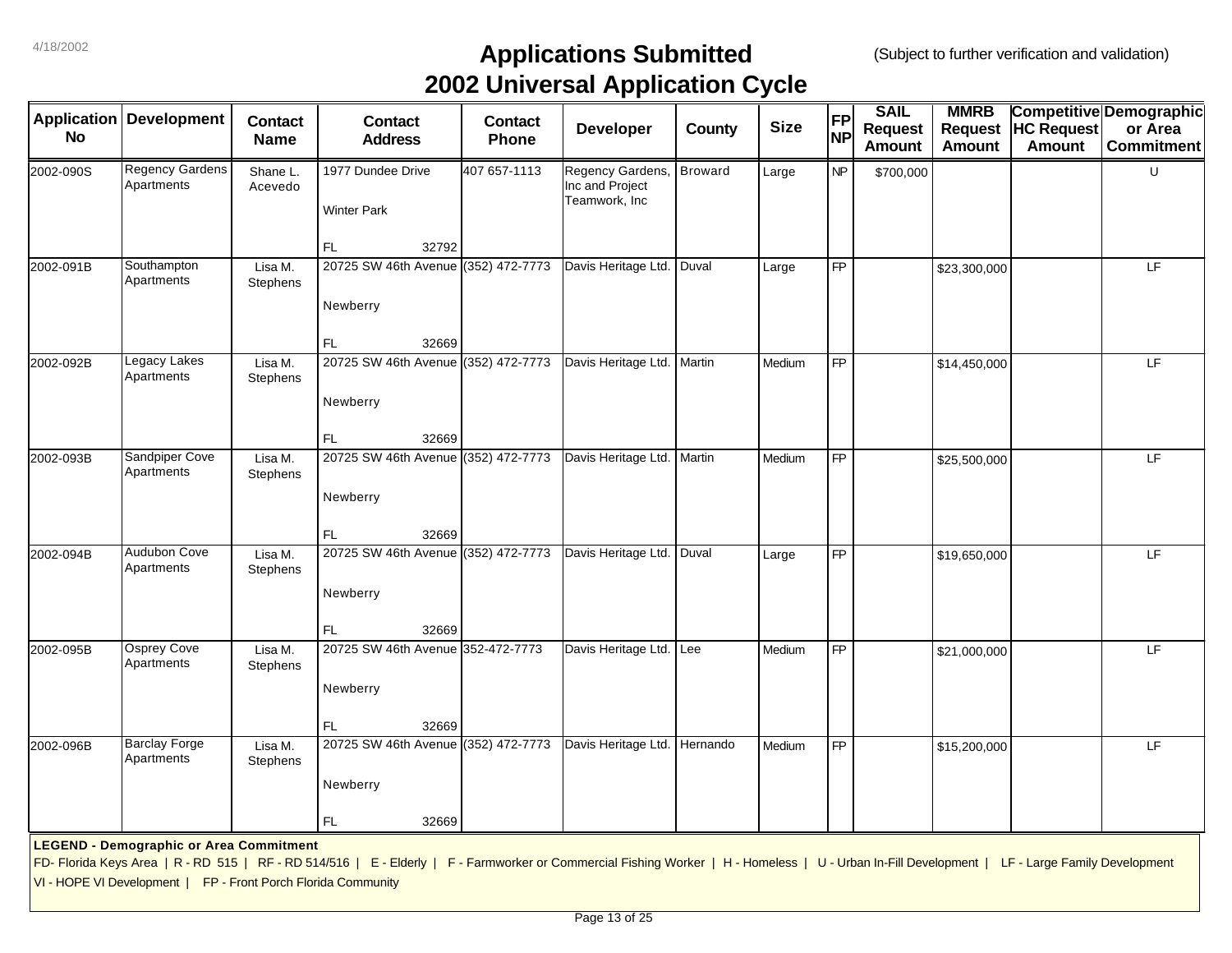| <b>No</b> | <b>Application Development</b>                                | <b>Contact</b><br><b>Name</b> | <b>Contact</b><br><b>Address</b>                                                                                                                                                                | <b>Contact</b><br>Phone | <b>Developer</b>                          | County       | <b>Size</b> | FP<br><b>NP</b> | <b>SAIL</b><br><b>Request</b><br><b>Amount</b> | <b>MMRB</b><br><b>Request</b><br><b>Amount</b> | <b>HC Request</b><br><b>Amount</b> | <b>Competitive Demographic</b><br>or Area<br><b>Commitment</b> |
|-----------|---------------------------------------------------------------|-------------------------------|-------------------------------------------------------------------------------------------------------------------------------------------------------------------------------------------------|-------------------------|-------------------------------------------|--------------|-------------|-----------------|------------------------------------------------|------------------------------------------------|------------------------------------|----------------------------------------------------------------|
| 2002-097B | Huntington Oaks<br>Apartments                                 | Lisa M.<br>Stephens           | 20725 SW 46th Avenue (352) 472-7773                                                                                                                                                             |                         | Davis Heritage Ltd.                       | Hillsborough | Large       | <b>FP</b>       |                                                | \$16,700,000                                   |                                    | LF                                                             |
|           |                                                               |                               | Newberry                                                                                                                                                                                        |                         |                                           |              |             |                 |                                                |                                                |                                    |                                                                |
|           |                                                               |                               | FL.<br>32669                                                                                                                                                                                    |                         |                                           |              |             |                 |                                                |                                                |                                    |                                                                |
| 2002-098B | <b>Bimini Bay</b><br>Apartments                               | Lisa M.<br>Stephens           | 20725 SW 46th Avenue (352) 472-7773                                                                                                                                                             |                         | Davis Heritage Ltd.                       | Lee          | Medium      | <b>FP</b>       |                                                | \$18,500,000                                   |                                    | LF.                                                            |
|           |                                                               |                               | Newberry                                                                                                                                                                                        |                         |                                           |              |             |                 |                                                |                                                |                                    |                                                                |
|           |                                                               |                               | FL<br>32669                                                                                                                                                                                     |                         |                                           |              |             |                 |                                                |                                                |                                    |                                                                |
| 2002-099B | <b>Stratford Mill</b><br>Apartments                           | Lisa M.<br>Stephens           | 20725 SW 46th Avenue (352) 472-7773                                                                                                                                                             |                         | Davis Heritage Ltd.                       | St. Johns    | Medium      | <b>FP</b>       |                                                | \$16,300,000                                   |                                    | LF                                                             |
|           |                                                               |                               | Newberry                                                                                                                                                                                        |                         |                                           |              |             |                 |                                                |                                                |                                    |                                                                |
|           |                                                               |                               | FL<br>32669                                                                                                                                                                                     |                         |                                           |              |             |                 |                                                |                                                |                                    |                                                                |
| 2002-100B | The Reserve at<br>Moss Creek<br>Apartments                    | Lisa M.<br>Stephens           | 20725 SW 46th Avenue (352) 472-7773<br>Newberry                                                                                                                                                 |                         | Davis Heritage Ltd.                       | Orange       | Large       | $\overline{FP}$ |                                                | \$18,450,000                                   |                                    | LF                                                             |
|           |                                                               |                               | 32669<br>FL.                                                                                                                                                                                    |                         |                                           |              |             |                 |                                                |                                                |                                    |                                                                |
| 2002-101S | Camden Club<br>Apartments                                     | Todd L. Borck                 | 615 Crescent Executive 407-333-3233<br>Court, Suite 120<br>Lake Mary                                                                                                                            |                         | <b>Wendover Housing</b><br>Partners, Inc. | Orange       | Large       | <b>NP</b>       | \$2,000,000                                    |                                                |                                    | E                                                              |
|           |                                                               |                               | 32746<br>FI.                                                                                                                                                                                    |                         |                                           |              |             |                 |                                                |                                                |                                    |                                                                |
| 2002-102C | <b>Madison Green</b><br>Apartments                            | <b>Todd Borck</b>             | 615 Crescent Executive 407-333-3233<br>Court, Suite 120                                                                                                                                         | x13                     | Wendover Florida.<br>Inc.                 | Flagler      | Small       | <b>FP</b>       |                                                |                                                | \$733,850                          | LF                                                             |
|           |                                                               |                               | Lake Mary                                                                                                                                                                                       |                         |                                           |              |             |                 |                                                |                                                |                                    |                                                                |
|           |                                                               |                               | FI.<br>32746                                                                                                                                                                                    |                         |                                           |              |             |                 |                                                |                                                |                                    |                                                                |
| 2002-103C | <b>Silver Hills</b><br>Apartments,                            | A. Wayne<br>Rich              | 912 N. Highland<br>Avenue                                                                                                                                                                       | 407-649-4205            | Park Richey<br>Development, Inc.          | Orange       | Large       | $\overline{FP}$ |                                                |                                                | \$1,400,000                        | LF                                                             |
|           |                                                               |                               | Orlando                                                                                                                                                                                         |                         |                                           |              |             |                 |                                                |                                                |                                    |                                                                |
|           |                                                               |                               | FI.<br>32803                                                                                                                                                                                    |                         |                                           |              |             |                 |                                                |                                                |                                    |                                                                |
|           | <b>LEGEND - Demographic or Area Commitment</b>                |                               |                                                                                                                                                                                                 |                         |                                           |              |             |                 |                                                |                                                |                                    |                                                                |
|           |                                                               |                               | FD- Florida Keys Area   R - RD 515   RF - RD 514/516   E - Elderly   F - Farmworker or Commercial Fishing Worker   H - Homeless   U - Urban In-Fill Development   LF - Large Family Development |                         |                                           |              |             |                 |                                                |                                                |                                    |                                                                |
|           | VI - HOPE VI Development   FP - Front Porch Florida Community |                               |                                                                                                                                                                                                 |                         |                                           |              |             |                 |                                                |                                                |                                    |                                                                |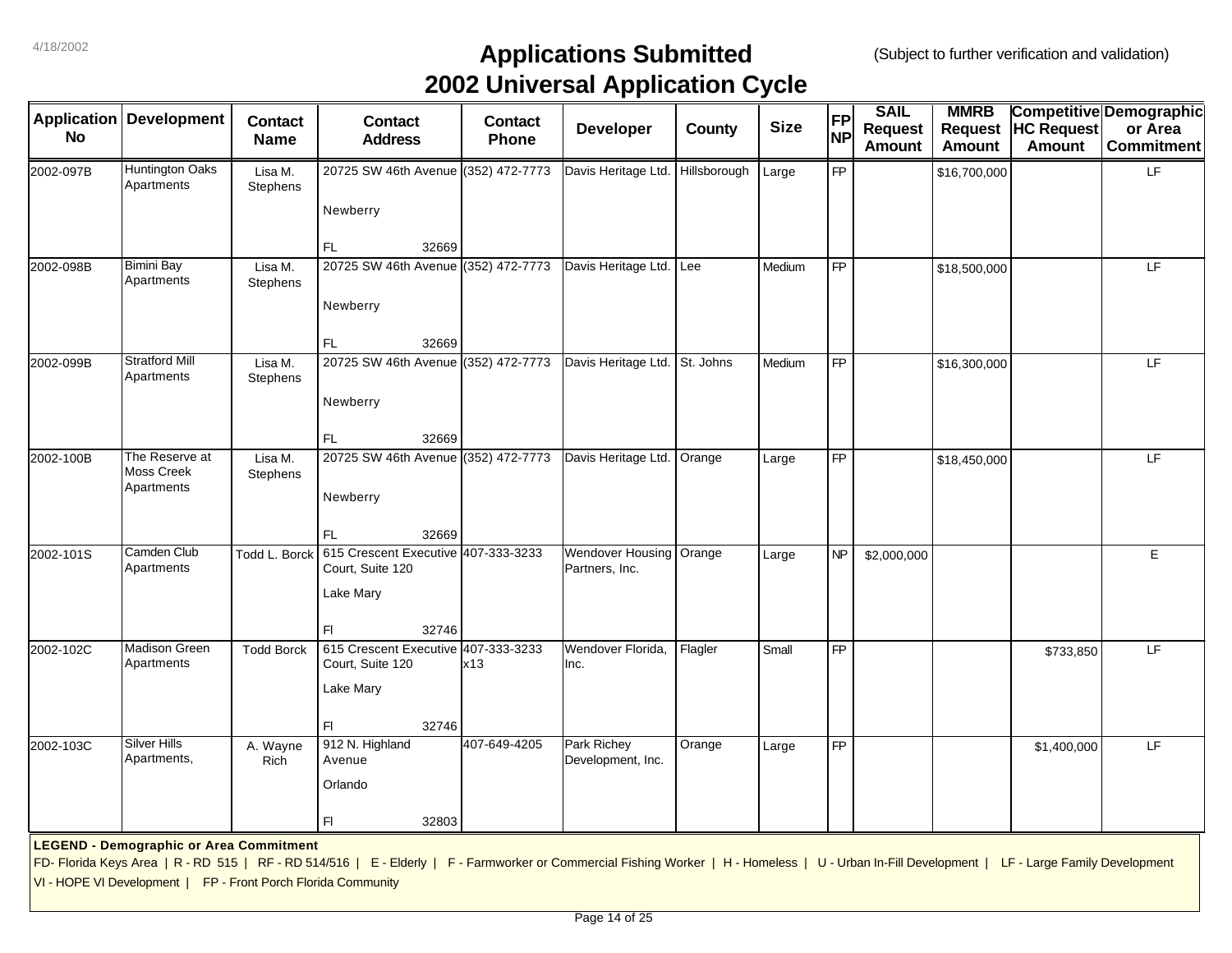|            | Application   Development                                     | <b>Contact</b>    | <b>Contact</b>                                                                                                                                                                                  | <b>Contact</b>        | . .<br><b>Developer</b>                  | County         | <b>Size</b> | <b>FP</b> | <b>SAIL</b>                     | <b>MMRB</b><br>Request | <b>HC Request</b> | Competitive Demographic<br>or Area |
|------------|---------------------------------------------------------------|-------------------|-------------------------------------------------------------------------------------------------------------------------------------------------------------------------------------------------|-----------------------|------------------------------------------|----------------|-------------|-----------|---------------------------------|------------------------|-------------------|------------------------------------|
| <b>No</b>  |                                                               | <b>Name</b>       | <b>Address</b>                                                                                                                                                                                  | Phone                 |                                          |                |             | <b>NP</b> | <b>Request</b><br><b>Amount</b> | Amount                 | Amount            | <b>Commitment</b>                  |
| 2002-104C  | <b>Madison Woods</b><br>Apartments                            | <b>Todd Borck</b> | 615 Crescent Executive 407-333-3233 x<br>Court, Suite 120                                                                                                                                       | 13                    | Wendover Florida.<br>Inc.                | Duval          | Large       | <b>FP</b> |                                 |                        | \$1,223,760       | LF                                 |
|            |                                                               |                   | Lake Mary                                                                                                                                                                                       |                       |                                          |                |             |           |                                 |                        |                   |                                    |
|            |                                                               |                   | 32746<br>F1                                                                                                                                                                                     |                       |                                          |                |             |           |                                 |                        |                   |                                    |
| 2002-105B  | Charleston Cay<br>Apartments                                  | <b>Todd Borck</b> | 615 Crescent Executive 407-333-3233<br>Court, Suite 120                                                                                                                                         |                       | Wendover Florida,<br>Inc.                | Collier        | Medium      | <b>FP</b> |                                 | \$14,250,000           |                   | LF                                 |
|            |                                                               |                   | Lake Mary                                                                                                                                                                                       |                       |                                          |                |             |           |                                 |                        |                   |                                    |
|            |                                                               |                   | F1<br>32746                                                                                                                                                                                     |                       |                                          |                |             |           |                                 |                        |                   |                                    |
| 2002-106B  | <b>Addison Place</b>                                          | Angela<br>Hatcher | 1931 Buckfield Drive                                                                                                                                                                            | 850-878-6740          | Nantahala Housing<br>LLC                 | Okaloosa       | Medium      | <b>FP</b> |                                 | \$9,100,000            |                   | LF                                 |
|            |                                                               |                   | Tallahassee                                                                                                                                                                                     |                       |                                          |                |             |           |                                 |                        |                   |                                    |
|            |                                                               |                   | FL<br>32317                                                                                                                                                                                     |                       |                                          |                |             |           |                                 |                        |                   |                                    |
| 2002-107B  | <b>Andrews Place</b>                                          | Angela<br>Hatcher | 1931 Buckfield Drive                                                                                                                                                                            | 850-878-6740          | Nantahala Housing Bay<br>LLC             |                | Medium      | <b>FP</b> |                                 | \$9,850,000            |                   | LF                                 |
|            |                                                               |                   | Tallahassee                                                                                                                                                                                     |                       |                                          |                |             |           |                                 |                        |                   |                                    |
|            | <b>Hibiscus Pointe</b>                                        |                   | FL<br>32317<br>2121 Ponce De Leon                                                                                                                                                               | 305-443-8288          | Cornerstone                              | Miami-Dade     |             | <b>FP</b> |                                 |                        |                   | LF                                 |
| 2002-108BS | Apartments                                                    | Mara S.<br>Mades  | Blvd., PH II                                                                                                                                                                                    |                       | Group<br>Development,                    |                | Large       |           | \$2,000,000                     | \$8,000,000            |                   |                                    |
|            |                                                               |                   | <b>Coral Gables</b>                                                                                                                                                                             |                       | L.L.C.                                   |                |             |           |                                 |                        |                   |                                    |
| 2002-109S  | Captiva Club                                                  | Mara S.           | FL<br>33134<br>2121 Ponce de Leon                                                                                                                                                               | (305) 443-8288        | Cornerstone                              | Miami-Dade     | Large       | <b>FP</b> | \$2,000,000                     |                        |                   | LF                                 |
|            | Apartments                                                    | Mades             | Boulevard, Penthouse II                                                                                                                                                                         |                       | Group<br>Development, LLC                |                |             |           |                                 |                        |                   |                                    |
|            |                                                               |                   | <b>Coral Gables</b>                                                                                                                                                                             |                       |                                          |                |             |           |                                 |                        |                   |                                    |
|            |                                                               |                   | FL.<br>33134                                                                                                                                                                                    |                       |                                          |                |             |           |                                 |                        |                   |                                    |
| 2002-110S  | The Meridian                                                  | Oliver Pfeffer    | One Oakwood<br>Boulevard, Suite 195                                                                                                                                                             | (954) 929-7157<br>x21 | <b>Triad Housing</b><br>Partners, L.L.C. | <b>Broward</b> | Large       | <b>FP</b> | \$2,000,000                     | \$                     |                   | E                                  |
|            |                                                               |                   | Hollywood                                                                                                                                                                                       |                       |                                          |                |             |           |                                 |                        |                   |                                    |
|            |                                                               |                   | FL.<br>33020                                                                                                                                                                                    |                       |                                          |                |             |           |                                 |                        |                   |                                    |
|            | <b>LEGEND - Demographic or Area Commitment</b>                |                   |                                                                                                                                                                                                 |                       |                                          |                |             |           |                                 |                        |                   |                                    |
|            |                                                               |                   | FD- Florida Keys Area   R - RD 515   RF - RD 514/516   E - Elderly   F - Farmworker or Commercial Fishing Worker   H - Homeless   U - Urban In-Fill Development   LF - Large Family Development |                       |                                          |                |             |           |                                 |                        |                   |                                    |
|            | VI - HOPE VI Development   FP - Front Porch Florida Community |                   |                                                                                                                                                                                                 |                       |                                          |                |             |           |                                 |                        |                   |                                    |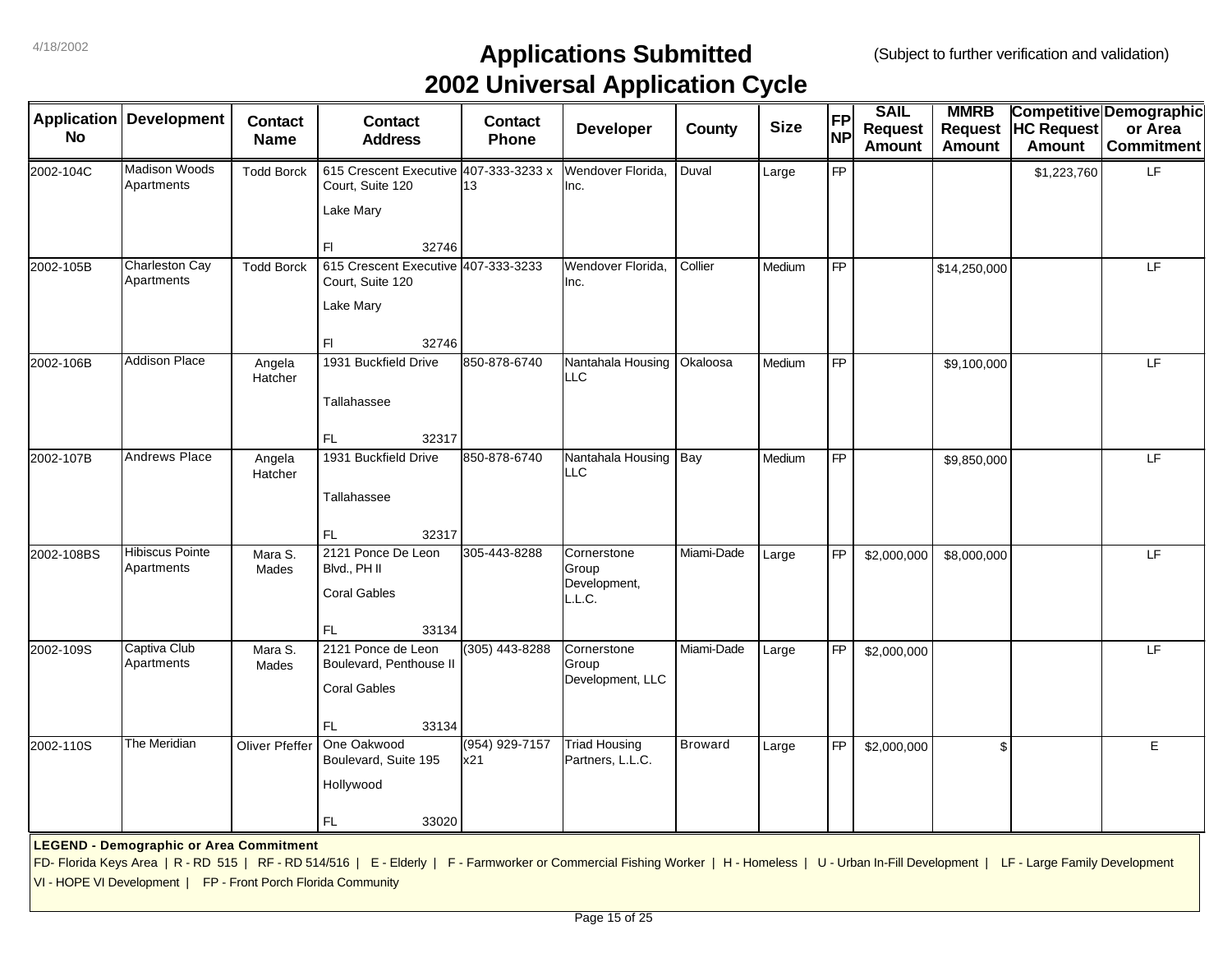| <b>Application</b> | <b>Development</b>                                            | <b>Contact</b>        | <b>Contact</b>                                                                                                                                                                                  | <b>Contact</b>        | . .                                         |                | <b>Size</b> | <b>FP</b>       | <b>SAIL</b>                     | <b>MMRB</b>                     |                                    | <b>Competitive Demographic</b> |
|--------------------|---------------------------------------------------------------|-----------------------|-------------------------------------------------------------------------------------------------------------------------------------------------------------------------------------------------|-----------------------|---------------------------------------------|----------------|-------------|-----------------|---------------------------------|---------------------------------|------------------------------------|--------------------------------|
| <b>No</b>          |                                                               | <b>Name</b>           | <b>Address</b>                                                                                                                                                                                  | Phone                 | <b>Developer</b>                            | <b>County</b>  |             | <b>NP</b>       | <b>Request</b><br><b>Amount</b> | <b>Request</b><br><b>Amount</b> | <b>HC Request</b><br><b>Amount</b> | or Area<br><b>Commitment</b>   |
| 2002-111S          | <b>Colonial Park</b>                                          | Oliver Pfeffer        | One Oakwood<br>Boulevard, Suite 195                                                                                                                                                             | (954) 929-7157<br>x21 | <b>Triad Housing</b><br>Partners, L.L.C.    | <b>Broward</b> | Large       | <b>FP</b>       | \$2,000,000                     | \$                              |                                    | E                              |
|                    |                                                               |                       | Hollywood                                                                                                                                                                                       |                       |                                             |                |             |                 |                                 |                                 |                                    |                                |
|                    |                                                               |                       | FL<br>33020                                                                                                                                                                                     |                       |                                             |                |             |                 |                                 |                                 |                                    |                                |
| 2002-112BS         | Wellesley                                                     | Jack Wilson           | 655 N. Franklin Street,<br><b>Suite 2200</b>                                                                                                                                                    | 813.281.8888          | <b>TWC Twenty-Two</b><br>Development, Inc.  | Orange         | Large       | <b>FP</b>       |                                 | \$2,000,000 \$16,840,000        |                                    | LF                             |
|                    |                                                               |                       | Tampa                                                                                                                                                                                           |                       |                                             |                |             |                 |                                 |                                 |                                    |                                |
|                    |                                                               |                       | FL<br>33602                                                                                                                                                                                     |                       |                                             |                |             |                 |                                 |                                 |                                    |                                |
| 2002-113BS         | Wexford                                                       | Jack Wilson           | 655 North Franklin<br>Street, Suite 2200                                                                                                                                                        | 813.281.8888          | <b>TWC Sixty-Seven</b><br>Development, Inc. | Hillsborough   | Large       | <b>FP</b>       |                                 | $$2,000,000$ \$16,855,000       |                                    | LF                             |
|                    |                                                               |                       | Tampa                                                                                                                                                                                           |                       |                                             |                |             |                 |                                 |                                 |                                    |                                |
|                    |                                                               |                       | FL<br>33602                                                                                                                                                                                     |                       |                                             |                |             |                 |                                 |                                 |                                    |                                |
| 2002-114S          | Wilmington                                                    | Jack Wilson           | 655 N. Franklin Street,<br><b>Suite 2200</b>                                                                                                                                                    | 813.281.8888          | <b>TWC Twenty-Five</b><br>Development, Inc. | Polk           | Medium      | <b>FP</b>       | \$1,500,000                     |                                 |                                    | LF.                            |
|                    |                                                               |                       | Tampa                                                                                                                                                                                           |                       |                                             |                |             |                 |                                 |                                 |                                    |                                |
|                    |                                                               |                       | FL<br>33602                                                                                                                                                                                     |                       |                                             |                |             |                 |                                 |                                 |                                    |                                |
| 2002-115C          | Wesleyan                                                      | Jack Wilson           | 655 North Franklin<br>Street, Suite 2200                                                                                                                                                        | 813.281.8888          | <b>TWC Thirty-Four</b><br>Development, Inc. | Sumter         | Small       | <b>FP</b>       |                                 |                                 | \$975,000                          | LF.                            |
|                    |                                                               |                       | Tampa                                                                                                                                                                                           |                       |                                             |                |             |                 |                                 |                                 |                                    |                                |
|                    |                                                               |                       | 33602<br>FL                                                                                                                                                                                     |                       |                                             |                |             |                 |                                 |                                 |                                    |                                |
| 2002-116C          | Wyngate                                                       | Jack Wilson           | 655 N. Franklin Street,<br><b>Suite 2200</b>                                                                                                                                                    | 813.281.8888          | <b>TWC Twenty-Nine</b><br>Development, Inc. | Pinellas       | Large       | $\overline{FP}$ |                                 |                                 | \$1,400,000                        | LF                             |
|                    |                                                               |                       | Tampa                                                                                                                                                                                           |                       |                                             |                |             |                 |                                 |                                 |                                    |                                |
|                    |                                                               |                       | FL.<br>33602                                                                                                                                                                                    |                       |                                             |                |             |                 |                                 |                                 |                                    |                                |
| 2002-117BS         | Providence<br>Reserve II<br>Apartments                        | Charles S.<br>Carlton | 800 N. Highland<br>Avenue, Suite 200                                                                                                                                                            | 407-292-7717          | <b>LCA Development</b><br>II, Inc. ("LCA")  | Polk           | Medium      | <b>FP</b>       |                                 | $$1,030,000$ $$10,300,000$      |                                    | U                              |
|                    |                                                               |                       | Orlando                                                                                                                                                                                         |                       |                                             |                |             |                 |                                 |                                 |                                    |                                |
|                    |                                                               |                       | FL.<br>32803                                                                                                                                                                                    |                       |                                             |                |             |                 |                                 |                                 |                                    |                                |
|                    | <b>LEGEND - Demographic or Area Commitment</b>                |                       |                                                                                                                                                                                                 |                       |                                             |                |             |                 |                                 |                                 |                                    |                                |
|                    |                                                               |                       | FD- Florida Keys Area   R - RD 515   RF - RD 514/516   E - Elderly   F - Farmworker or Commercial Fishing Worker   H - Homeless   U - Urban In-Fill Development   LF - Large Family Development |                       |                                             |                |             |                 |                                 |                                 |                                    |                                |
|                    | VI - HOPE VI Development   FP - Front Porch Florida Community |                       |                                                                                                                                                                                                 |                       |                                             |                |             |                 |                                 |                                 |                                    |                                |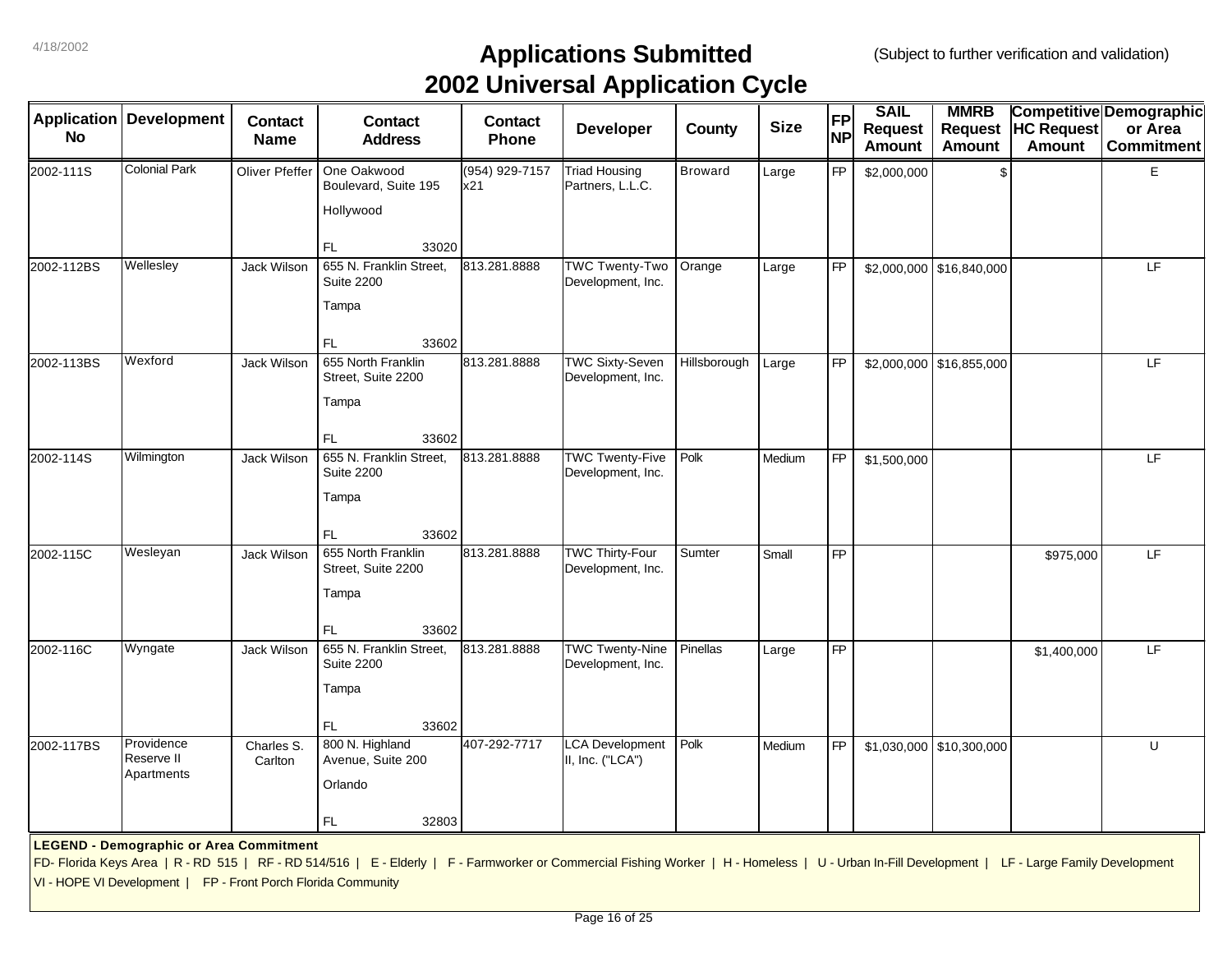|            | <b>Application Development</b>                                | <b>Contact</b>        | <b>Contact</b>                                                                                                                                                                                  | <b>Contact</b> | . .<br><b>Developer</b>            | County       | <b>Size</b> | <b>FP</b> | <b>SAIL</b><br><b>Request</b> | <b>MMRB</b>   | Request  HC Request | Competitive Demographic<br>or Area |
|------------|---------------------------------------------------------------|-----------------------|-------------------------------------------------------------------------------------------------------------------------------------------------------------------------------------------------|----------------|------------------------------------|--------------|-------------|-----------|-------------------------------|---------------|---------------------|------------------------------------|
| <b>No</b>  |                                                               | <b>Name</b>           | <b>Address</b>                                                                                                                                                                                  | Phone          |                                    |              |             | <b>NP</b> | <b>Amount</b>                 | <b>Amount</b> | Amount              | <b>Commitment</b>                  |
| 2002-118C  | Camellia Pointe                                               | Charles S.<br>Carlton | 800 N. Highland<br>Avenue, Suite 200                                                                                                                                                            | 407-292-7717   | CA Development<br>II, Inc. ("LCA") | Orange       | Large       | <b>FP</b> |                               |               | \$861,900           | LF.                                |
|            |                                                               |                       | Orlando                                                                                                                                                                                         |                |                                    |              |             |           |                               |               |                     |                                    |
|            | Siena Gardens                                                 |                       | FL.<br>32803                                                                                                                                                                                    |                |                                    |              |             |           |                               |               |                     |                                    |
| 2002-119CS | Apartments                                                    | Michael<br>Spetko     | c/o The Gatehouse<br>Group, 120 Forbes                                                                                                                                                          | 305-372-3343   | The Gatehouse<br>Group, Inc.       | Bay          | Medium      | <b>FP</b> | \$1,061,700                   |               | \$830,000           | E                                  |
|            |                                                               |                       | Mansfield                                                                                                                                                                                       |                |                                    |              |             |           |                               |               |                     |                                    |
|            |                                                               |                       | <b>MA</b><br>02048                                                                                                                                                                              |                |                                    |              |             |           |                               |               |                     |                                    |
| 2002-120CS | Jamestown<br>Woods                                            | Michael<br>Spetko     | c/o The Gatehouse<br>Group, 120 Forbes                                                                                                                                                          | 305-372-3343   | The Gatehouse<br>Group, Inc.       | Leon         | Medium      | <b>FP</b> | \$1,125,000                   |               | \$629,996           | E                                  |
|            | Apartments                                                    |                       | Mansfield                                                                                                                                                                                       |                |                                    |              |             |           |                               |               |                     |                                    |
|            |                                                               |                       | <b>MA</b><br>02048                                                                                                                                                                              |                |                                    |              |             |           |                               |               |                     |                                    |
| 2002-121BS | The Gardens at<br>Rose Harbor                                 | Michael<br>Spetko     | C/O The Gatehouse<br>Group 120 Forbes Blvd.                                                                                                                                                     | (305) 372-3343 | The Gatehouse<br>Group, Inc.       | Hillsborough | Large       | <b>FP</b> | \$2,000,000                   | \$5,740,000   |                     | E                                  |
|            |                                                               |                       | Mansfield                                                                                                                                                                                       |                |                                    |              |             |           |                               |               |                     |                                    |
|            |                                                               |                       | Ma<br>02048                                                                                                                                                                                     |                |                                    |              |             |           |                               |               |                     |                                    |
| 2002-122C  | Sailboat Cove                                                 | Michael<br>Spetko     | c/o The Gatehouse<br>Group, 120 Forbes                                                                                                                                                          | 305-372-3343   | The Gatehouse<br>Group, Inc.       | Miami-Dade   | Large       | <b>FP</b> |                               |               | \$1,695,000         | $\mathsf{FP}$                      |
|            |                                                               |                       | Mansfield                                                                                                                                                                                       |                |                                    |              |             |           |                               |               |                     |                                    |
|            |                                                               |                       | <b>MA</b><br>02048                                                                                                                                                                              |                |                                    |              |             |           |                               |               |                     |                                    |
| 2002-123CS | Magnolia Cove<br>Apartments                                   | Michael<br>Spetko     | c/o The Gatehouse<br>Group, 120 Forbes                                                                                                                                                          | 305-372-3343   | The Gatehouse<br>Group, Inc.       | Nassau       | Small       | <b>FP</b> | \$999,270                     |               | \$646,760           | E                                  |
|            |                                                               |                       | Mansfield                                                                                                                                                                                       |                |                                    |              |             |           |                               |               |                     |                                    |
|            |                                                               |                       | <b>MA</b><br>02048                                                                                                                                                                              |                |                                    |              |             |           |                               |               |                     |                                    |
| 2002-124BS | Madison Cay<br>Apartments                                     | <b>Todd Borck</b>     | 615 Crescent Executive 407-333-3233 x<br>Court, Suite 120                                                                                                                                       | 13             | Wendover Florida,<br>Inc.          | Nassau       | Small       | <b>FP</b> | \$1,000,000                   | \$8,250,000   |                     | LF                                 |
|            |                                                               |                       | Lake Mary                                                                                                                                                                                       |                |                                    |              |             |           |                               |               |                     |                                    |
|            |                                                               |                       | FI.<br>32746                                                                                                                                                                                    |                |                                    |              |             |           |                               |               |                     |                                    |
|            | <b>LEGEND - Demographic or Area Commitment</b>                |                       |                                                                                                                                                                                                 |                |                                    |              |             |           |                               |               |                     |                                    |
|            |                                                               |                       | FD- Florida Keys Area   R - RD 515   RF - RD 514/516   E - Elderly   F - Farmworker or Commercial Fishing Worker   H - Homeless   U - Urban In-Fill Development   LF - Large Family Development |                |                                    |              |             |           |                               |               |                     |                                    |
|            | VI - HOPE VI Development   FP - Front Porch Florida Community |                       |                                                                                                                                                                                                 |                |                                    |              |             |           |                               |               |                     |                                    |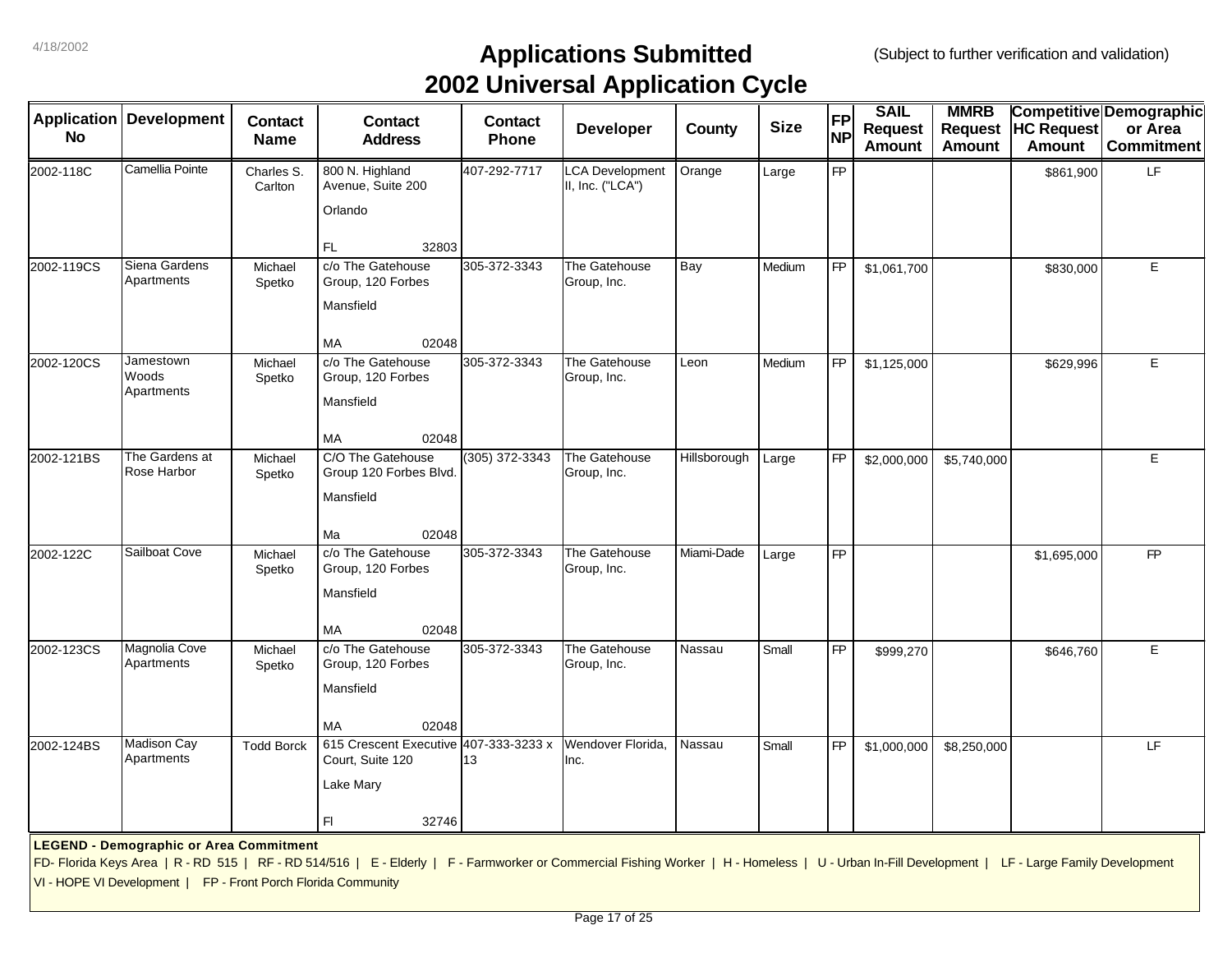|                    |                                                               |                     |                                                                                                                                                                                                 |                  | . .                                         |          |             |                 | <b>SAIL</b>    | <b>MMRB</b>                |                   |                                |
|--------------------|---------------------------------------------------------------|---------------------|-------------------------------------------------------------------------------------------------------------------------------------------------------------------------------------------------|------------------|---------------------------------------------|----------|-------------|-----------------|----------------|----------------------------|-------------------|--------------------------------|
| <b>Application</b> | <b>Development</b>                                            | <b>Contact</b>      | <b>Contact</b>                                                                                                                                                                                  | <b>Contact</b>   |                                             |          |             | <b>FP</b>       |                |                            |                   | <b>Competitive Demographic</b> |
| <b>No</b>          |                                                               | <b>Name</b>         | <b>Address</b>                                                                                                                                                                                  | <b>Phone</b>     | <b>Developer</b>                            | County   | <b>Size</b> | <b>NP</b>       | <b>Request</b> | <b>Request</b>             | <b>HC Request</b> | or Area                        |
|                    |                                                               |                     |                                                                                                                                                                                                 |                  |                                             |          |             |                 | <b>Amount</b>  | <b>Amount</b>              | <b>Amount</b>     | <b>Commitment</b>              |
| 2002-125S          | <b>Lindsey Terrace</b><br>Apartments                          | Stephen A.<br>Frick | 3020 Hartley Road<br>Suite 300                                                                                                                                                                  | (904) 260-3030   | Vestcor<br>Development                      | Duval    | Large       | <b>FP</b>       | \$2,000,000    |                            |                   | LF                             |
|                    |                                                               |                     | Jacksonville                                                                                                                                                                                    |                  | Corporation, Inc.                           |          |             |                 |                |                            |                   |                                |
|                    |                                                               |                     | 32257<br><b>FL</b>                                                                                                                                                                              |                  |                                             |          |             |                 |                |                            |                   |                                |
| 2002-126BS         | <b>Thomas Chase</b><br>Apartments                             | Stephen A.<br>Frick | 3020 Hartley Road<br>Suite 300                                                                                                                                                                  | $(904)$ 260-3030 | Vestcor<br>Development<br>Corporation, Inc. | Duval    | Large       | <b>FP</b>       |                | $$2,000,000$ $$12,250,000$ |                   | LF                             |
|                    |                                                               |                     | Jacksonville                                                                                                                                                                                    |                  |                                             |          |             |                 |                |                            |                   |                                |
|                    |                                                               |                     | FL<br>32257                                                                                                                                                                                     |                  |                                             |          |             |                 |                |                            |                   |                                |
| 2002-127BS         | Cane Island<br>Apartments                                     | Stephen A.<br>Frick | 3020 Hartley Road,<br>Suite 300                                                                                                                                                                 | (904) 260-3030   | Vestcor<br>Development                      | Osceola  | Medium      | <b>FP</b>       |                | \$1,500,000 \$12,150,000   |                   | LF                             |
|                    |                                                               |                     | Jacksonville                                                                                                                                                                                    |                  | Corporation, Inc.                           |          |             |                 |                |                            |                   |                                |
|                    |                                                               |                     | 32257<br><b>FL</b>                                                                                                                                                                              |                  |                                             |          |             |                 |                |                            |                   |                                |
| 2002-128C          | Camri Green<br>Apartments                                     | Stephen A.<br>Frick | 3020 Hartley Road,<br>Suite 300                                                                                                                                                                 | 904.260.3030     | Vestcor<br>Development                      | Duval    | Large       | $\overline{FP}$ |                |                            | \$934,538         | E                              |
|                    |                                                               |                     | Jacksonville                                                                                                                                                                                    |                  | Corporation, Inc.                           |          |             |                 |                |                            |                   |                                |
|                    |                                                               |                     | FL.<br>32257                                                                                                                                                                                    |                  |                                             |          |             |                 |                |                            |                   |                                |
| 2002-129BS         | <b>Calee Crossing</b><br>Apartments                           | Stephen A.<br>Frick | 3020 Hartley Road<br>Suite 300                                                                                                                                                                  | (904) 260-3030   | Vestcor<br>Development                      | Duval    | Large       | <b>FP</b>       | \$2,000,000    | \$9,850,000                |                   | LF                             |
|                    |                                                               |                     | Jacksonville                                                                                                                                                                                    |                  | Corporation, Inc.                           |          |             |                 |                |                            |                   |                                |
|                    |                                                               |                     | <b>FL</b><br>32257                                                                                                                                                                              |                  |                                             |          |             |                 |                |                            |                   |                                |
| 2002-130C          | Newport Sound<br>Apartments -                                 | Jay P. Brock        | 1551 Sandspur Road                                                                                                                                                                              | (407) 741-8500   | Sandspur Housing<br>Partners, Ltd.          | Volusia  | Medium      | <b>FP</b>       |                |                            | \$1,000,000       | LF                             |
|                    | Phase I                                                       |                     | Maitland                                                                                                                                                                                        |                  |                                             |          |             |                 |                |                            |                   |                                |
|                    |                                                               |                     | <b>FL</b><br>32751                                                                                                                                                                              |                  |                                             |          |             |                 |                |                            |                   |                                |
| 2002-131BS         | Heather Glenn<br>Apartments                                   | Jay P. Brock        | 1551 Sandspur Road                                                                                                                                                                              | (407) 741-8500   | Sandspur Housing<br>Partners, Ltd.          | Okaloosa | Medium      | <b>FP</b>       | \$1,500,000    | \$7,560,000                |                   | LF                             |
|                    |                                                               |                     | Maitland                                                                                                                                                                                        |                  |                                             |          |             |                 |                |                            |                   |                                |
|                    |                                                               |                     | FL<br>32751                                                                                                                                                                                     |                  |                                             |          |             |                 |                |                            |                   |                                |
|                    | <b>LEGEND - Demographic or Area Commitment</b>                |                     |                                                                                                                                                                                                 |                  |                                             |          |             |                 |                |                            |                   |                                |
|                    |                                                               |                     | FD- Florida Keys Area   R - RD 515   RF - RD 514/516   E - Elderly   F - Farmworker or Commercial Fishing Worker   H - Homeless   U - Urban In-Fill Development   LF - Large Family Development |                  |                                             |          |             |                 |                |                            |                   |                                |
|                    | VI - HOPE VI Development   FP - Front Porch Florida Community |                     |                                                                                                                                                                                                 |                  |                                             |          |             |                 |                |                            |                   |                                |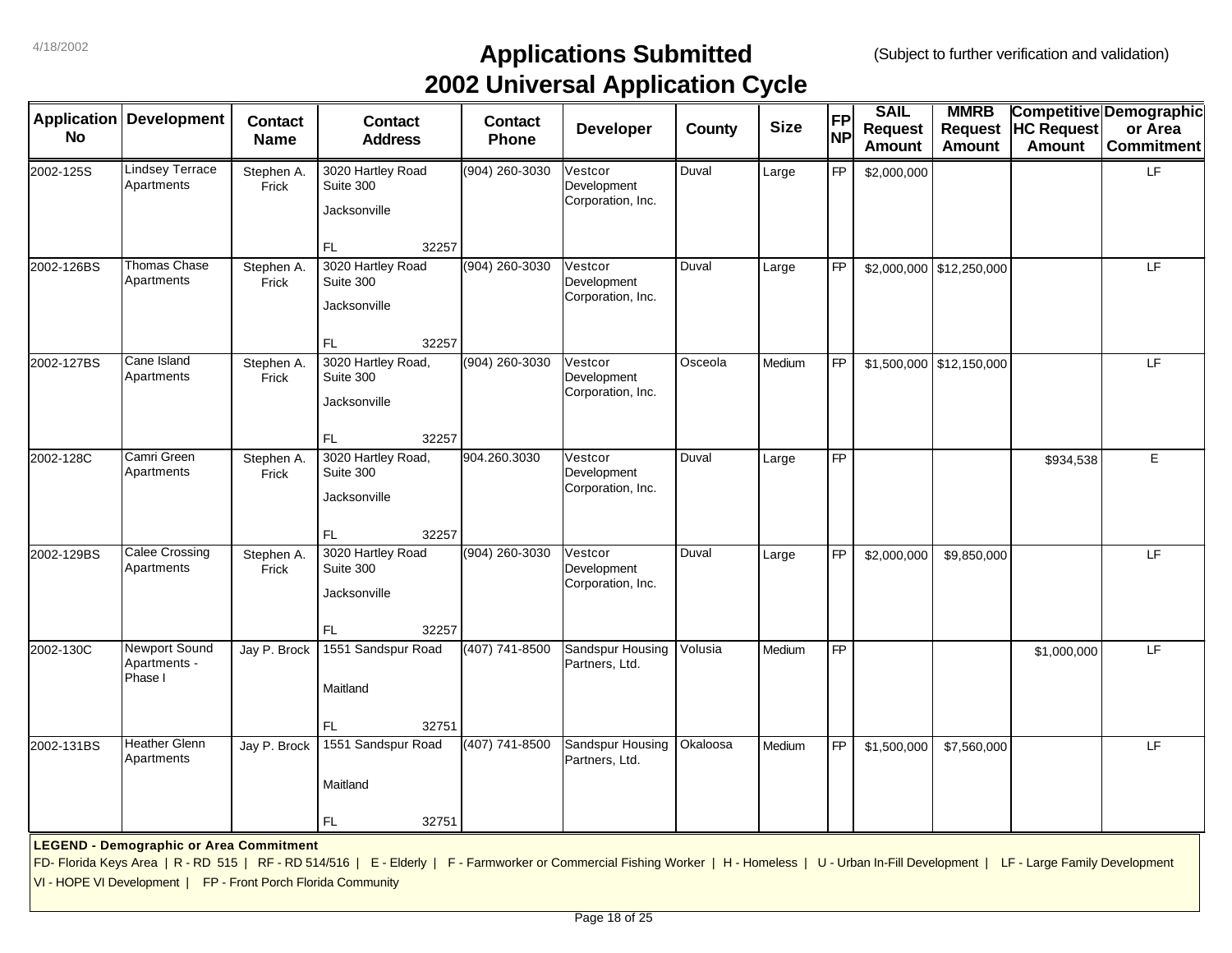|            | Application   Development                                     | <b>Contact</b>     | <b>Contact</b>                                                                                                                                                                                  | <b>Contact</b>     | . .<br>Developer                         | County         | <b>Size</b> | <b>FP</b>       | <b>SAIL</b><br><b>Request</b> | <b>MMRB</b><br><b>Request</b> | <b>HC Request</b> | Competitive Demographic<br>or Area |
|------------|---------------------------------------------------------------|--------------------|-------------------------------------------------------------------------------------------------------------------------------------------------------------------------------------------------|--------------------|------------------------------------------|----------------|-------------|-----------------|-------------------------------|-------------------------------|-------------------|------------------------------------|
| <b>No</b>  |                                                               | <b>Name</b>        | <b>Address</b>                                                                                                                                                                                  | Phone              |                                          |                |             | <b>NP</b>       | <b>Amount</b>                 | <b>Amount</b>                 | <b>Amount</b>     | <b>Commitment</b>                  |
| 2002-132BS | <b>Stony Pointe</b><br>Apartments                             | Jay P. Brock       | 1551 Sandspur Road                                                                                                                                                                              | (407) 741-8500     | Sandspur Housing<br>Partners, Ltd.       | Leon           | Medium      | <b>FP</b>       | \$1,500,000                   | \$8,640,000                   |                   | LF                                 |
|            |                                                               |                    | Maitland                                                                                                                                                                                        |                    |                                          |                |             |                 |                               |                               |                   |                                    |
|            |                                                               |                    | FL<br>32751                                                                                                                                                                                     |                    |                                          |                |             |                 |                               |                               |                   |                                    |
| 2002-133C  | <b>Oxford Glenn</b><br>Apartments                             | Jay P. Brock       | 1551 Sandspur Road                                                                                                                                                                              | (407) 741-8500     | Sandspur Housing<br>Partners, Ltd.       | Hillsborough   | Large       | <b>FP</b>       |                               |                               | \$1,400,000       | LF                                 |
|            |                                                               |                    | Maitland                                                                                                                                                                                        |                    |                                          |                |             |                 |                               |                               |                   |                                    |
|            |                                                               |                    | FL<br>32751                                                                                                                                                                                     |                    |                                          |                |             |                 |                               |                               |                   |                                    |
| 2002-134C  | <b>Timber Pines</b><br>Apartments                             | <b>Todd Fabbri</b> | 319 Clematis Street,<br>Suite 901                                                                                                                                                               | 561-659-2050       | The Richman<br>Group of Florida,<br>Inc. | <b>Brevard</b> | Medium      | <b>FP</b>       |                               |                               | \$496,800         | E                                  |
|            |                                                               |                    | West Palm Beach                                                                                                                                                                                 |                    |                                          |                |             |                 |                               |                               |                   |                                    |
| 2002-135BS | <b>Spring Haven</b>                                           | <b>Todd Fabbri</b> | FL<br>33401<br>319 Clematis Street,                                                                                                                                                             | $(561) 659 - 2050$ | The Richman                              | Hernando       | Medium      | <b>FP</b>       | \$1,500,000                   | \$6,200,000                   |                   | LF                                 |
|            | Apartments                                                    |                    | Suite 901                                                                                                                                                                                       |                    | Group of Florida,                        |                |             |                 |                               |                               |                   |                                    |
|            |                                                               |                    | West Palm Beach                                                                                                                                                                                 |                    | Inc.                                     |                |             |                 |                               |                               |                   |                                    |
|            |                                                               |                    | FL<br>33401                                                                                                                                                                                     |                    |                                          |                |             |                 |                               |                               |                   |                                    |
| 2002-136C  | <b>Highland Lakes</b><br>Apartments                           | <b>Todd Fabbri</b> | 319 Clematis Street,<br>Suite 901                                                                                                                                                               | 561-659-2050       | The Richman<br>Group of Florida,<br>Inc. | Highlands      | Small       | <b>FP</b>       |                               |                               | \$684,400         | LF                                 |
|            |                                                               |                    | West Palm Beach                                                                                                                                                                                 |                    |                                          |                |             |                 |                               |                               |                   |                                    |
|            |                                                               |                    | FL<br>33401                                                                                                                                                                                     |                    |                                          |                |             |                 |                               |                               |                   |                                    |
| 2002-137S  | Royal Palm Key<br>Apartments                                  | <b>Todd Fabbri</b> | 319 Clematis St, Suite<br>901                                                                                                                                                                   | 561-659-2050       | The Richman<br>Group of Florida,<br>Inc. | Hillsborough   | Large       | <b>FP</b>       | \$1,750,000                   |                               |                   | U,LF                               |
|            |                                                               |                    | West Palm Beach                                                                                                                                                                                 |                    |                                          |                |             |                 |                               |                               |                   |                                    |
|            |                                                               |                    | FL<br>33401                                                                                                                                                                                     |                    |                                          |                |             |                 |                               |                               |                   |                                    |
| 2002-138B  | <b>Sawgrass Pines</b><br>Apartments                           | <b>Todd Fabbri</b> | 319 Clematis Street,<br>Suite 901                                                                                                                                                               | (561) 659-2050     | The Richman<br>Group of Florida,         | Collier        | Medium      | $\overline{FP}$ |                               | \$3,688,519                   |                   | LF                                 |
|            |                                                               |                    | West Palm Beach                                                                                                                                                                                 |                    | Inc.                                     |                |             |                 |                               |                               |                   |                                    |
|            |                                                               |                    | FL.<br>33401                                                                                                                                                                                    |                    |                                          |                |             |                 |                               |                               |                   |                                    |
|            | <b>LEGEND - Demographic or Area Commitment</b>                |                    |                                                                                                                                                                                                 |                    |                                          |                |             |                 |                               |                               |                   |                                    |
|            |                                                               |                    | FD- Florida Keys Area   R - RD 515   RF - RD 514/516   E - Elderly   F - Farmworker or Commercial Fishing Worker   H - Homeless   U - Urban In-Fill Development   LF - Large Family Development |                    |                                          |                |             |                 |                               |                               |                   |                                    |
|            | VI - HOPE VI Development   FP - Front Porch Florida Community |                    |                                                                                                                                                                                                 |                    |                                          |                |             |                 |                               |                               |                   |                                    |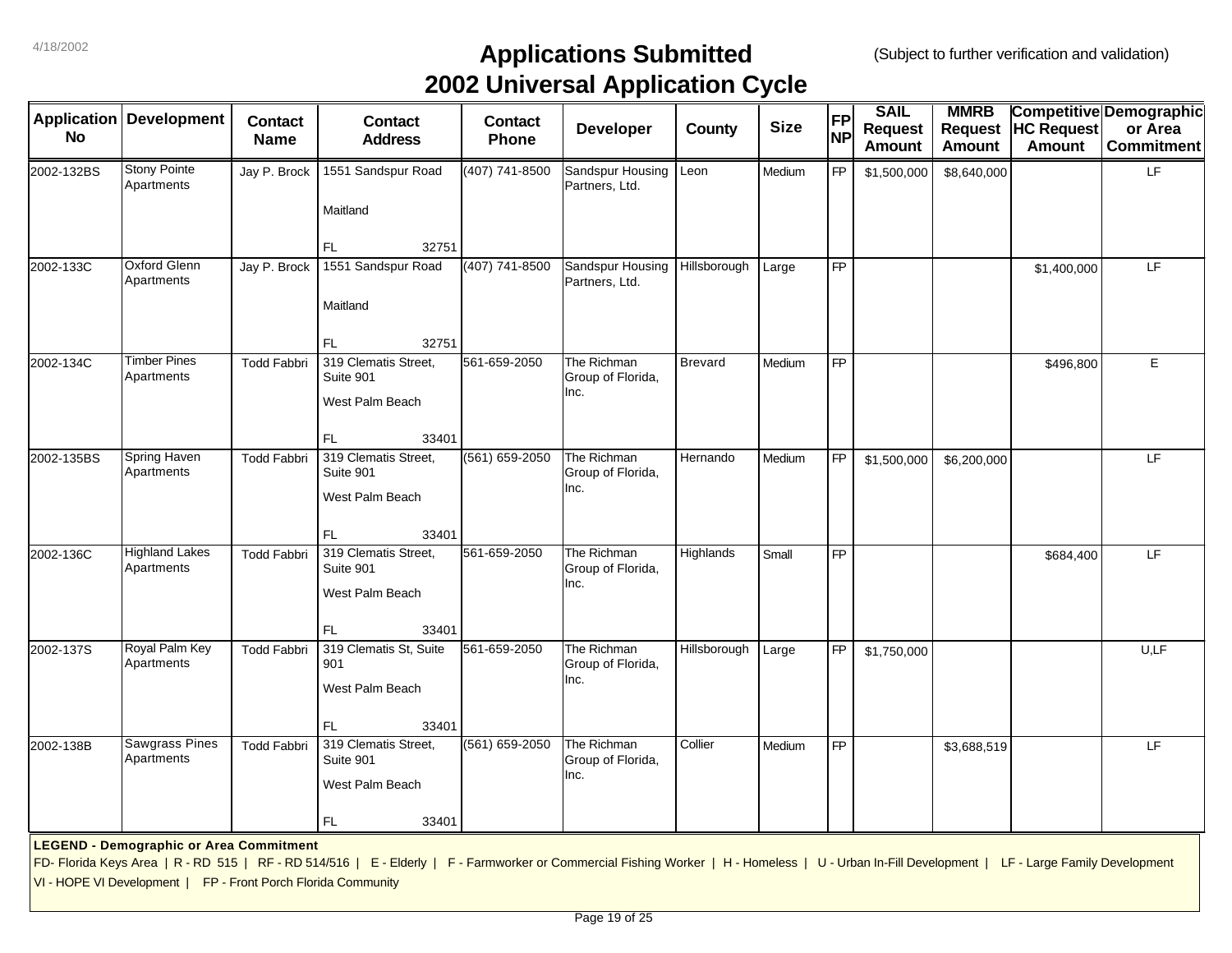|            |                                                               |                         |                                                                                                                                                                                                 |                | . .                                    |              |             |                 | <b>SAIL</b>    | <b>MMRB</b>                |                   | Competitive Demographic |
|------------|---------------------------------------------------------------|-------------------------|-------------------------------------------------------------------------------------------------------------------------------------------------------------------------------------------------|----------------|----------------------------------------|--------------|-------------|-----------------|----------------|----------------------------|-------------------|-------------------------|
|            | <b>Application Development</b>                                | <b>Contact</b>          | <b>Contact</b>                                                                                                                                                                                  | <b>Contact</b> | <b>Developer</b>                       | County       | <b>Size</b> | <b>FP</b>       | <b>Request</b> | <b>Request</b>             | <b>HC Request</b> | or Area                 |
| <b>No</b>  |                                                               | <b>Name</b>             | <b>Address</b>                                                                                                                                                                                  | Phone          |                                        |              |             | <b>NP</b>       | <b>Amount</b>  | <b>Amount</b>              | <b>Amount</b>     | <b>Commitment</b>       |
| 2002-139BS | Sumerset Housing Eric Richelson                               |                         | 4 New King Street                                                                                                                                                                               | 914-681-1337   | Richelson<br><b>Enterprises LLC</b>    | Orange       | Large       | <b>FP</b>       | \$2,000,000    | \$4,600,000                |                   | LF                      |
|            |                                                               |                         | <b>White Plains</b>                                                                                                                                                                             |                |                                        |              |             |                 |                |                            |                   |                         |
|            |                                                               |                         | NY.<br>10604                                                                                                                                                                                    |                |                                        |              |             |                 |                |                            |                   |                         |
| 2002-140C  | Arrowhead<br>Apartments                                       | <b>Bourke</b><br>Gorman | 2180 Immokalee Road<br>Ste. 308                                                                                                                                                                 | 941-594-8700   | <b>MDG Capital</b><br>Corporation      | Collier      | Medium      | $\overline{NP}$ |                |                            | \$950,000         | LF                      |
|            |                                                               |                         | Naples                                                                                                                                                                                          |                |                                        |              |             |                 |                |                            |                   |                         |
|            |                                                               |                         | FL.<br>34110                                                                                                                                                                                    |                |                                        |              |             |                 |                |                            |                   |                         |
| 2002-141CS | <b>Hamlet at Tuscany</b>                                      | <b>Elliot Stone</b>     | 12550 Biscayne Blvd,<br>Suite 215                                                                                                                                                               | (305) 891-3331 | <b>Royal Castle</b><br>Builders, LLC   | Miami-Dade   | Large       | FP              | \$1,600,000    |                            |                   | $\mathsf E$             |
|            |                                                               |                         | North Miami                                                                                                                                                                                     |                |                                        |              |             |                 |                |                            |                   |                         |
|            |                                                               |                         | <b>FL</b><br>33181                                                                                                                                                                              |                |                                        |              |             |                 |                |                            |                   |                         |
| 2002-142CS | Covington Point<br><b>Senior Apartments</b>                   | Richard R.<br>Haley     | 247 N. Westmonte<br><b>Drive</b>                                                                                                                                                                | 407-772-0200   | Picerne Affordable<br>Development, LLC | Hillsborough | Large       | <b>FP</b>       | \$1,045,800    |                            | \$725,000         | E                       |
|            |                                                               |                         | <b>Altamonte Springs</b>                                                                                                                                                                        |                |                                        |              |             |                 |                |                            |                   |                         |
|            |                                                               |                         | FL<br>32714                                                                                                                                                                                     |                |                                        |              |             |                 |                |                            |                   |                         |
| 2002-143BS | <b>Kimbers Cove</b>                                           | Don<br>Paxton/David     | 7800 E Kemper Road                                                                                                                                                                              | 513 489 1990   | Brisben Advisors,<br>Inc.              | Duval        | Large       | <b>FP</b>       |                | $$1,500,000$ $$16,435,000$ |                   | LF                      |
|            |                                                               | Petroni                 | Cincinnati                                                                                                                                                                                      |                |                                        |              |             |                 |                |                            |                   |                         |
|            |                                                               |                         | OH<br>45249                                                                                                                                                                                     |                |                                        |              |             |                 |                |                            |                   |                         |
| 2002-144C  | Eagle Ridge<br>Apartments                                     | Richard R.<br>Haley     | 247 North Westmonte<br><b>Drive</b>                                                                                                                                                             | (407) 772-0200 | Picerne Affordable<br>Development, LLC | Highlands    | Small       | <b>FP</b>       |                |                            | \$693,250         | LF                      |
|            |                                                               |                         | <b>Altamonte Springs</b>                                                                                                                                                                        |                |                                        |              |             |                 |                |                            |                   |                         |
|            |                                                               |                         | FL<br>32714                                                                                                                                                                                     |                |                                        |              |             |                 |                |                            |                   |                         |
| 2002-145B  | Tierra Bay                                                    | Don                     | 7800 E Kemper Road                                                                                                                                                                              | 513 489 1990   | Brisben Advisors,                      | Collier      | Medium      | <b>FP</b>       |                | \$20,980,000               |                   | LF                      |
|            |                                                               | Paxton/David<br>Petroni | Cincinnati                                                                                                                                                                                      |                | Inc.                                   |              |             |                 |                |                            |                   |                         |
|            |                                                               |                         |                                                                                                                                                                                                 |                |                                        |              |             |                 |                |                            |                   |                         |
|            |                                                               |                         | OH<br>45249                                                                                                                                                                                     |                |                                        |              |             |                 |                |                            |                   |                         |
|            | <b>LEGEND - Demographic or Area Commitment</b>                |                         | FD- Florida Keys Area   R - RD 515   RF - RD 514/516   E - Elderly   F - Farmworker or Commercial Fishing Worker   H - Homeless   U - Urban In-Fill Development   LF - Large Family Development |                |                                        |              |             |                 |                |                            |                   |                         |
|            | VI - HOPE VI Development   FP - Front Porch Florida Community |                         |                                                                                                                                                                                                 |                |                                        |              |             |                 |                |                            |                   |                         |
|            |                                                               |                         |                                                                                                                                                                                                 |                |                                        |              |             |                 |                |                            |                   |                         |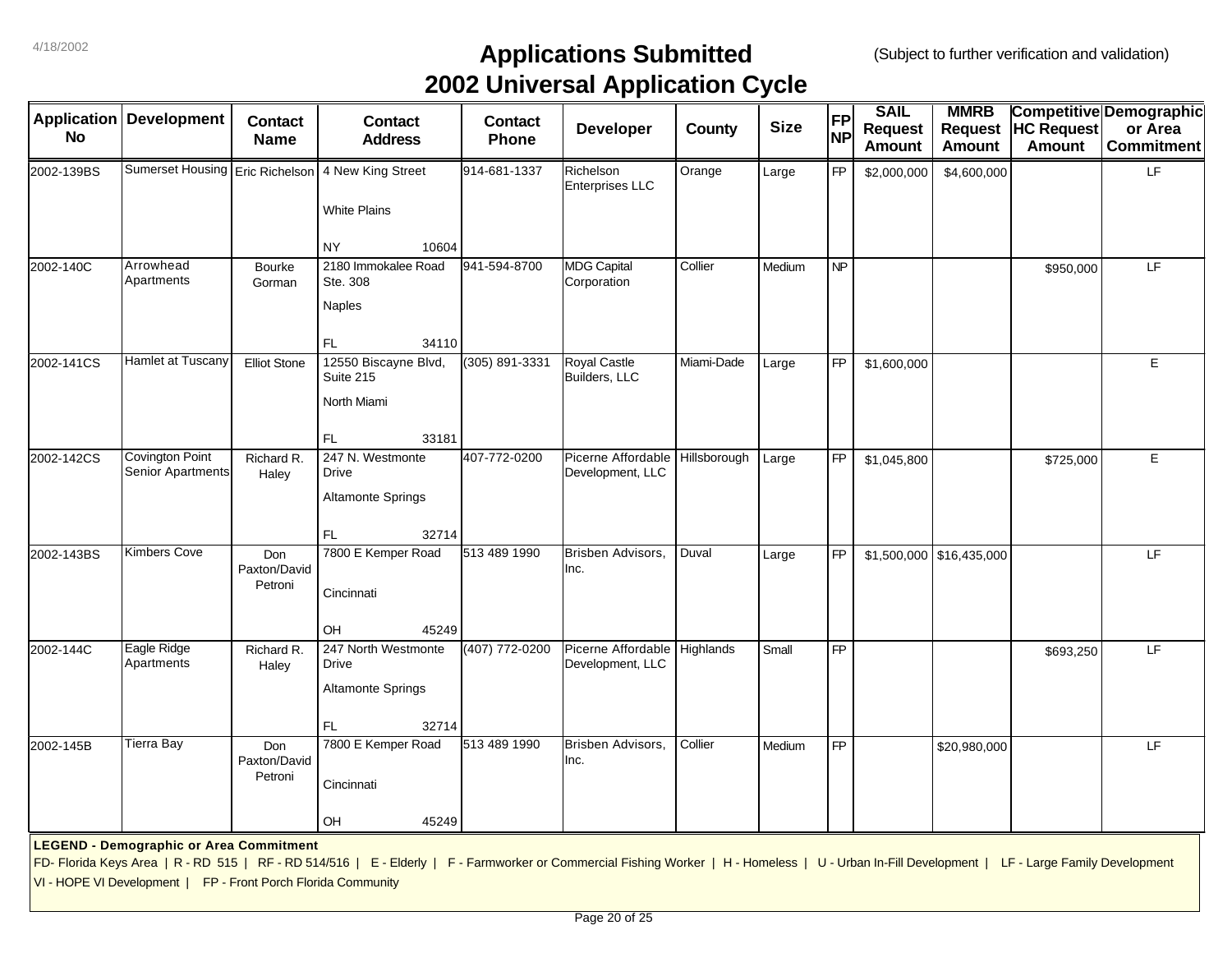|                    |                                                               |                                |                                                                                                                                                                                                 |                | . .                                           |                |             |           | <b>SAIL</b>    |                               |                   |                                           |
|--------------------|---------------------------------------------------------------|--------------------------------|-------------------------------------------------------------------------------------------------------------------------------------------------------------------------------------------------|----------------|-----------------------------------------------|----------------|-------------|-----------|----------------|-------------------------------|-------------------|-------------------------------------------|
| <b>Application</b> | <b>Development</b>                                            | <b>Contact</b>                 | <b>Contact</b>                                                                                                                                                                                  | <b>Contact</b> | <b>Developer</b>                              | County         | <b>Size</b> | <b>FP</b> | <b>Request</b> | <b>MMRB</b><br><b>Request</b> | <b>HC Request</b> | <b>Competitive Demographic</b><br>or Area |
| <b>No</b>          |                                                               | <b>Name</b>                    | <b>Address</b>                                                                                                                                                                                  | <b>Phone</b>   |                                               |                |             | <b>NP</b> | <b>Amount</b>  | <b>Amount</b>                 | <b>Amount</b>     | <b>Commitment</b>                         |
| 2002-146CS         | <b>Cedar Point Senior</b><br>Apartments                       | Richard R.<br>Haley            | 247 North Westmonte<br><b>Drive</b>                                                                                                                                                             | (407) 772-0200 | Picerne Affordable<br>Development, LLC        | Volusia        | Medium      | <b>FP</b> | \$1,955,000    |                               | \$735,055         | Ε                                         |
|                    |                                                               |                                | <b>Altamonte Springs</b>                                                                                                                                                                        |                |                                               |                |             |           |                |                               |                   |                                           |
|                    |                                                               |                                | FL<br>32714                                                                                                                                                                                     |                |                                               |                |             |           |                |                               |                   |                                           |
| 2002-147C          | <b>Woodland Point</b><br>Apartments                           | Richard R.<br>Haley            | 247 North Westmonte<br><b>Drive</b>                                                                                                                                                             | (407) 772-0200 | Picerne Affordable Putnam<br>Development, LLC |                | Small       | <b>FP</b> |                |                               | \$830,000         | LE.                                       |
|                    |                                                               |                                | <b>Altamonte Springs</b>                                                                                                                                                                        |                |                                               |                |             |           |                |                               |                   |                                           |
|                    |                                                               |                                | FL<br>32714                                                                                                                                                                                     |                |                                               |                |             |           |                |                               |                   |                                           |
| 2002-148C          | <b>Cypress Shores</b><br>Apartments                           | Richard R.<br>Haley            | 247 N. Westmonte<br>Drive                                                                                                                                                                       | 407-772-0200   | Picerne Affordable<br>Development, LLC        | Polk           | Medium      | FP        |                |                               | \$1,000,000       | LF                                        |
|                    |                                                               |                                | <b>Altamonte Springs</b>                                                                                                                                                                        |                |                                               |                |             |           |                |                               |                   |                                           |
|                    |                                                               |                                | FL<br>32714                                                                                                                                                                                     |                |                                               |                |             |           |                |                               |                   |                                           |
| 2002-149C          | Summer Chase<br>Apartments                                    | Richard R.<br>Haley            | 247 North Westmonte<br>Drive                                                                                                                                                                    | (407) 772-0200 | Picerne Affordable<br>Development, LLC        | Hernando       | Medium      | <b>FP</b> |                |                               | \$850,000         | LF.                                       |
|                    |                                                               |                                | <b>Altamonte Spring</b>                                                                                                                                                                         |                |                                               |                |             |           |                |                               |                   |                                           |
|                    |                                                               |                                | <b>FL</b><br>32714                                                                                                                                                                              |                |                                               |                |             |           |                |                               |                   |                                           |
| 2002-150CS         | Sunset Landing                                                | Don<br>Paxton/David<br>Petroni | 7800 E Kemper Road                                                                                                                                                                              | 513 489 1990   | Brisben Advisors,<br>Inc.                     | <b>Brevard</b> | Medium      | <b>FP</b> | \$1,500,000    |                               | \$863,965         | E                                         |
|                    |                                                               |                                | Cincinnati                                                                                                                                                                                      |                |                                               |                |             |           |                |                               |                   |                                           |
| 2002-151BS         | <b>Avalon Reserve</b>                                         | Charles S.                     | OH<br>45249<br>800 N. Highland                                                                                                                                                                  | 407-292-7717   | <b>LCA Development</b>                        | Orange         | Large       | <b>FP</b> |                | $$1,500,000$ $$15,000,000$    |                   | LF.                                       |
|                    |                                                               | Carlton                        | Avenue, Suite 200                                                                                                                                                                               |                | II, Inc. ("LCA")                              |                |             |           |                |                               |                   |                                           |
|                    |                                                               |                                | Orlando                                                                                                                                                                                         |                |                                               |                |             |           |                |                               |                   |                                           |
|                    |                                                               |                                | FL<br>32803                                                                                                                                                                                     |                |                                               |                |             |           |                |                               |                   |                                           |
| 2002-152CS         | <b>McPines</b><br>Apartments                                  | Thomas<br><b>McMullen</b>      | 2109 Palm Avenue,<br>#206                                                                                                                                                                       | 813-247-2828   | Housing for Rural,<br>Inc.                    | De Soto        | Small       | <b>FP</b> | \$1,000,000    |                               | \$216,056         | $\mathsf{R}$                              |
|                    |                                                               |                                | Tampa                                                                                                                                                                                           |                |                                               |                |             |           |                |                               |                   |                                           |
|                    |                                                               |                                | FL.<br>33605                                                                                                                                                                                    |                |                                               |                |             |           |                |                               |                   |                                           |
|                    | <b>LEGEND - Demographic or Area Commitment</b>                |                                |                                                                                                                                                                                                 |                |                                               |                |             |           |                |                               |                   |                                           |
|                    |                                                               |                                | FD- Florida Keys Area   R - RD 515   RF - RD 514/516   E - Elderly   F - Farmworker or Commercial Fishing Worker   H - Homeless   U - Urban In-Fill Development   LF - Large Family Development |                |                                               |                |             |           |                |                               |                   |                                           |
|                    | VI - HOPE VI Development   FP - Front Porch Florida Community |                                |                                                                                                                                                                                                 |                |                                               |                |             |           |                |                               |                   |                                           |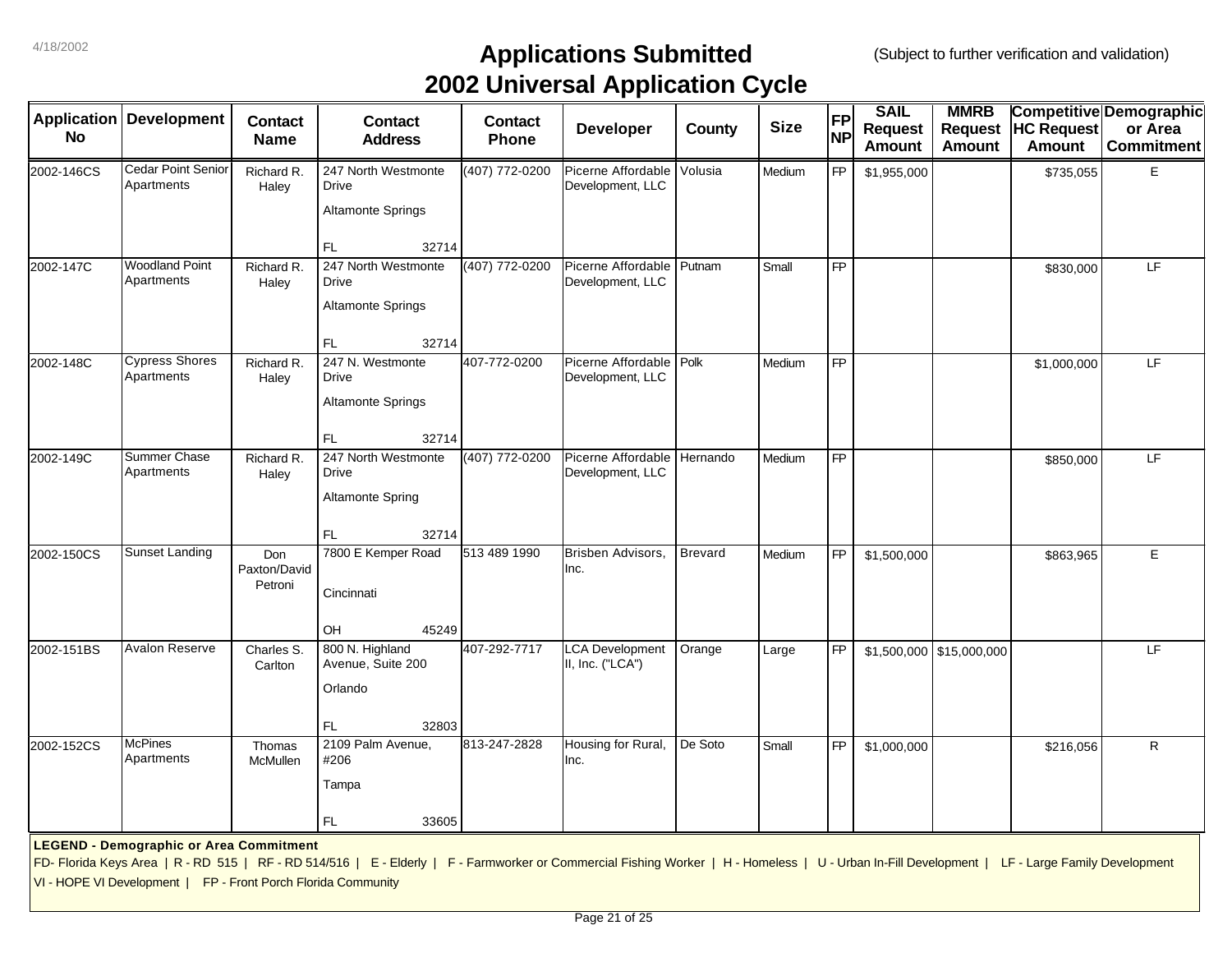| <b>Application</b><br><b>No</b> | <b>Development</b>                                                                                              | <b>Contact</b><br><b>Name</b>   | <b>Contact</b><br><b>Address</b>                                                                                                                                                                | <b>Contact</b><br>Phone | . .<br><b>Developer</b>                     | County     | <b>Size</b> | <b>FP</b><br><b>NP</b> | <b>SAIL</b><br><b>Request</b><br><b>Amount</b> | <b>MMRB</b><br><b>Request</b><br><b>Amount</b> | <b>HC Request</b><br><b>Amount</b> | Competitive Demographic<br>or Area<br><b>Commitment</b> |
|---------------------------------|-----------------------------------------------------------------------------------------------------------------|---------------------------------|-------------------------------------------------------------------------------------------------------------------------------------------------------------------------------------------------|-------------------------|---------------------------------------------|------------|-------------|------------------------|------------------------------------------------|------------------------------------------------|------------------------------------|---------------------------------------------------------|
| 2002-153CS                      | <b>Whispering Pines</b>                                                                                         | Thomas<br>McMullen              | 2109 Palm Avenue,<br>#206<br>Tampa<br>FL.<br>33605                                                                                                                                              | 813-247-2828            | Housing for Rural,<br>Inc.                  | Polk       | Medium      | <b>FP</b>              | \$1,282,000                                    |                                                | \$346,834                          | F                                                       |
| 2002-154CS                      | Oceanside<br>Apartments                                                                                         | Jacqueline<br><b>McPhillips</b> | 5505 N. Atlantic<br>Avenue, Suite #115<br>Cocoa Beach<br>FL.<br>32931                                                                                                                           | 321.799.4090            | Heritage<br>Affordable<br>Development, Inc. | Monroe     | Small       | FP                     | \$1,000,000                                    |                                                | \$389,500                          | <b>FD</b>                                               |
| 2002-155CS                      | Tradewinds<br>Hammocks II                                                                                       | Jacqueline<br><b>McPhillips</b> | 5505 N. Atlantic<br>Avenue, Suite #115<br>Cocoa Beach<br>FL.<br>32931                                                                                                                           | 321.799.4090            | Heritage<br>Affordable<br>Development, Inc. | Monroe     | Small       | FP                     | \$1,000,000                                    |                                                | \$489,000                          | <b>FD</b>                                               |
| 2002-156CS                      | Jordan Landings                                                                                                 | Alison<br>Kerr-Hull<br>Colvard  | 5505 N. Atlantic<br>Avenue, Suite #115<br>Cocoa Beach<br><b>FL</b><br>32931                                                                                                                     | 321.799.4090            | Heritage<br>Affordable<br>Development, Inc. | Bay        | Medium      | FP                     | \$1,340,000                                    |                                                | \$397,027                          | E                                                       |
| 2002-157C                       | <b>Westgate Estates</b>                                                                                         | Alison<br>Kerr-Hull<br>Colvard  | 5505 N. Atlantic<br>Avenue, Suite #115<br>Cocoa Beach<br>32931<br><b>FL</b>                                                                                                                     | 321.799.4090            | Heritage<br>Affordable<br>Development, Inc. | Pinellas   | Large       | $\overline{FP}$        |                                                |                                                | \$196,378                          | FP                                                      |
| 2002-158CS                      | Okeechobee Too                                                                                                  | Alison<br>Kerr-Hull<br>Colvard  | 5505 N. Atlantic<br>Avenue, Suite #115<br>Cocoa Beach<br>FL.<br>32931                                                                                                                           | 321.799.4090            | Heritage<br>Affordable<br>Development, Inc. | Okeechobee | Small       | FP                     | \$1,000,000                                    |                                                | \$432,874                          | E                                                       |
| 2002-159CS                      | Magnolia Walk<br>Apartments,<br>Phase II                                                                        | John M. Curtis                  | 11635 NW First Avenue 352-332-0838<br>Gainesville<br>FL.<br>32607                                                                                                                               |                         | John M. Curtis                              | Marion     | Medium      | NP                     | \$1,000,000                                    |                                                | \$906,360                          | E                                                       |
|                                 | <b>LEGEND - Demographic or Area Commitment</b><br>VI - HOPE VI Development   FP - Front Porch Florida Community |                                 | FD- Florida Keys Area   R - RD 515   RF - RD 514/516   E - Elderly   F - Farmworker or Commercial Fishing Worker   H - Homeless   U - Urban In-Fill Development   LF - Large Family Development |                         |                                             |            |             |                        |                                                |                                                |                                    |                                                         |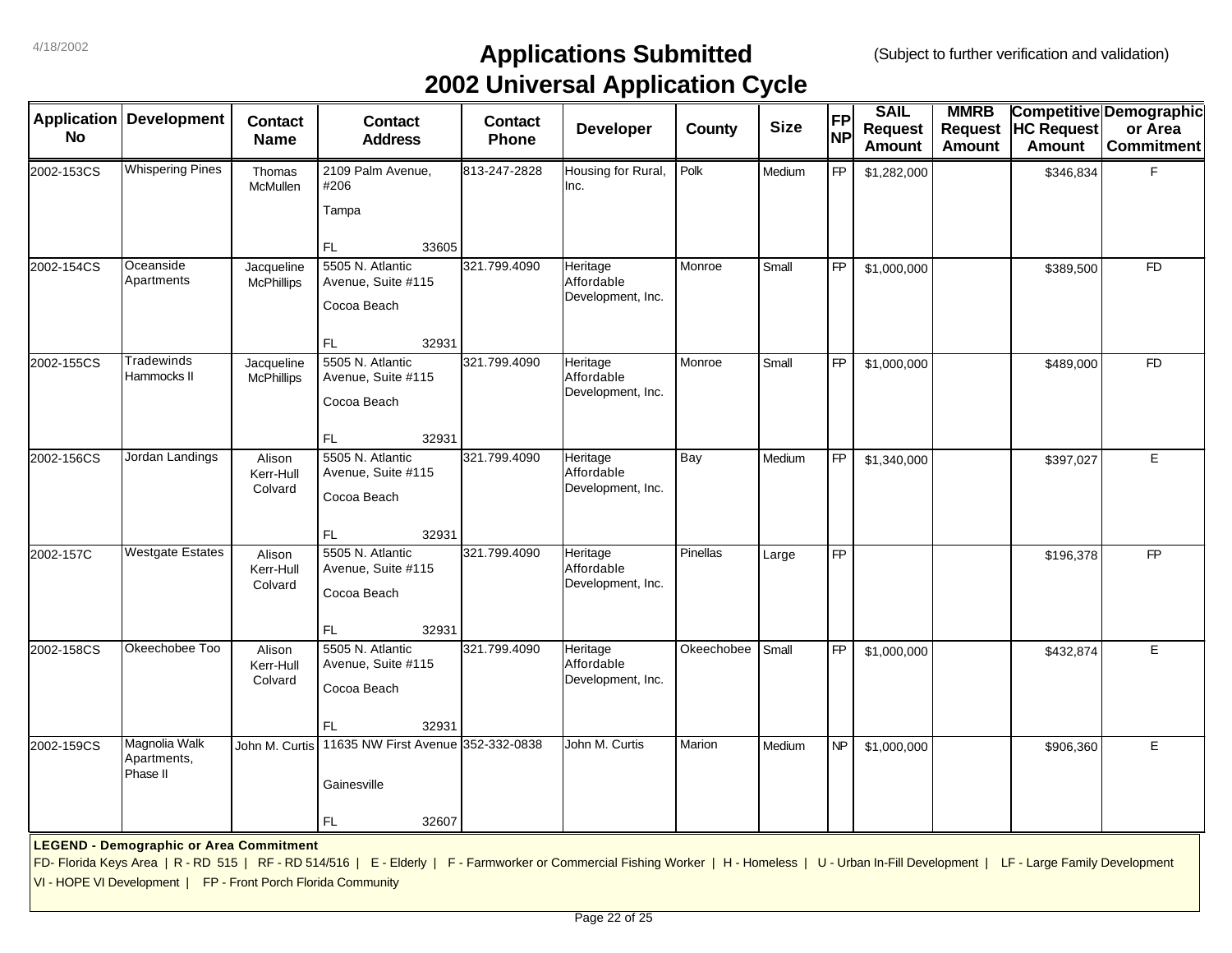| <b>Application</b> | <b>Development</b>                                            |                               |                                                                                                                                                                                                 |                         | . .                                         |                |             | <b>FP</b>       | <b>SAIL</b>    | <b>MMRB</b>    |                   | Competitive Demographic |
|--------------------|---------------------------------------------------------------|-------------------------------|-------------------------------------------------------------------------------------------------------------------------------------------------------------------------------------------------|-------------------------|---------------------------------------------|----------------|-------------|-----------------|----------------|----------------|-------------------|-------------------------|
| <b>No</b>          |                                                               | <b>Contact</b><br><b>Name</b> | <b>Contact</b><br><b>Address</b>                                                                                                                                                                | <b>Contact</b><br>Phone | Developer                                   | County         | <b>Size</b> | <b>NP</b>       | <b>Request</b> | <b>Request</b> | <b>HC Request</b> | or Area                 |
|                    |                                                               |                               |                                                                                                                                                                                                 |                         |                                             |                |             |                 | <b>Amount</b>  | <b>Amount</b>  | <b>Amount</b>     | <b>Commitment</b>       |
| 2002-160C          | Kendall Court<br>Apartments                                   | John M. Curtis                | 11635 NW First Avenue 352-332-0838                                                                                                                                                              |                         | John M. Curtis                              | Sumter         | Small       | FP              |                |                | \$174,915         | LF.                     |
|                    |                                                               |                               | Gainesville                                                                                                                                                                                     |                         |                                             |                |             |                 |                |                |                   |                         |
|                    |                                                               |                               | FL.<br>32607                                                                                                                                                                                    |                         |                                             |                |             |                 |                |                |                   |                         |
| 2002-161C          | <b>New Singeltary</b>                                         | William<br>Whitman            | 1101 30th St. NW 4th<br>Floor                                                                                                                                                                   | 202-333-8447            | Telesis Miami<br>Corporation                | Manatee        | Medium      | <b>FP</b>       |                |                | \$1,116,080       | <b>FP</b>               |
|                    |                                                               |                               | Washington                                                                                                                                                                                      |                         |                                             |                |             |                 |                |                |                   |                         |
|                    |                                                               |                               | DC<br>20007                                                                                                                                                                                     |                         |                                             |                |             |                 |                |                |                   |                         |
| 2002-162C          | The Crossings at<br>Leesburg                                  | Fran James                    | 500 East Altamonte<br>Drive, Suite 210                                                                                                                                                          | 407-831-8740            | Community<br><b>Housing Partners</b>        | Lake           | Medium      | $\overline{NP}$ |                |                | \$1,105,000       | U                       |
|                    |                                                               |                               | <b>Altamonte Springs</b>                                                                                                                                                                        |                         | Corporation                                 |                |             |                 |                |                |                   |                         |
|                    |                                                               |                               | 32701<br>FL.                                                                                                                                                                                    |                         |                                             |                |             |                 |                |                |                   |                         |
| 2002-163S          | Southwood<br>Apartments                                       | Fran James                    | 500 East Altamonte<br>Drive, Suite 210                                                                                                                                                          | 407-831-8740            | Community<br><b>Housing Partners</b>        | Leon           | Medium      | NP              | \$900,000      |                |                   | U                       |
|                    |                                                               |                               | <b>Altamonte Springs</b>                                                                                                                                                                        |                         | Corporation                                 |                |             |                 |                |                |                   |                         |
|                    |                                                               |                               | FL.<br>32701                                                                                                                                                                                    |                         |                                             |                |             |                 |                |                |                   |                         |
| 2002-164S          | The Hatton House                                              | Z. Cliff<br>Singleton         | 501 Hollywood Blvd.                                                                                                                                                                             | (321) 431-6536          | <b>Tax Credit Senior</b><br>Properties, LLC | Jackson        | Small       | FP              | \$1,000,000    |                |                   | E                       |
|                    |                                                               |                               | West Melbourne                                                                                                                                                                                  |                         |                                             |                |             |                 |                |                |                   |                         |
|                    |                                                               |                               | 32904<br>FI.                                                                                                                                                                                    |                         |                                             |                |             |                 |                |                |                   |                         |
| 2002-165C          | Pelican Cove<br>Apartments                                    | J. Rolando<br>Sanchez         | P. O. Drawer 2610                                                                                                                                                                               | 352-378-5454            | CLS Construction,<br>Inc.                   | Citrus         | Medium      | $\overline{FP}$ |                |                | \$163,490         | R                       |
|                    |                                                               |                               | Gainesville                                                                                                                                                                                     |                         |                                             |                |             |                 |                |                |                   |                         |
|                    |                                                               |                               | FL<br>32602-2610                                                                                                                                                                                |                         |                                             |                |             |                 |                |                |                   |                         |
| 2002-166BS         | <b>Meadow Pointe</b>                                          | Don Paxton                    | 7800 E Kemper Road                                                                                                                                                                              | 513 489 1990            | Brisben Advisors,<br>Inc.                   | <b>Brevard</b> | Medium      | <b>FP</b>       | \$1,500,000    | \$3,190,000    |                   | LF                      |
|                    |                                                               |                               | Cincinnati                                                                                                                                                                                      |                         |                                             |                |             |                 |                |                |                   |                         |
|                    |                                                               |                               | OH<br>45249                                                                                                                                                                                     |                         |                                             |                |             |                 |                |                |                   |                         |
|                    | <b>LEGEND - Demographic or Area Commitment</b>                |                               |                                                                                                                                                                                                 |                         |                                             |                |             |                 |                |                |                   |                         |
|                    |                                                               |                               | FD- Florida Keys Area   R - RD 515   RF - RD 514/516   E - Elderly   F - Farmworker or Commercial Fishing Worker   H - Homeless   U - Urban In-Fill Development   LF - Large Family Development |                         |                                             |                |             |                 |                |                |                   |                         |
|                    | VI - HOPE VI Development   FP - Front Porch Florida Community |                               |                                                                                                                                                                                                 |                         |                                             |                |             |                 |                |                |                   |                         |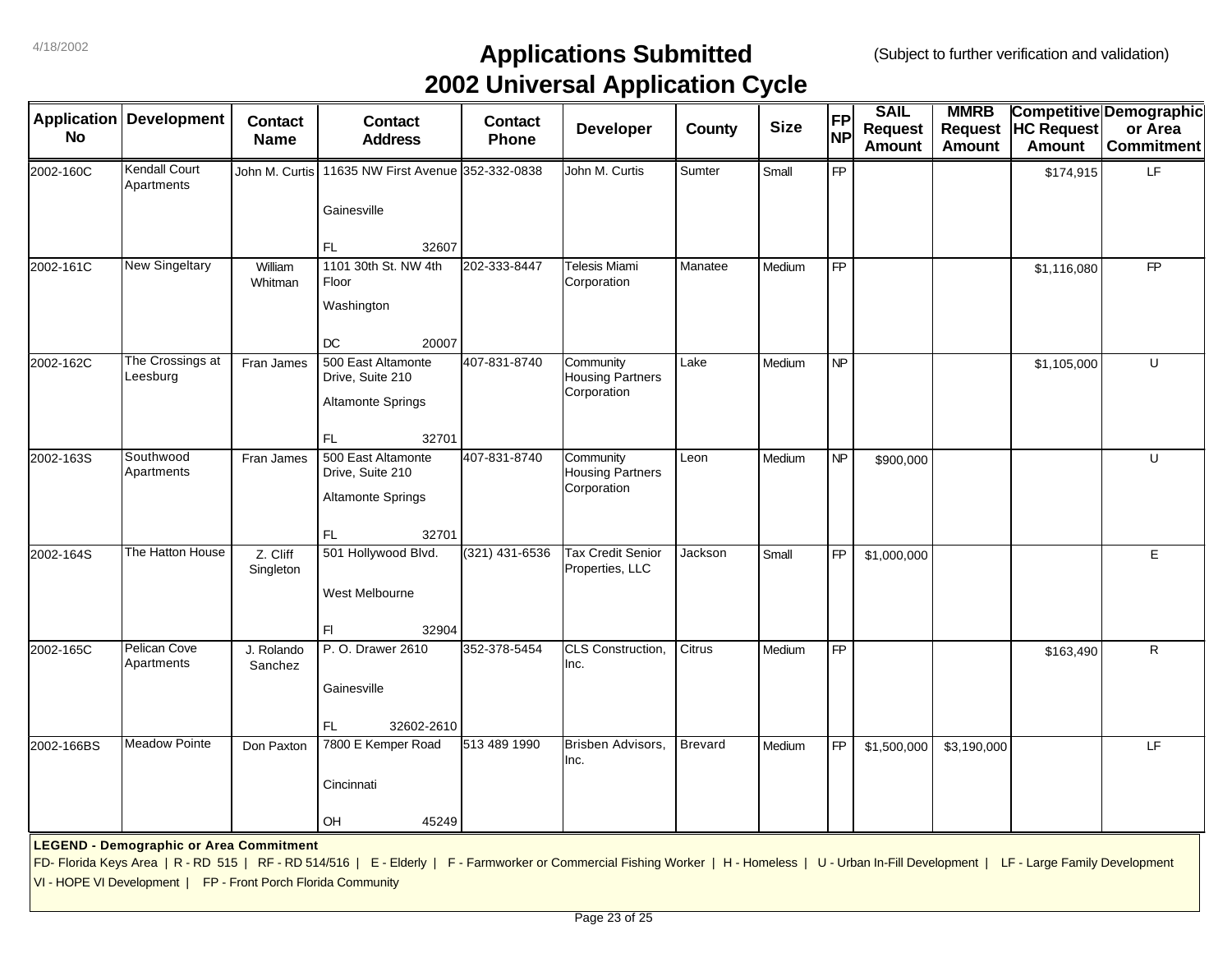| <b>Application</b><br><b>No</b> | <b>Development</b>                                                                                              | <b>Contact</b><br><b>Name</b> | <b>Contact</b><br><b>Address</b>                                                                                                                                                                | <b>Contact</b><br><b>Phone</b> | . .<br>Developer                           | County     | <b>Size</b> | <b>FP</b><br><b>NP</b> | <b>SAIL</b><br><b>Request</b><br><b>Amount</b> | <b>MMRB</b><br><b>Request</b><br><b>Amount</b> | <b>HC Request</b><br><b>Amount</b> | Competitive Demographic<br>or Area<br><b>Commitment</b> |
|---------------------------------|-----------------------------------------------------------------------------------------------------------------|-------------------------------|-------------------------------------------------------------------------------------------------------------------------------------------------------------------------------------------------|--------------------------------|--------------------------------------------|------------|-------------|------------------------|------------------------------------------------|------------------------------------------------|------------------------------------|---------------------------------------------------------|
| 2002-167C                       | <b>Brisas Del Mar</b><br>Apartments                                                                             | Michael<br>Spetko             | c/o The Gatehouse<br>Group, 120 Forbes<br>Mansfield<br><b>MA</b><br>02048                                                                                                                       | 305-372-3343                   | The Gatehouse<br>Group, Inc.               | Miami-Dade | Large       | <b>FP</b>              |                                                |                                                | \$1,585,000                        | U                                                       |
| 2002-168C                       | <b>Blitchton Station</b>                                                                                        | John M. Curtis                | 11635 NW First Avenue 352-332-0838<br>Gainesville<br>FL<br>32607                                                                                                                                |                                | John M. Curtis                             | Marion     | Medium      | FP                     |                                                |                                                | \$1,102,725                        | <b>FP</b>                                               |
| 2002-169C                       | <b>Temple Court</b>                                                                                             | Renée<br>Fowler               | 110 Bry Lynn Drive<br>West Melbourne<br>FL<br>32904                                                                                                                                             | 321-723-9200                   | Please see<br>addendum                     | Miami-Dade | Large       | NP                     |                                                |                                                | \$392,700                          | E, U                                                    |
| 2002-170C                       | Lakeside<br>Commons<br>Apartments                                                                               | Francisco<br>Rojo             | 1130 Washington<br>Avenue, 4th Floor<br>Miami Beach<br>FL.<br>33139                                                                                                                             | 305-538-9552<br>ext 103        | Landmark<br>Development Corp.              | Palm Beach | Large       | <b>FP</b>              |                                                |                                                | \$793,839                          | LF.                                                     |
| 2002-171BS                      | The Village at<br>Cortez                                                                                        | Francisco<br>Rojo             | 1130 Washington<br>Avenue, 4th Floor<br>Miami Beach<br>33139<br>FL                                                                                                                              | 305-538-9552<br>ext 103        | Landmark<br>Development Corp.              | Manatee    | Medium      | <b>FP</b>              |                                                | $$1,500,000$ $$21,500,000$                     |                                    | LF.                                                     |
| 2002-172C                       | Club Wildwood                                                                                                   | <b>Renee Fowler</b>           | 110 Bry Lynn Drive<br>West Melbourne<br>F1<br>32904                                                                                                                                             | 321-723-9200                   | Regency<br>Development<br>Associates, Inc. | Sumter     | Small       | <b>FP</b>              |                                                |                                                | \$485,030                          | LF.                                                     |
| 2002-173C                       | Carrell Village                                                                                                 | Renée<br>Fowler               | 110 Bry Lynn Drive<br>West Melbourne<br>F1<br>32904                                                                                                                                             | 321-723-9200                   | Regency<br>Development<br>Associates, Inc. | Lee        | Medium      | <b>FP</b>              |                                                |                                                | \$525,005                          | LF                                                      |
|                                 | <b>LEGEND - Demographic or Area Commitment</b><br>VI - HOPE VI Development   FP - Front Porch Florida Community |                               | FD- Florida Keys Area   R - RD 515   RF - RD 514/516   E - Elderly   F - Farmworker or Commercial Fishing Worker   H - Homeless   U - Urban In-Fill Development   LF - Large Family Development |                                |                                            |            |             |                        |                                                |                                                |                                    |                                                         |